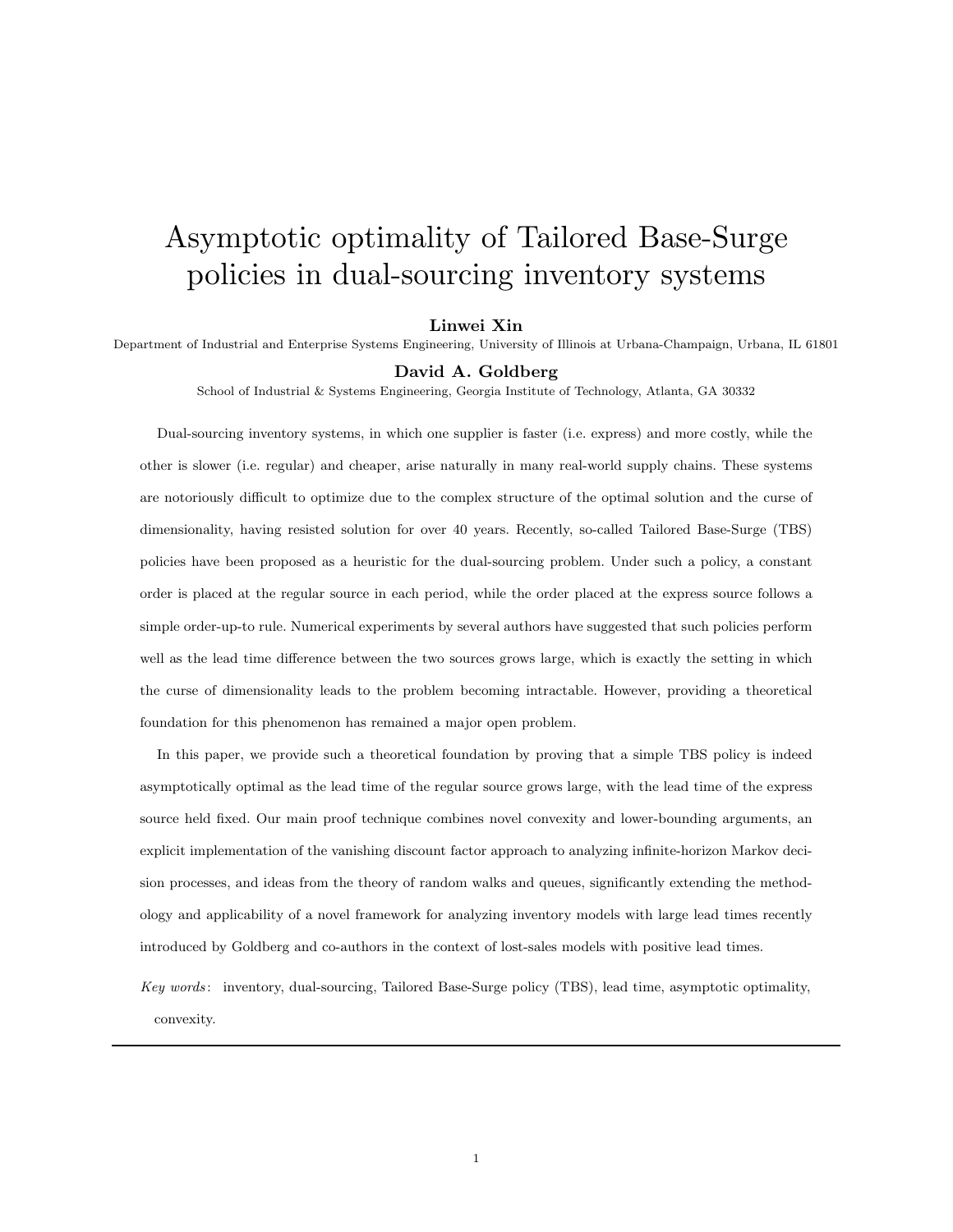# 1. Introduction

A common practice in the management of global supply chains is dual-sourcing (cf. Rao, Scheller-Wolf and Tayur (2000)). Under a dual-sourcing strategy, the companies usually purchase their materials from a regular supplier at a lower cost, but they are also able to obtain materials from an expedited supplier at a higher cost under emergency circumstances. For example, in the summer of 2003, Amazon used FedEx to deliver the new Harry Potter more promptly and maintained regular shipping via UPS (cf. Kelleher (2003), Veeraraghavan and Scheller-Wolf (2008)). Allon and Van Mieghem (2010) describes an example of a \$10 billion high-tech U.S. company that has two suppliers, one in Mexico and one in China. The one in Mexico has shorter lead time but higher per-unit ordering cost; the one in China has longer lead time (5 to 10 times longer) but lower per-unit ordering cost. The company takes advantage of the dual-sourcing strategy to meet the demand more responsively (from Mexico) as well as less expensively (from China).

Although dual-sourcing is attractive, and very relevant to practice, optimizing a dual-sourcing inventory system is notoriously challenging. Such inventory systems have been studied now for over forty years, but the structure of the optimal policy remains poorly understood, with the exception of when the system is consecutive, i.e., the lead time difference between the two sources is exactly one. More specifically, the earliest studies of periodic review dual-sourcing inventory models include Barankin (1961), Daniel (1963), and Neuts (1964), which showed that base-stock (also known as order-up-to) policies are optimal when the lead times of the two sources are zero and one respectively. Fukuda (1964) extended the result to general lead time settings as long as the lead time difference remains one. Whittmore and Saunders (1977) showed that the optimal policy is no longer a simple base-stock policy when the lead time difference is beyond one and the structure of the optimal policy can be quite complex. Furthermore, it is well known that a dualsourcing inventory system can be regarded as a generalization of a lost-sales inventory system (cf. Sheopuri, Janakiraman and Seshadri (2010)). Indeed, the intractability of both the dual-sourcing and lost-sales inventory models has a common source - as the lead time grows, the state-space of the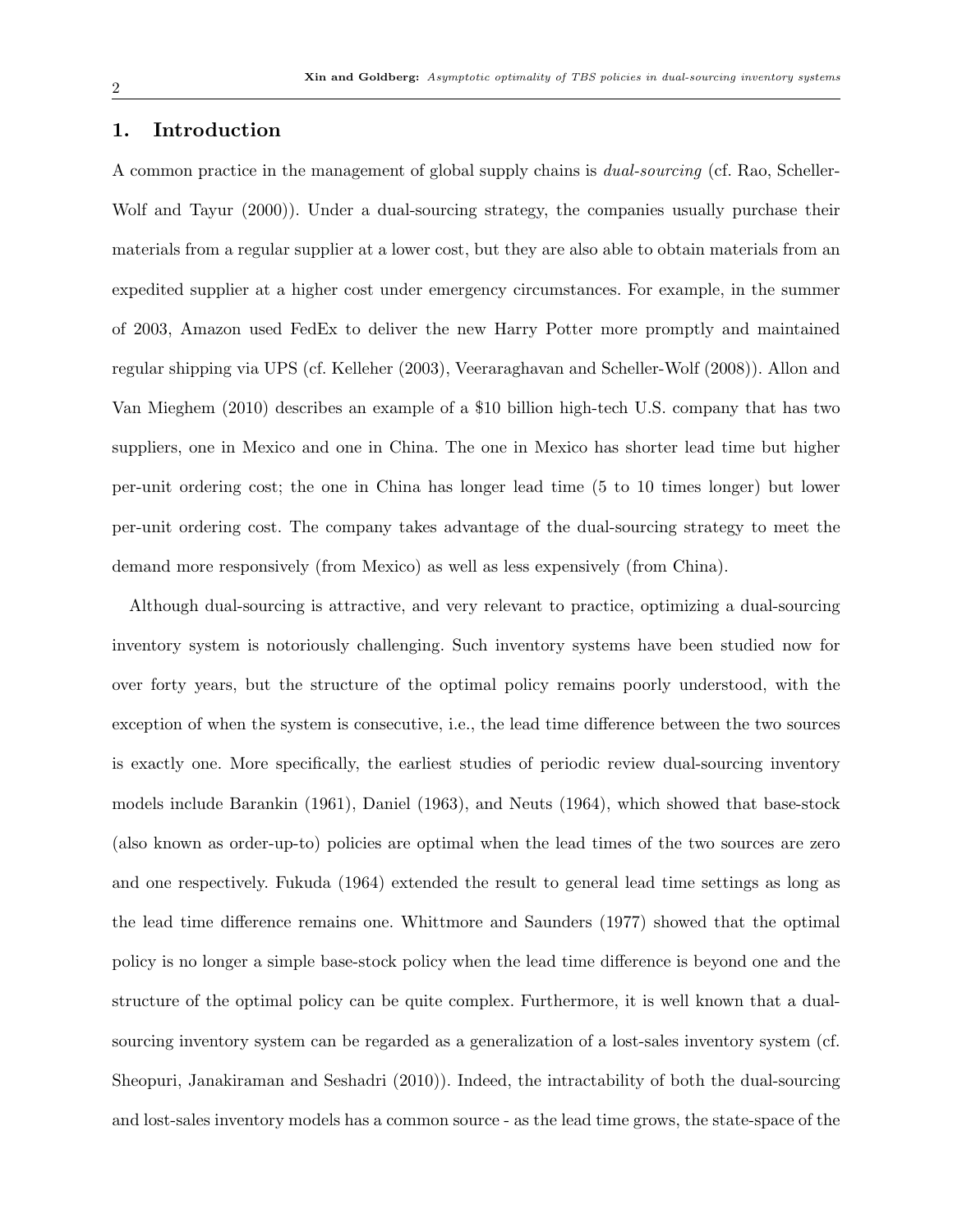natural dynamic programming (DP) formulation grows exponentially, rendering such techniques impractical. This issue is typically referred to as the "curse of dimensionality" (cf. Karlin and Scarf (1958), Morton (1969), Zipkin (2008)), and we refer the reader to Goldberg et al. (2015) and Xin and Goldberg (2015) for a relevant discussion in the context of lost-sales inventory models.

There is a vast literature investigating periodic review dual-sourcing inventory models as well as their variants, and we refer the interested reader to the survey of Minner (2003), as well as e.g. the more recent works of Feng et al. (2006), Fox, Metters and Semple (2006), Chen, Xue and Yang  $(2013)$ , Huggins and Olsen  $(2010)$ , Angelus and Ozer  $(2015)$ , Boute and Van Mieghem  $(2015)$ , Gong, Chao and Zheng (2014), Song and Zipkin (2009), and the references therein.

As an exact solution seems out of reach, the operations research and management communities have instead investigated certain structural properties of the optimal policy (cf. Hua et al. (2014)), and exerted considerable effort towards constructing various heuristic policies. Veeraraghavan and Scheller-Wolf (2008) proposed the family of dual index (DI) policies, which have two base-stock levels, one for the regular source and one for the express source, and "orders up" to bring appropriate notions of inventory position up to these levels. Scheller-Wolf, Veeraraghavan and van Houtum (2008) analyzed the closely related class of single index (SI) policies, for which the relevant notions of inventory position are different. Both families of policies seem to perform well in numerical studies. Sheopuri, Janakiraman and Seshadri (2010) considered two generalized classes of policies: one with an order-up-to structure for the express source, and one with an order-up-to structure for the regular source. Their numerical experiment showed that such policies can outperform DI policies. In the presence of production capacity costs, Boute and Van Mieghem (2015) studied dual-sourcing smoothing policies, under which the order quantities from both sources in each period are convex combinations of observed past demands. They analyzed such polices under normally distributed demand, and their numerical results showed that these policies performed better for higher capacity costs and longer lead time differences (between the two sources).

A simple and natural policy that is implemented in practice, which will be the subject of our own investigations, is the so-called Tailored Base-Surge (TBS) policy. It was first proposed and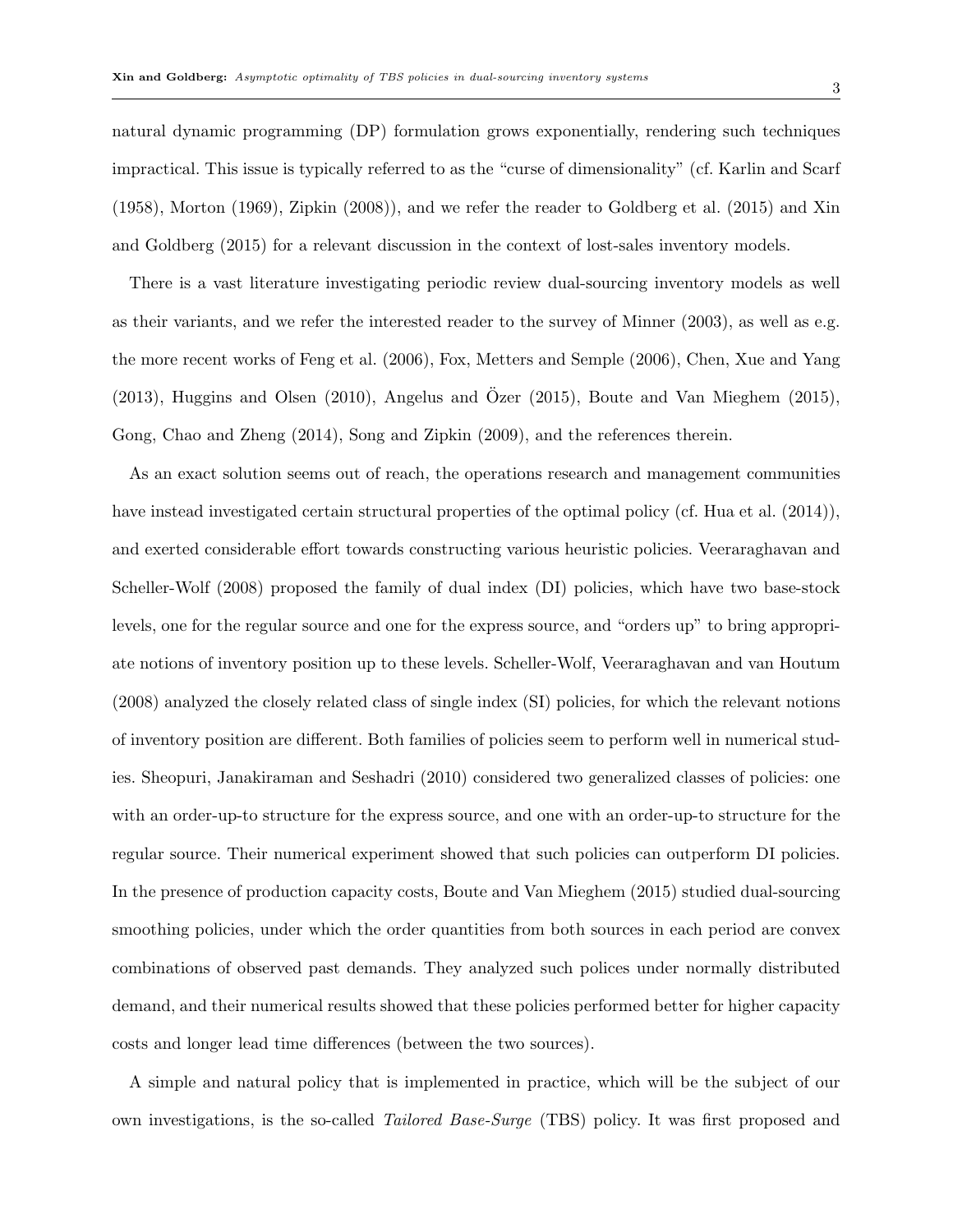analyzed in Allon and Van Mieghem (2010), where we note that closely related standing order policies had been studied previously (cf. Rosenshine and Obee (1976), Janssen and De Kok (1999)). Under such a TBS policy, a constant order is placed at the regular source in each period to meet a base level of demand, while the orders placed at the express source follow an order-up-to rule to manage demand surges. We refer to Mini-Case 6 in Van Mieghem (2008) for more about the motivation and background of TBS policies. Note that dual-sourcing inventory systems in which a constant-order policy is implemented for the regular source are essentially equivalent to singlesourcing inventory systems with constant returns, which have been investigated in the literature (cf. Fleischmann and Kuik (2003), DeCroix, Song and Zipkin (2005)).

Allon and Van Mieghem (2010) analyzed TBS policies in a continuous review model, and their focus was to find the best TBS policy. Numerical results in Klosterhalfen, Kiesmüller and Minner (2011) and Rossi, Rijpkema and van der Vorst (2012) showed that TBS policies are comparable to DI policies, and outperform DI policies for some problem instances. Allon and Van Mieghem (2010) conjectured that this policy performs more effectively as the lead time difference between the two sources grows. Janakiraman, Seshadri and Sheopuri (2015) (henceforth denoted JSS) analyzed a periodic review model and studied the performance of the TBS policy. They provided an explicit bound on the performance of TBS policies compared to the optimal one when the demand had a specific structure, and provided numerical experiments suggesting that the performance of the TBS policy improves as the lead time difference grows large.

However, to date there is no theoretical justification for the good behavior of TBS policies as the lead time difference grows large, and giving a solid theoretical foundation to this observed phenomena remains a major open question. We note that until recently, a similar state of affairs existed regarding the good performance of constant-order policies as the lead time grows large in single-source lost-sales inventory models. However, using tools from applied probability, queueing theory, and convexity, this phenomena was recently explained in Goldberg et al. (2015) and Xin and Goldberg (2015), in which it was proven that a simple constant-order policy is asymptotically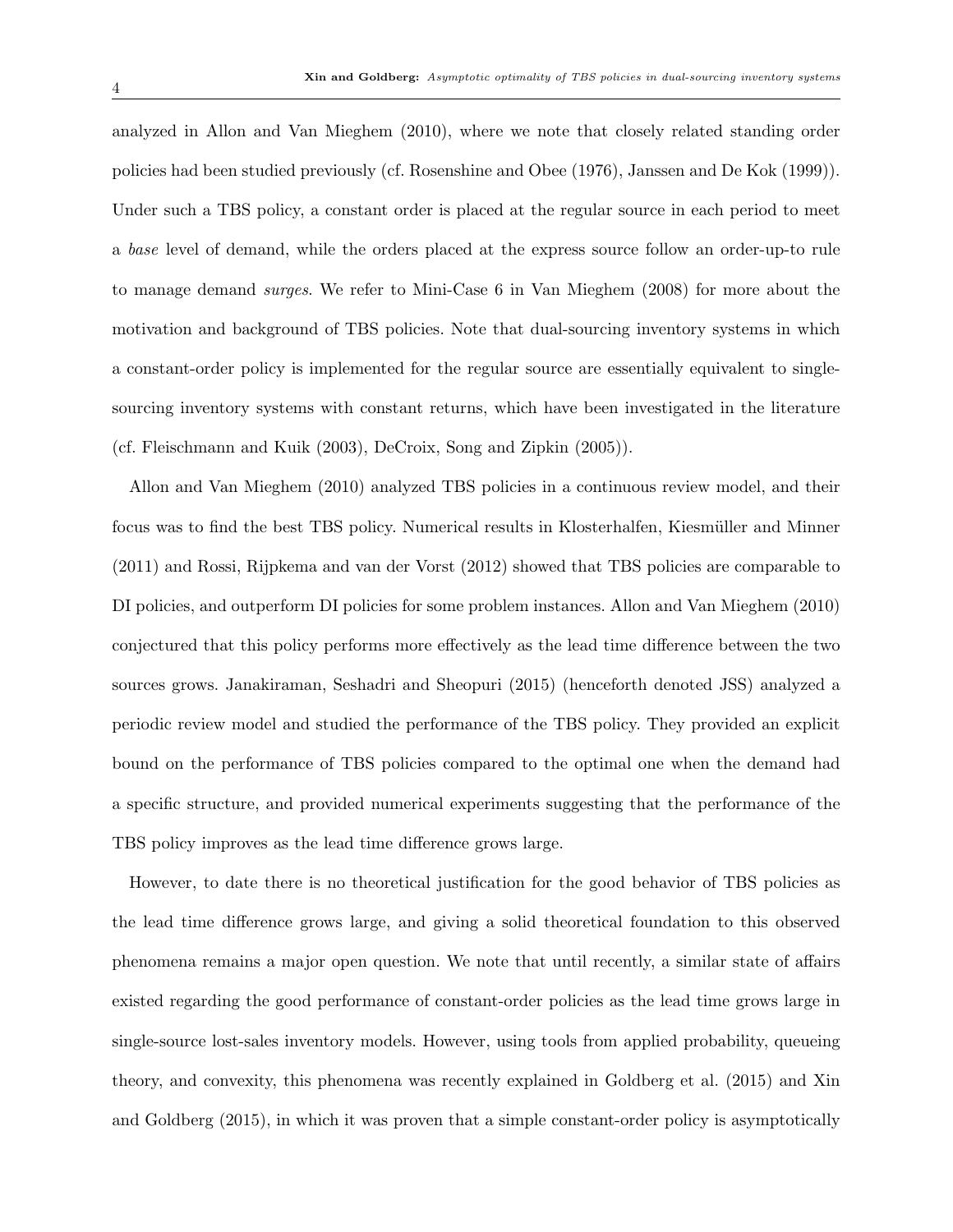optimal in this setting as the lead time of the single source grows large. The intuition here is that as the lead time grows large, so much randomness is introduced into the system between when an order is placed and when that order is received, that it is essentially impossible for any algorithm to meaningfully use the state information to make significantly better decisions. Thus a policy which ignores the state information (i.e. constant-order policy) performs nearly as well as an optimal policy. We note that the results of Xin and Goldberg (2015) further demonstrate that the optimality gap of the constant-order policy actually shrinks exponentially fast to zero as the lead time grows large, and provide explicit and effective bounds even for moderate-to-small lead times.

#### 1.1. Our contributions

In this paper, we resolve this open question by proving that, when the lead time of the express source is held fixed, a simple TBS policy is asymptotically optimal as the lead time of the regular source grows large. Our results provide a solid theoretical foundation for the conjectures and numerical experiments of Allon and Van Mieghem (2010) and JSS. Interestingly, the simple TBS policy performs nearly optimally exactly when standard DP-based methodologies become intractable due to the aforementioned "curse of dimensionality". Furthermore, as the "best" TBS policy can be computed by solving a convex program that does not depend on the lead time of the regular source (cf. JSS), our results lead directly to very efficient algorithms (with complexity independent of the lead time of the regular source) with asymptotically optimal performance guarantees. We also explicitly bound the optimality gap of the TBS policy for any fixed lead time (of the regular source), and prove that this decays inverse-polynomially in the lead time of the regular source. Perhaps most importantly, since many companies are already implementing such TBS policies (cf. Allon and Van Mieghem (2010)), our results provide strong theoretical support for the widespread use of TBS policies in practice. Our main proof technique combines novel convexity and lowerbounding arguments, an explicit implementation of the vanishing discount factor approach to analyzing infinite-horizon Markov decision processes (MDP), and ideas from the theory of random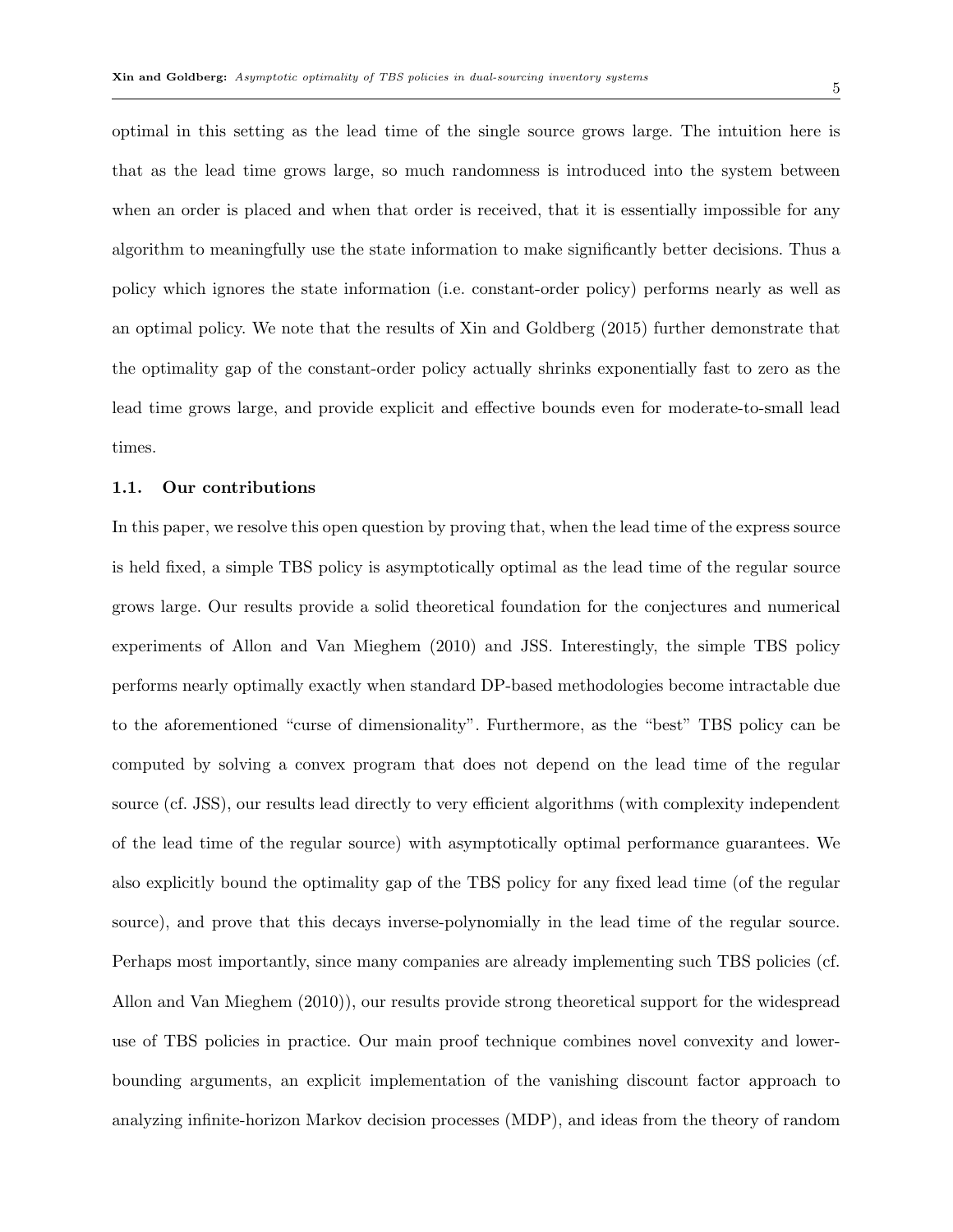walks and queues. Our methodology significantly extends the framework for analyzing inventory models with large lead times recently introduced in Goldberg et al. (2015) and Xin and Goldberg (2015) in the context of lost-sales models with positive lead times. Indeed, in the present work we relate the performance of an optimal policy to a certain *dynamic* optimization problem by applying the conditional Jensen's inequality, while in Xin and Goldberg (2015) the relevant optimal policy could be bounded by a static optimization problem after applying the (non-conditional) Jensen's inequality. The inherently dynamic nature of the resulting bounds introduce several additional difficulties not encountered previously, and which we address in the present work.

## 1.2. Outline of paper

The rest of the paper is organized as follows. We formally define the dual-sourcing problem in Section 2, and describe the TBS policy in Section 2.1. We state our main result in Section 2.2, and prove our main result in Section 3. We summarize our main contributions and propose directions for future research in Section 4. We also include a technical appendix in Section 5.

## 2. Model description, problem statement and assumptions

In this section, we formally define our dual-sourcing inventory problem, closely following the definitions given in Sheopuri, Janakiraman and Seshadri (2010). Let  $\{D_t\}_{t\in(-\infty,\infty)}$ ,  $\{D'_t\}_{t\in(-\infty,\infty)}$  be mutually independent sequences of nonnegative independent and identically distributed (i.i.d.) demand realizations, distributed as the non-negative random variable  $(r.v.)$  D, which we assume to have finite mean, and (to rule out certain trivial degenerate cases) to have strictly positive (possibly infinite) variance. Here we have introduced two doubly indexed sequences to prevent any possible confusion regarding dependencies of various demand realizations. Let  $\hat{G}$  be an independent geometrically distributed r.v., where  $\mathbb{P}(\hat{G} = k) = 2^{-k}, k \ge 1$ . As a notational convenience, let us define all empty sums to equal zero, empty products to equal one,  $\frac{1}{\infty} = 0$ ,  $\mathbf{0}(1)$  denote the all zeros (ones) vector, and  $\mathbb{I}(A)$  denote the indicator of the event A. Let  $L \geq 1$  be the deterministic lead time of the regular source  $(R)$ , and  $L_0 \geq 0$  the deterministic lead time of the express source  $(E)$ , where  $L > L_0 + 1$ . Let  $c_R, c_E$  be the unit purchase costs of the regular and express sources, and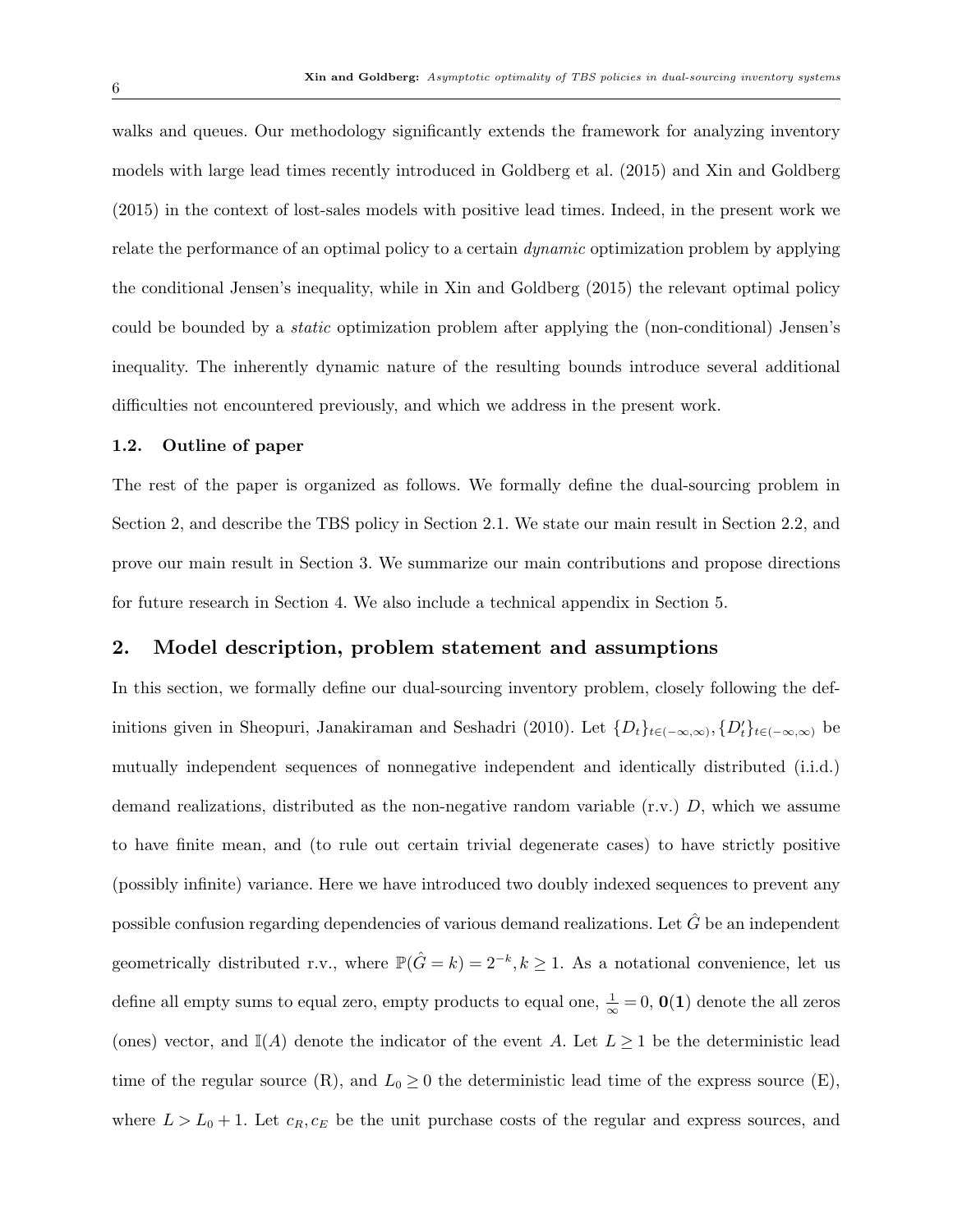h, b be the unit holding and backorder costs respectively, with  $c \triangleq c_E - c_R > 0$ . In addition, let  $I_t$ denote the on-hand inventory at the start of period  $t$  (before any orders or demands are received), and  $q_t^R(q_t^E)$  denote the order placed from R(E) at the beginning of period t. Note that due to the leadtimes, the order received from R(E) in period t is  $q_{t-L}^R(q_{t-L_0}^E)$ . As we will be primarily interested in the corresponding long-run-average problem, and for simplicity (in later proofs), we suppose that the initial conditions are such that (s.t.) the initial inventory is  $-\sum_{i=1}^{\hat{G}} D'_{-i}$ , and no initial orders have been placed from either R or E. Indeed, the associated system state will prove convenient to use as a "regeneration point" when analyzing certain Markov chains which arise in our proofs, where we note that the geometric distribution allows us to preclude certain kinds of pathological periodic / lattice behavior which might otherwise interfere with proving the existence of relevant stationary measures. We note that although assuming such a convenient randomized initial condition simplifies several technical proofs along these lines, such an assumption is not strictly necessary for our analysis, since the associated long-run average problem is insensitive to the particular choice of initial conditions.

As a notational convenience, we define  $q_k^R = q_k^E = 0, k \leq 0$ . For  $t = 1, ..., T$ , the events in period t are ordered as follows.

- Ordering decisions from R and E are made (i.e.  $q_t^E, q_t^R$  are chosen);
- New inventory  $q_{t-L}^R + q_{t-L_0}^E$  is delivered and added to the on-hand inventory;
- The demand  $D_t$  is realized, costs for period t are incurred, and the inventory is updated.

Note that the on-hand inventory is updated according to  $I_{t+1} = I_t + q_{t-L}^R + q_{t-L_0}^E - D_t$ , and may be negative since backorder is allowed.

We now formalize the family of admissible policies Π, which will determine the new orders placed. An admissible policy  $\pi$  consists of a sequence of measurable maps  $\{f_t^{\pi}, t \geq 1\}$ , where each  $f_t^{\pi}$  is a deterministic measurable function with domain  $\mathbb{R}^{L+L_0+1}$  and range  $\mathbb{R}^{+,2}$ . In that case, for a given policy  $\pi$ , the regular order placed in period t equals  $f_{R,t}^{\pi}(q_{t-L}^R,\ldots,q_{t-1}^R,q_{t-L_0}^E,\ldots,q_{t-1}^E,I_t)$ ; while the express order placed in period t equals  $f_{E,t}^{\pi}(q_{t-L}^R,\ldots,q_{t-1}^R,q_{t-L_0}^E,\ldots,q_{t-1}^E,I_t)$ , and  $\Pi$  denotes the family of all such admissible policies  $\pi$ .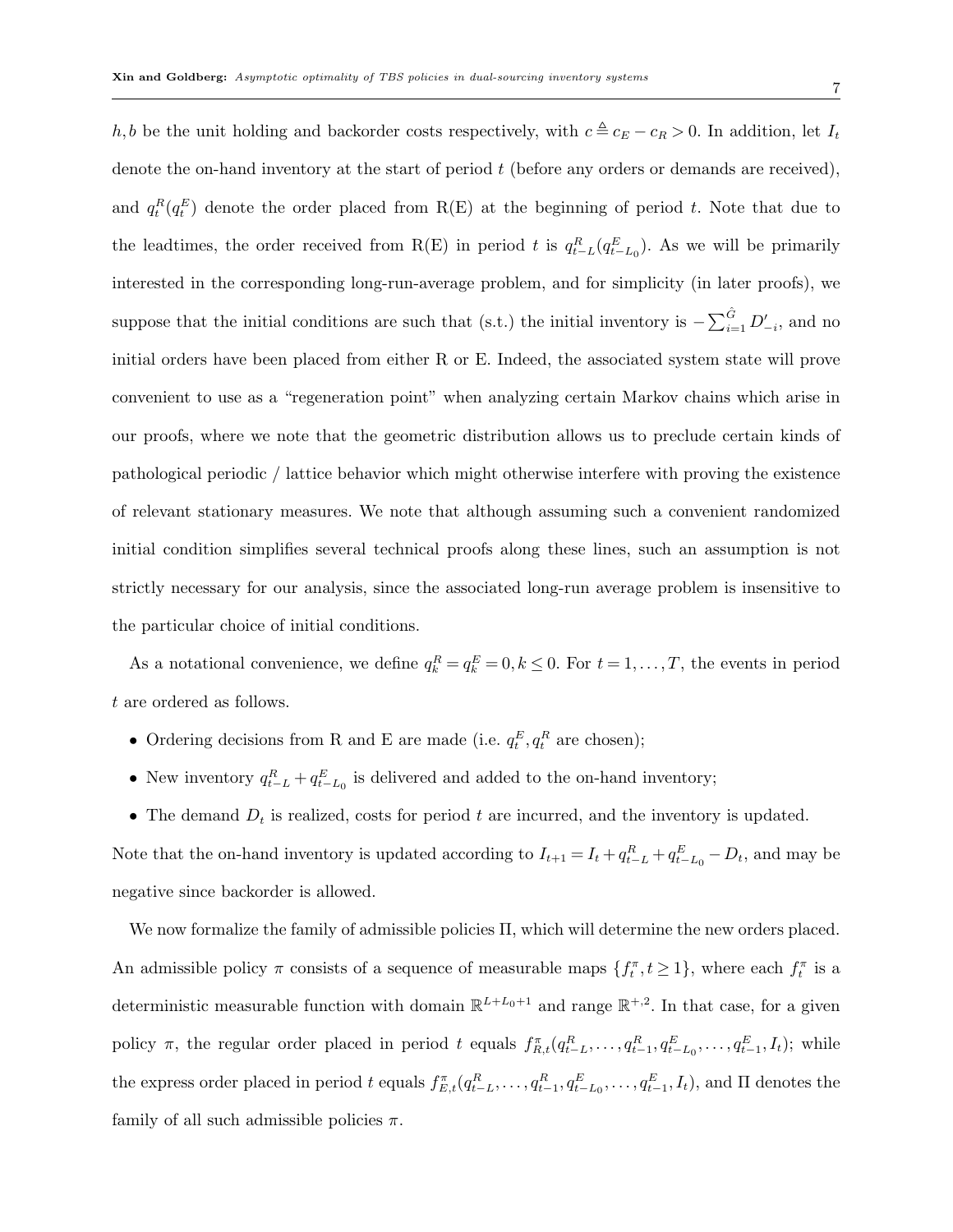Let  $G(y)$  be the sum of the holding and backorder costs when the inventory level equals y in the end of a time period, i.e.  $G(y) \triangleq hy^+ + by^-$ , where  $x^+ \triangleq \max(x, 0), x^- \triangleq \max(-x, 0)$ . Here we note that G is convex and Lipschitz, and for  $x, y \in \mathbb{R}$ .

$$
|G(x) - G(y)| \le \max(b, h)|x - y| \quad , \quad |G(x)| \ge \min(b, h)|x|.
$$
 (1)

For  $t \ge L_0 + 1$ , let  $C_t$  be the sum of the holding and backorder costs incurred in time period t, plus the ordering cost incurred for orders placed in period  $t - L_0$ , i.e.  $C_t \triangleq c_R q_{t-L_0}^R + c_E q_{t-L_0}^E + G(I_t +$  $q_{t-L}^R + q_{t-L_0}^E - D_t$ ). We note that charging in period t for orders placed in period  $t - L_0$  is a standard "accounting trick" in the inventory literature to simplify various notations (cf. Zipkin (2008a)), and for the problems considered without loss of generality (w.l.o.g.). To denote the dependence of the cost on the policy  $\pi$ , we use the notation  $C_t^{\pi}$ . Let  $C(\pi)$  denote the long-run average cost incurred by a policy  $\pi$ , i.e.  $C(\pi) \triangleq \limsup_{T \to \infty} \frac{\sum_{t=L_0+1}^{T} \mathbb{E}[C_t^{\pi}]}{T}$  $\frac{+1}{T}$ , where we again note that starting the relevant sum at  $t = L_0 + 1$  (as opposed to  $t = 1$ ) is w.l.o.g. for the problems considered. The value of the corresponding long-run average cost dual-sourcing inventory optimization problem is denoted by  $\text{OPT}(L) \stackrel{\Delta}{=} \inf_{\pi \in \Pi} C(\pi)$ .

Before proceeding, it will be useful to apply certain well-known reductions to the problem at hand, where we note that similar reductions are known to hold for many classical inventory problems with backlogging (cf. Karlin and Scarf (1958), Scarf (1960)). First, as stated in cf. Sheopuri, Janakiraman and Seshadri (2010), for the long-run average cost problems which will be the focus of our analysis, any problem with  $c_R > 0$  can be transformed into an equivalent problem with  $c_R = 0$ . As such we assume throughout that  $c_R = 0$ . Let us define the so-called *expedited inventory* position at time  $t \geq 1$  as  $\hat{I}_t \stackrel{\Delta}{=} I_t + \sum_{k=t-L_0}^{t-1} q_k^E + \sum_{k=t-L}^{t-L+L_0} q_k^R$ , which corresponds to the net inventory at the start of period t plus all orders to be received in periods  $t, \ldots, t + L_0$  (which were placed before period t), and the *truncated regular pipeline* at time t as the  $(L-L_0-1)$ -dimensional vector  $\mathcal{R}^t \stackrel{\Delta}{=} (q_{t-L+L_0+1}^R, \ldots, q_{t-1}^R)$ , with  $\mathcal{R}_k^t = q_{t-L+L_0+k}^R, k = 1, \ldots, L-L_0-1$ . Let  $\hat{\Pi}$  denote those policies belonging to  $\pi$  with the additional restriction that the new orders  $q_t^R, q_t^E$  are measurable functions of only  $\hat{I}_t, \mathcal{R}^t$ . More formally,  $\pi \in \hat{\Pi}$  if there exists a sequence of measurable maps  $\{\hat{f}_t^{\pi}, t \geq 1\}$ ,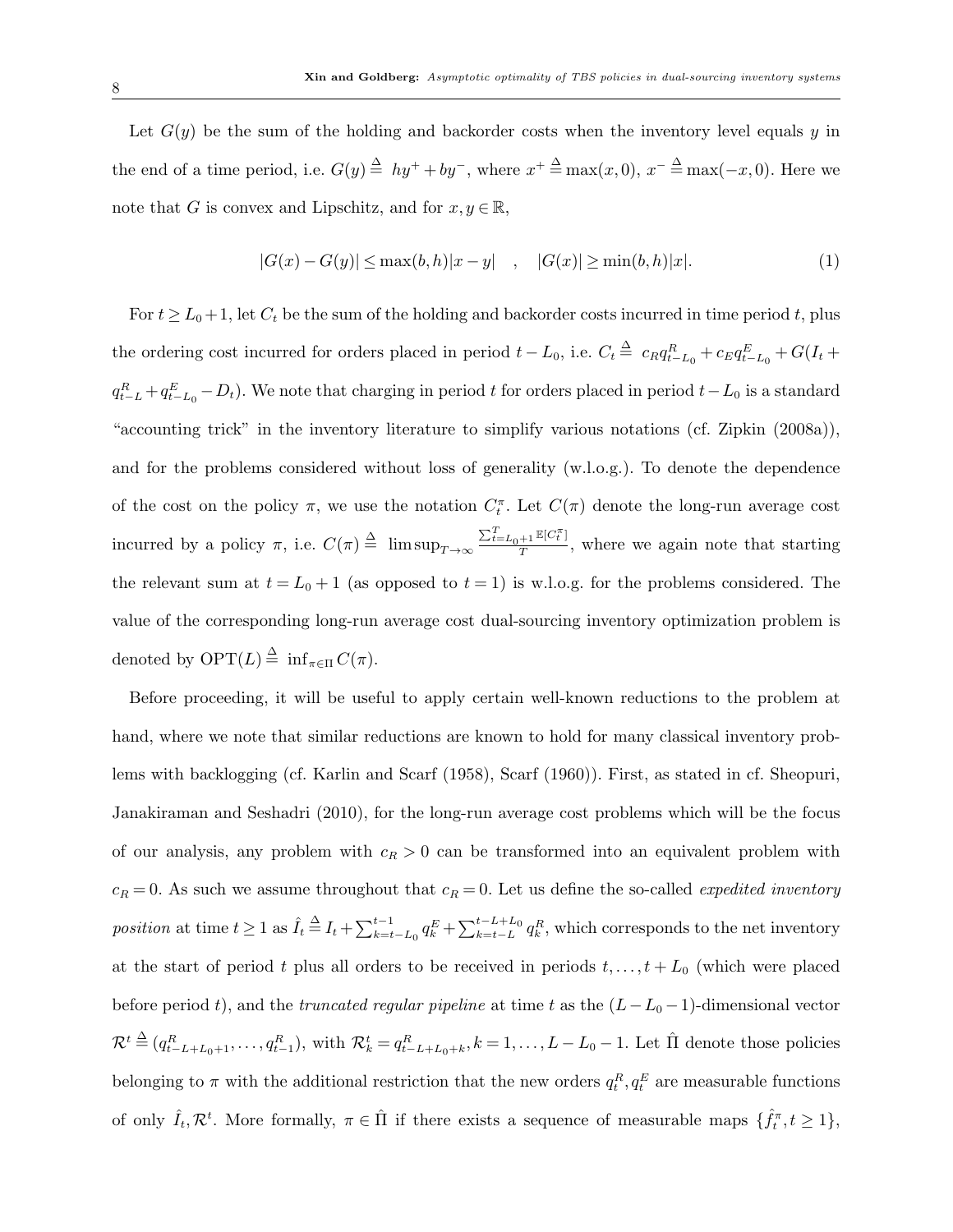where each  $\hat{f}_t^{\pi}$  is a deterministic measurable function with domain  $\mathbb{R}^{L-L_0}$  and range  $\mathbb{R}^{+,2}$ , s.t. the regular order placed in period t equals  $\hat{f}_{R,t}^{\pi}(\mathcal{R}^t, \hat{I}_t)$  and the express order placed in period t equals  $\hat{f}_{E,t}^{\pi}(\mathcal{R}^t,\hat{I}_t).$ 

Note that  $\hat{I}_1 = -\sum_{i=1}^{\hat{G}} D'_{-i}$ , and  $\mathcal{R}^1 = 0$ . Also, for any policy  $\pi \in \hat{\Pi}$  and  $t \geq 1$ , it holds that  $\hat{I}_{t+1} = \hat{I}_t + q_t^E + \mathcal{R}_1^t - D_t$ ,  $\mathcal{R}_k^{t+1} = \mathcal{R}_{k+1}^t$  for  $k \in [1, L-L_0-2]$ , and  $\mathcal{R}_{L-L_0-1}^{t+1} = q_t^R$ . Furthermore, for all  $t \geq L_0 + 1$ ,  $C_t^{\pi} = G(\hat{I}_{t-L_0} + q_{t-L_0}^E - \sum_{i=t-L_0}^t D_i) + cq_{t-L_0}^E$ . Then the following is proven in Sheopuri, Janakiraman and Seshadri (2010).

LEMMA 1 (Sheopuri, Janakiraman and Seshadri (2010) Lemma 2.1).  $\inf_{\pi \in \Pi} C(\pi) =$  $\inf_{\pi \in \hat{\Pi}} C(\pi)$ , i.e. one may w.l.o.g. restrict oneself to policies belonging to  $\hat{\Pi}$ .

For the remainder of the paper, we thus consider the relevant optimization only over policies belonging to  $\hat{\Pi}$ , i.e.

$$
\text{OPT}(L) = \inf_{\pi \in \hat{\Pi}} C(\pi). \tag{2}
$$

For a given policy  $\pi \in \hat{\Pi}$ , let  $\mathcal{R}^{\pi,t}(\hat{I}_t^{\pi})$  denote a r.v. distributed as the truncated regular pipeline (expedited inventory position) at the start of period t under policy  $\pi$ . Similarly, let  $q_t^{\pi,E}(q_t^{\pi,R})$  denote the expedited (regular) order placed in period  $t$ , and suppose that all these r.v.s are constructed on a common probability space, and have the appropriate joint distribution induced by the operation of  $\pi$  over time.

#### 2.1. TBS policy

In this section, we formally introduce the family of TBS policies, and characterize the "best" TBS policy. A TBS policy  $\pi_{r,S}$  with parameters  $(r, S)$  is defined (cf. JSS) as the policy that places a constant order  $r$  from R in every period, and follows an order-up-to rule from E which in each period raises the expedited inventory position to  $S$  (if it is below  $S$ ), and otherwise orders nothing. More formally, under this policy  $q_t^R = r$ , and  $q_t^E = \max(0, S - \hat{I}_t)$ , for all t.

Let  $I^r_{\infty}$  $\triangleq \sup_{j\geq 0} (jr - \sum_{i=1}^j D_i)$ . In that case, it follows from the results of JSS that

$$
C(\pi_{r,S}) = c(\mathbb{E}[D]-r) + \mathbb{E}\left[G\left(I_{\infty}^r + S - \sum_{i=1}^{L_0+1} D_i'\right)\right].
$$
\n(3)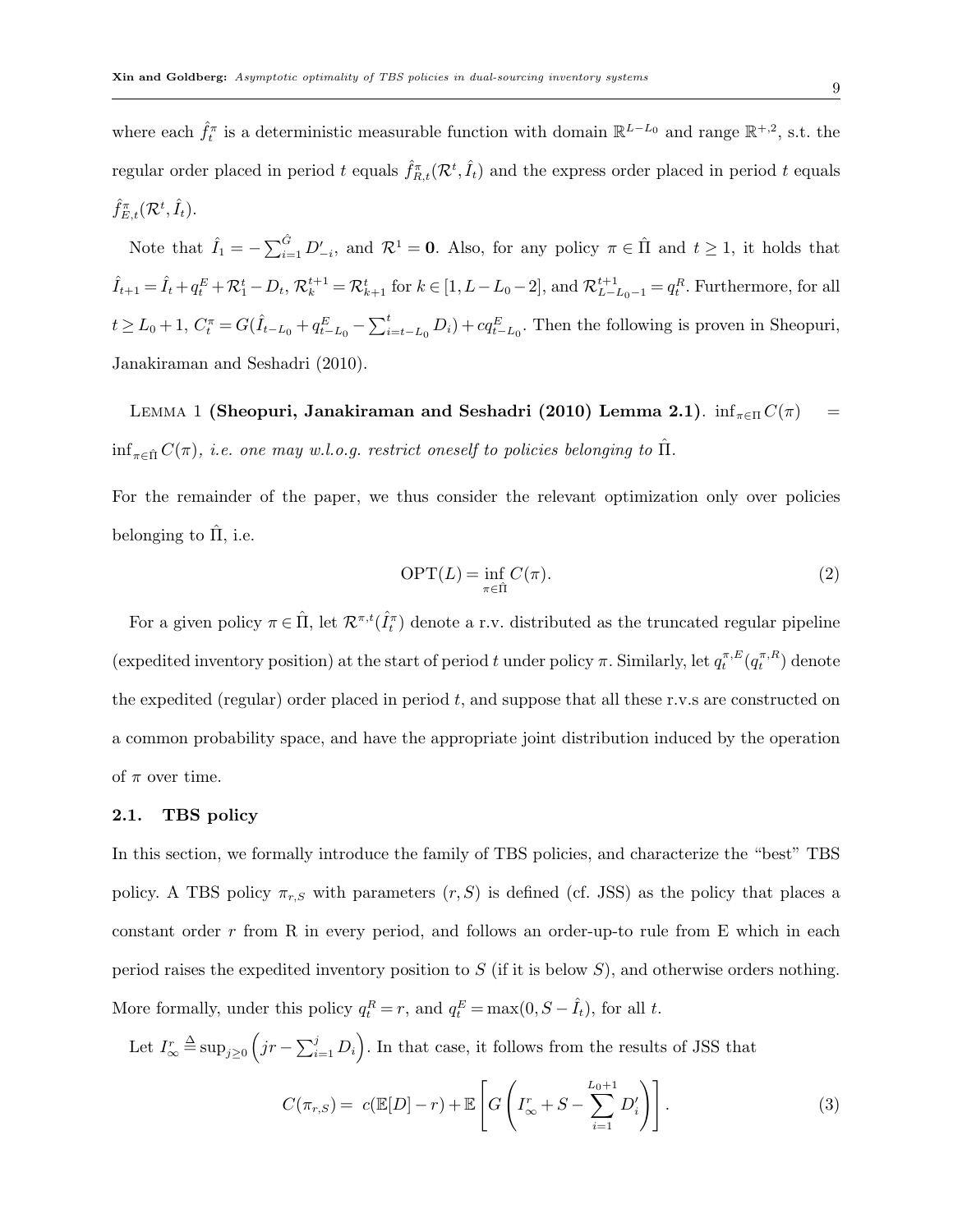Note that for each r, the minimization problem inf  $_{S\in\mathbb{R}}C(\pi_{r,S})$  is equivalent to a standard oneperiod newsvendor problem. Furthermore, defining  $F^{\infty}(r) \stackrel{\Delta}{=} \inf_{S \in \mathbb{R}} C(\pi_{r,S})$ , it is proven in JSS that  $F^{\infty}(r)$  is convex in r on  $(-\infty, \mathbb{E}[D])$ . Combining the above with standard results for single-server queues (cf. Asmussen (2003)) and (1), we conclude that there exists at least one pair  $(r^*, S^*)$  s.t.  $r^* \in \arg \min_{0 \le r \le E[D]} F^{\infty}(r)$  and  $S^* \in \arg \min_{S \in \mathbb{R}} C(\pi_{r^*,S})$ ; that this pair defines the TBS policy with least long-run-average cost; and that this pair can be computed efficiently by solving a convex program which is independent of the larger lead time L.

## 2.2. Main result

## 2.3. Additional definitions and notations

Before stating our main result, we will need several additional definitions and notations to describe various relevant quantities which will appear in our bounds on the optimality gap. For  $\theta \ge 0$  and  $\epsilon \in (0, \mathbb{E}[D]],$  let us define

$$
\phi_{\epsilon}(\theta) \stackrel{\Delta}{=} \exp \big(\theta (\mathbb{E}[D] - \epsilon) \big) \mathbb{E}[\exp(-\theta D)] \quad , \quad \gamma_{\epsilon} \stackrel{\Delta}{=} \inf_{\theta \ge 0} \phi_{\epsilon}(\theta),
$$

and  $\vartheta_{\epsilon} \in \arg\min_{\theta>0} \phi_{\epsilon}(\theta)$  denote the supremum of the set of minimizers of  $\phi_{\epsilon}(\theta)$ , where we define  $\vartheta_{\epsilon}$  to equal  $\infty$  if the above infimum is not actually attained. Note that  $\phi_{\epsilon}(\theta)$  is a continuous and convex function of  $\theta$  on  $(0,\infty)$ , and right-continuous function of  $\theta$  at 0. In addition, it follows from Folland (1999) Theorem 2.27 that  $\phi_{\epsilon}(\theta)$  is right-differentiable at zero, with derivative equal to  $-\epsilon$ . We conclude from the definition of derivative and a straightforward contradiction argument that  $\vartheta_{\epsilon} > 0$  and  $\gamma_{\epsilon} \in [0, 1)$ . Let  $g \triangleq \inf_{x \in \mathbb{R}} \mathbb{E}\left[G\left(x - \sum_{i=1}^{L_0+1} D_i'\right)\right] > 0$ , and  $U \triangleq C(\pi_{0,0}) = c \mathbb{E}[D] +$  $\mathbb{E}[G(-\sum_{i=1}^{L_0+1} D_i')]$ , in which case it is easily verified that  $g \le \text{OPT}(L) \le U$  for all  $L > L_0 + 1$ . We also make the following additional definitions:

$$
p_0 \stackrel{\Delta}{=} \mathbb{P}(D < \mathbb{E}[D]) \in (0,1) \quad , \quad \hat{p}_0 \stackrel{\Delta}{=} \left(\frac{1}{2}p_0(1-p_0)\right)^{\frac{1}{2}} \in (0,1) \quad , \quad Q_0 \stackrel{\Delta}{=} \inf\{x \in \mathbb{R}^+ : \mathbb{P}(D \le x) \ge \frac{1}{2}p_0\} \in [0,\mathbb{E}[D]),
$$
\n
$$
\eta_0 \stackrel{\Delta}{=} \inf_{z \in \mathbb{R}} \mathbb{E}[|z - D|] > 0 \quad , \quad c_0 \stackrel{\Delta}{=} \frac{1}{240} \min(b,h)\hat{p}_0 \eta_0 \quad , \quad U_0 \stackrel{\Delta}{=} 64(L_0 + 1) \frac{\max^2(b,h)}{\min(b,h)} \mathbb{E}[D],
$$
\n
$$
\epsilon_0 \stackrel{\Delta}{=} \min\left(\mathbb{E}[D] - Q_0, \frac{1}{4}(\eta_0 \hat{p}_0)^2, 1 - 2^{-\frac{\hat{p}_0^2}{400}}, \frac{1}{625}c_0^2(U_0 2^{L_0} + \eta_0 + U + 1)^{-2}\right) \in (0, 1 - 2^{-\frac{1}{400}}) \subset (0, .002),
$$
\n
$$
Y_0 \stackrel{\Delta}{=} 25g^{-2}\left(U_0 2^{L_0} + \max(b,h)\gamma_{\epsilon_0}\vartheta_{\epsilon_0}^{-1}(1 - \gamma_{\epsilon_0})^{-2}\right)^2 + L_0 + 1.
$$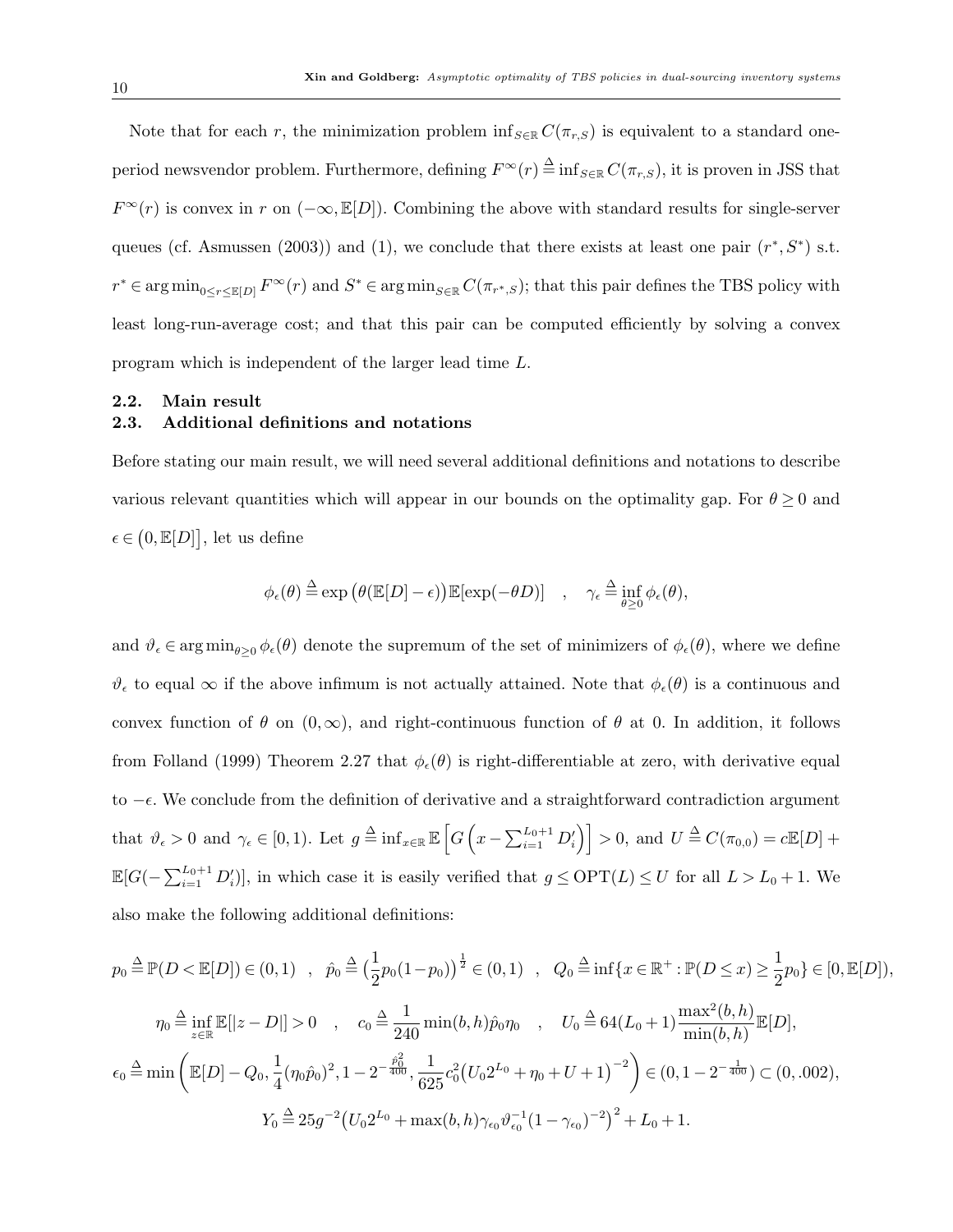Our main result proves that the best TBS policy is asymptotically optimal as  $L \to \infty$ , and provides explicit bounds on the optimality gap.

THEOREM 1. For all  $L_0 \ge 0$ ,  $\epsilon \in (0,1)$ , and  $L > \epsilon_0^{-2} + Y_0 \epsilon^{-2}$ , it holds that  $\frac{C(\pi_{r^*,S^*})}{OPT(L)} < 1 + \epsilon$ . COROLLARY 1.  $\lim_{L\to\infty} \frac{C(\pi_{r^*,S^*})}{OPT(L)} = 1.$ 

# 3. Proof of Theorem 1

## 3.1. Lower bound for the optimal cost

In this section, we prove a lower bound for  $\text{OPT}(L)$  by extending the steady-state/convexity approach of Xin and Goldberg (2015) to the dual-sourcing setting. We note that here our lower bound will involve a non-trivial optimization over measurable functions, in contrast to the bounds used in Xin and Goldberg (2015) which were of a static nature. As in Xin and Goldberg (2015), we will proceed by relating the "long-run behavior" of "an optimal policy" to a certain TBS policy. At a high level, we will combine convexity and the conditional Jensen's inequality with the fact that the r.v.s corresponding to (appropriately defined stationary versions of) the different components of the truncated regular pipeline vector (under the optimal policy) have the same mean, which will (approximately) coincide with the constant order from R in our TBS policy. Furthermore, when we apply the conditional Jensen's inequality to certain terms corresponding to (appropriately defined stationary versions of) the expedited orders under the same optimal policy, the resulting terms will be suitably measurable functions of past demands, which will (approximately) coincide with the amount of inventory ordered from E in our TBS policy.

**3.1.1.** Connecting to a stationary problem. As in Xin and Goldberg (2015), our program immediately encounters a technical problem. Namely, the natural way to analyze the "long-run behavior" of an optimal policy is through the steady-state distribution of the Markov chain induced by this policy. However, it is not obvious that this steady-state exists. Actually, it is not even obvious that there exists a stationary optimal policy (so that the dynamics even define a Markov chain), nor even that there even exists an optimal policy at all (as opposed to it only being approached). Although such questions have been rigorously analyzed for simpler inventory models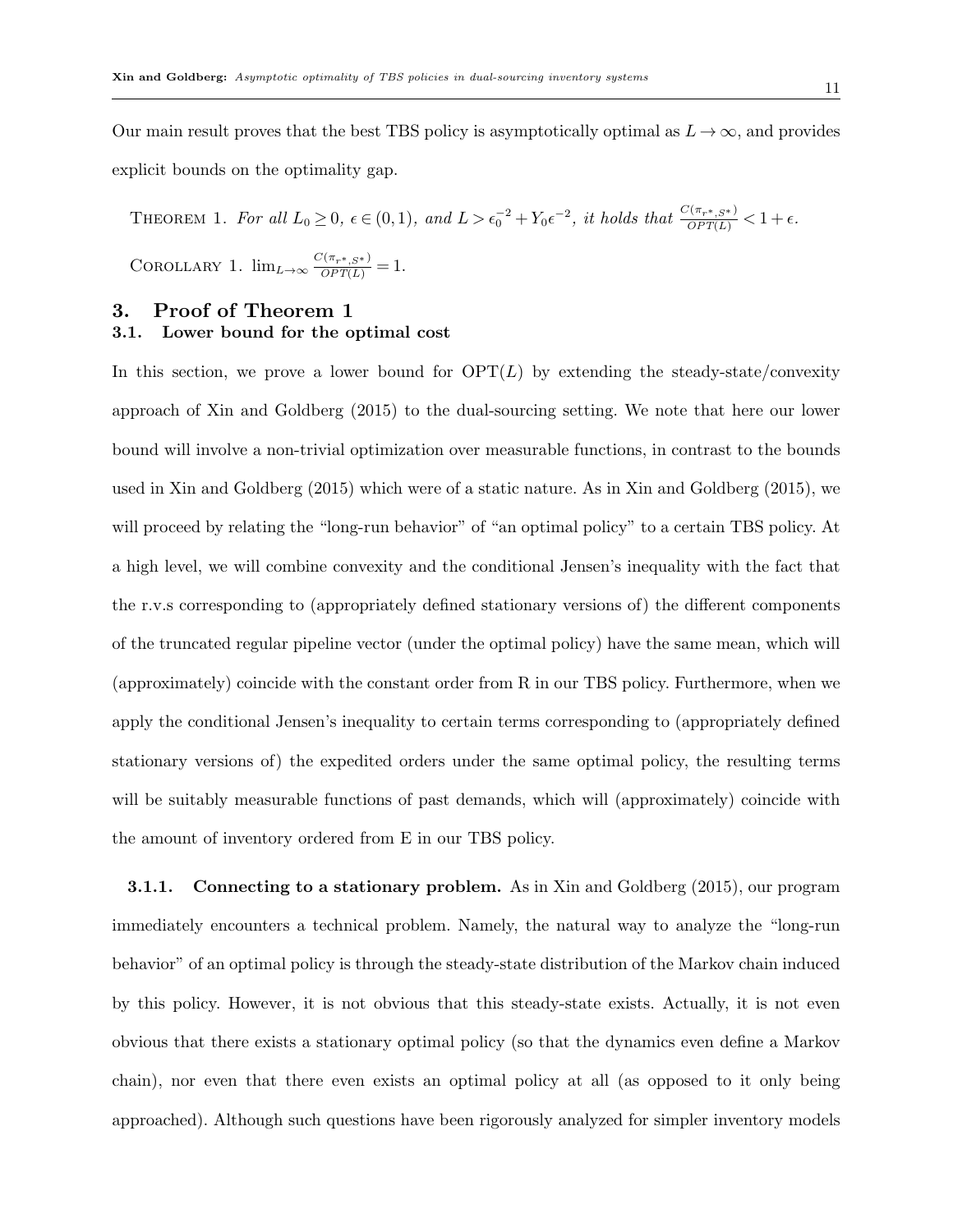in Huh, Janakiraman and Nagarajan (2011), such questions have not been rigorously answered for the setting of more complicated dual-sourcing models. We note that although in Sheopuri, Janakiraman and Seshadri (2010) it is stated in passing that many of the same results should extend to the dual-sourcing setting, no proofs are provided, and the explicit assumptions needed for such a transference are not clarified. A similarly terse exposition on related questions is provided in Hua et al. (2014). Furthermore, in none of these works is the question of existence of and convergence to relevant stationary measures discussed. To overcome this, as in Xin and Goldberg (2015), we first observe that we will not actually need a random vector which is truly the steady-state of the aforementioned Markov chain (which in principle may not exist), but only need to demonstrate the existence of a random vector which has several properties that we would want such a steadystate (if it existed) to have. We now show the existence of such a random vector. We note that although closely related questions have been studied in the MDP literature (cf. Arapostathis et al. (1993)), and perturbative approaches similar to the approach we take in our own proof are in general well-known (cf. Filar (2007)), to the best of our knowledge the desired result does not follow directly from any results appearing in the literature. As such, we include a proof for completeness in the technical appendix Section 5. We note that here the relevant analysis is considerably more challenging than that given in Xin and Goldberg (2015), due to the fact that in the dual-sourcing setting the inventory level is unbounded from below, and the associated ordering levels are not known to be uniformly bounded (in contrast to the setting considered in Xin and Goldberg (2015) for which such bounds were already proven in Zipkin (2008a)). Furthermore, although several bounds exist in the dual-sourcing literature relating order levels under an optimal policy to the inventory level at the time of ordering (cf. Sheopuri, Janakiraman and Seshadri (2010), Hua et al. (2014)), it seems that due to the inventory being unbounded below none of those bounds are suitable for our purposes. It is also worth noting that our approach is able to side-step many of the complexities and additional assumptions (e.g. finite second moment or bounded support) often required when analyzing inventory models which are unbounded from below.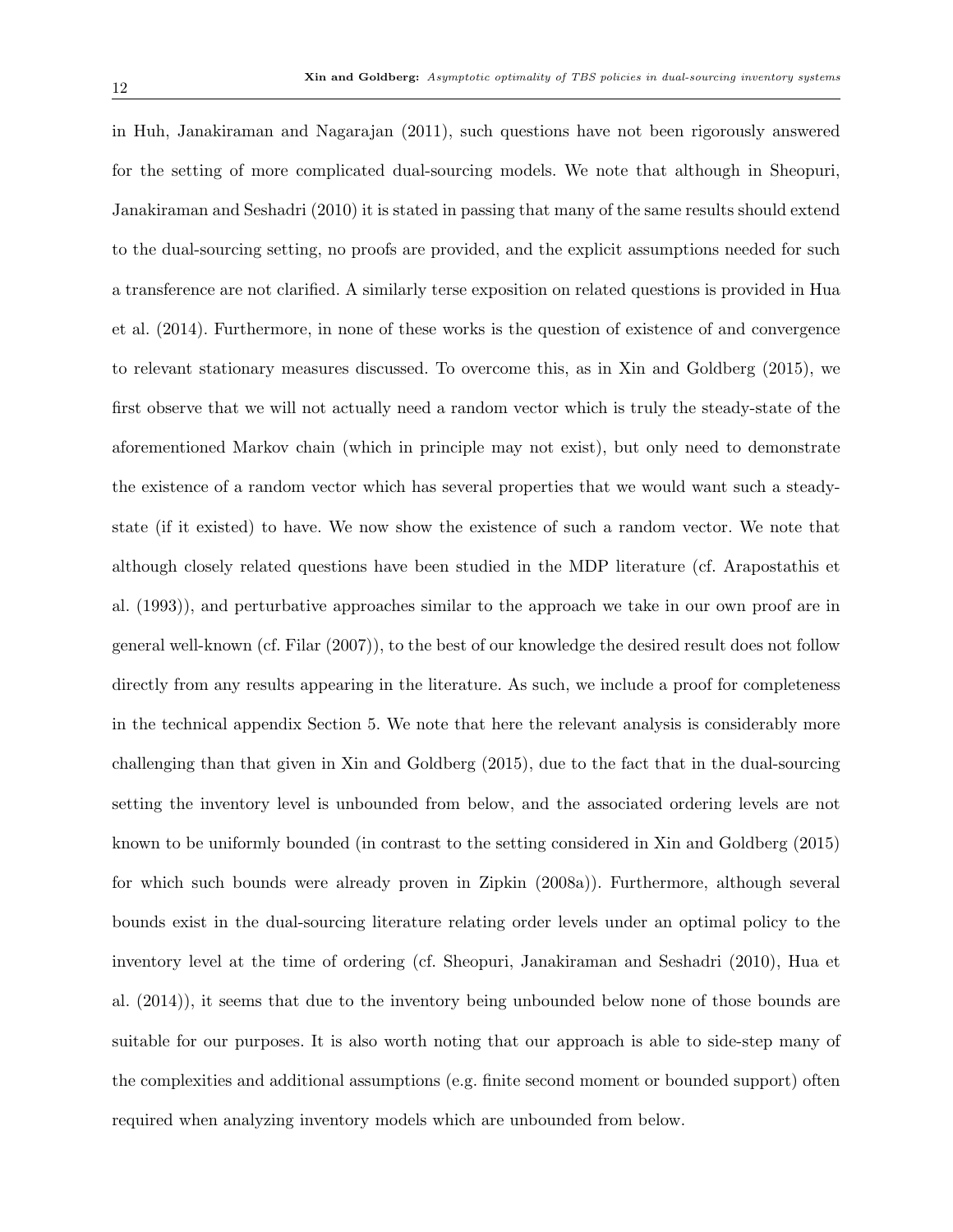13

We defer all relevant proofs to the technical appendix Section 5. For two r.v.s  $X, Y$ , let  $X \sim Y$ denote equivalence in distribution. Before stating our result, for the sake of building intuition, we first describe what the various r.v.s appearing in our result would correspond to "if we were to assume" (which we do not, i.e. it is not an assumption of our main results) that there exists an optimal policy which is stationary, and whose corresponding Markov chain converges to a steadystate distribution, i.e. the truncated regular pipeline and expedited inventory position converge in distribution under the operation of this optimal stationary policy. In that case, our theorem contains an  $(L - L_0 - 1)$ -dimensional random vector  $\chi^{*,L}$ , an  $(L - L_0)$ -dimensional random vector  $\mathbf{q}^{*,L}$ , and a r.v.  $\mathcal{I}^{*,L}$ , which may be interpreted as follows. Suppose one has been operating under this stationary optimal policy for a long time, say up to some very large time  $T$ , at which time the system is essentially in steady-state (again we note that this discussion is purely for the sake of building intuition, and our main results do not actually assume this). Then  $\chi^{*,L}$  corresponds to the steady-state truncated regular pipeline vector under this optimal policy (at time T), i.e.  $\chi_i^{*,L}$  is the regular order which enters the expedited inventory position in period  $T + i - 1$ .  $q^{*,L}$  corresponds to the steady-state vector of expedited orders to be placed over the next  $L-L_0$  periods under this optimal policy, i.e.  $\mathbf{q}_i^{*,L}$  is the expedited order which enters the expedited inventory position in period  $T+i-1$ . Finally,  $\mathcal{I}^{*,L}$  corresponds to the steady-state expedited inventory position under this optimal policy (at time  $T$ ).

THEOREM 2. For all  $L_0 \geq 0$  and  $L > L_0 + 1$ , one may construct an  $L - L_0 - 1$ -dimensional random vector  $\chi^{*,L}$ , an  $L - L_0$ -dimensional random vector  $\mathbf{q}^{*,L}$ , and a random variable  $\mathcal{I}^{*,L}$ , as well as  $\{D_i, i \geq 1\}$ , on a common probability space s.t. the following are true.

(i) W.p.1  $(\chi^{*,L}, \mathbf{q}^{*,L})$  is non-negative. Also,  $(\chi^{*,L}, \mathcal{I}^{*,L})$  is independent of  $\{D_i, i \geq 1\}$ , and  $q_i^{*,L}$  is independent of  $\{D_j, j \geq i\}$  for  $i \in [1, L - L_0]$ .

(*ii*) 
$$
\chi_i^{*,L} \sim \chi_1^{*,L}
$$
 for  $i \in [1, L - L_0 - 1]$ , and  $q_i^{*,L} \sim q_1^{*,L}$  for  $i \in [1, L - L_0]$ .

(iii) For all  $k \in [1, L - L_0]$ ,

$$
\mathcal{I}^{*,L} + \sum_{i=1}^{k-1} (q_i^{*,L} + \chi_i^{*,L} - D_i) + q_k^{*,L} - \sum_{i=k}^{k+L_0} D_i \sim \mathcal{I}^{*,L} + q_1^{*,L} - \sum_{i=1}^{L_0+1} D_i.
$$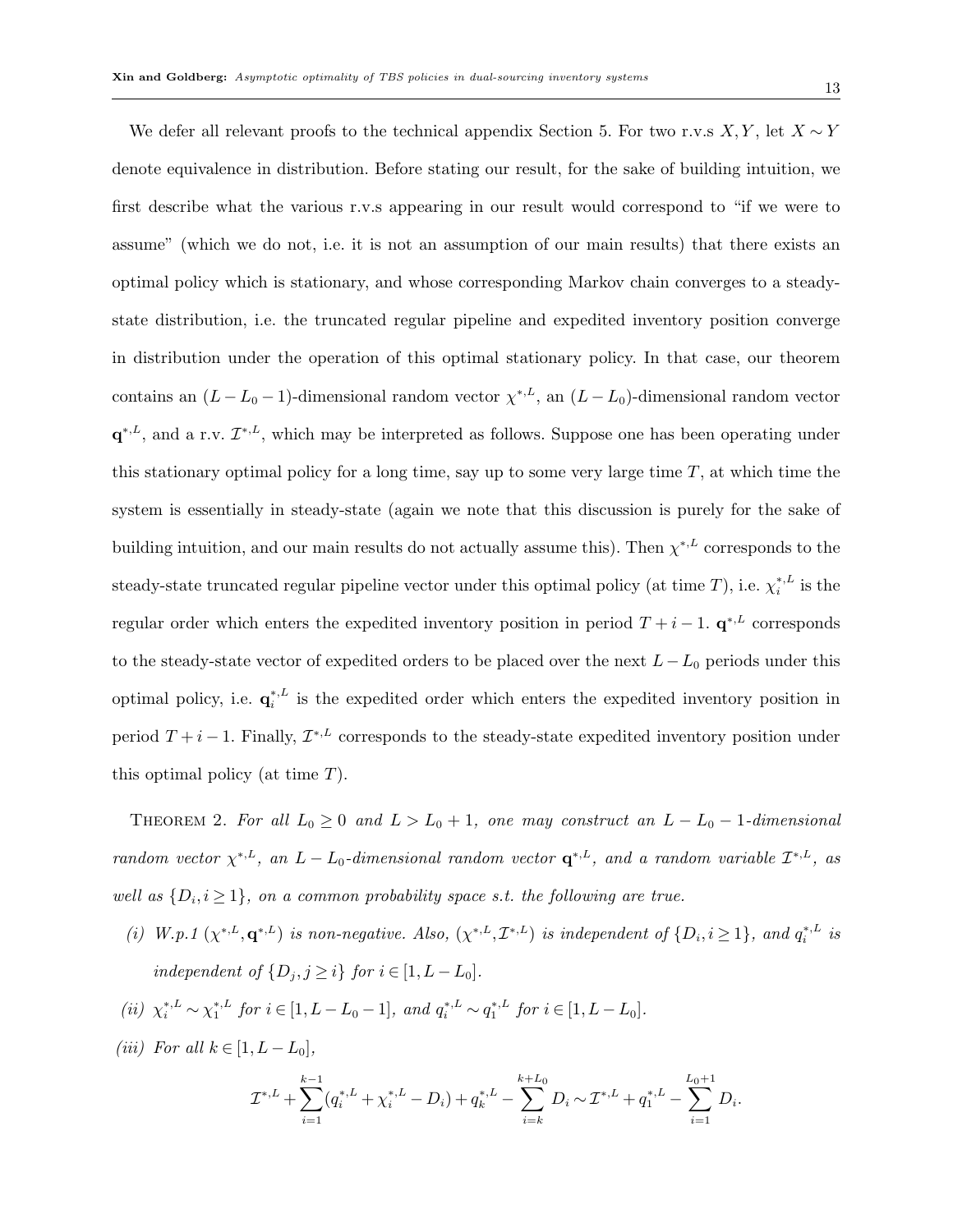(iv)  $(\chi^{*,L}, \mathbf{q}^{*,L}, \mathcal{I}^{*,L})$  has finite mean. (v)  $\mathbb{E}[\chi_1^{*,L}] + \mathbb{E}[q_1^{*,L}] = \mathbb{E}[D].$  $(vi)$ 

$$
OPT(L) \ge c \left( \mathbb{E}[D] - \mathbb{E}[\chi_1^{*,L}] \right) + \mathbb{E} \left[ G \left( \mathcal{I}^{*,L} + q_1^{*,L} - \sum_{i=1}^{L_0+1} D_i \right) \right].
$$

**3.1.2.** Vanishing discount factor approach. Although Theorem 2.(vi) relates  $\text{OPT}(L)$  to a certain expectation, this expectation (as written) is not immediately amenable to analysis. To remedy this, we introduce a discount factor  $\alpha$  to implement the so-called "vanishing discount factor" approach to analyzing infinite-horizon MDP (cf. Huh, Janakiraman and Nagarajan (2011)), which will allow for a simpler analysis when we pass to the limit as  $L \to \infty$ . Indeed, this discount factor will help us to analyze the lower bound which arises when we apply the conditional Jensen's inequality, as this lower bound will itself involve the solution to a non-trivial multi-stage dynamic optimization problem. We note that the lower bound which arose when related techniques were applied to single-sourcing systems with lost sales in Xin and Goldberg (2015) only involved a static optimization problem, and thus no such discount factor was introduced. In particular, Theorem 2 immediately implies the following corollary. Let  $r_L \stackrel{\Delta}{=} \mathbb{E}[\chi_1^{*,L}].$ 

COROLLARY 2. For all  $L_0 \geq 0, L > L_0 + 1$ , and  $\alpha \in (0, 1)$ ,

$$
OPT(L) \ge c (\mathbb{E}[D] - r_L) + \frac{1 - \alpha L}{1 - \alpha L} \sum_{k=1}^{L} \alpha^{k-1} \mathbb{E}\left[G\left(\mathcal{I}^{*,L} + q_1^{*,L} - \sum_{i=1}^{L_0+1} D_i\right)\right]
$$
  
 
$$
\ge c (\mathbb{E}[D] - r_L) + (1 - \alpha) \sum_{k=1}^{L-L_0} \alpha^{k-1} \mathbb{E}\left[G\left(\mathcal{I}^{*,L} + \sum_{i=1}^{k-1} (q_i^{*,L} + \chi_i^{*,L} - D_i) + q_k^{*,L} - \sum_{i=k}^{k+L_0} D_i\right)\right].
$$

3.1.3. Applying the conditional Jensen's inequality and relating to a single-source inventory model. We now apply the conditional Jensen's inequality to Corollary 2, which will allow us to lower-bound  $\text{OPT}(L)$  by the optimal value of a certain finite-horizon single-source inventory model with backlogged demand. We will then relate this finite-horizon problem to an associated infinite-horizon problem, which has an optimal stationary policy. Furthermore, we will connect the behavior of such an optimal stationary policy to the performance of an associated TBS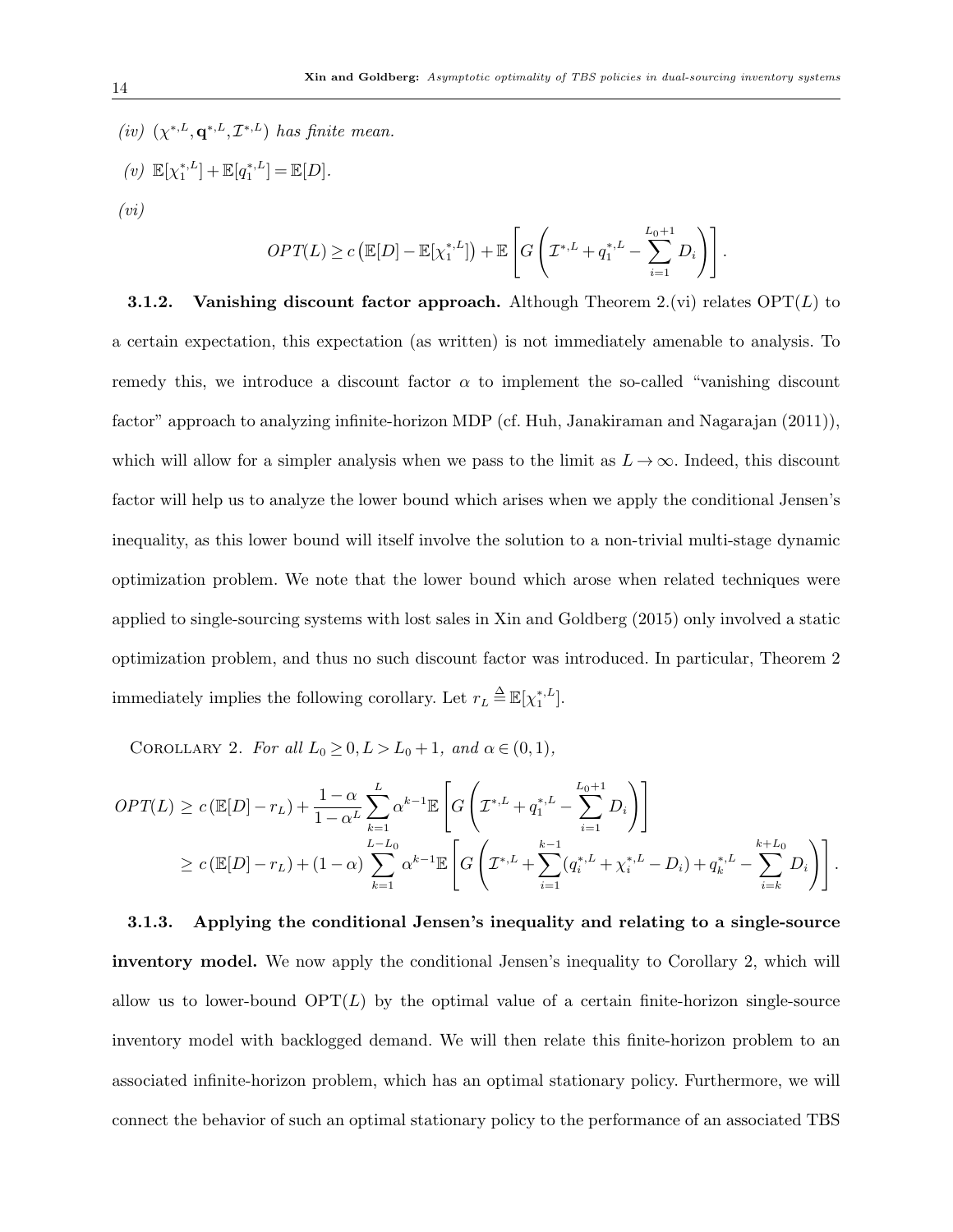policy, ultimately allowing us to prove our main results. In particular, it follows from Theorem 2 and the independence structure of the relevant r.v.s that for  $k \in [1, L - L_0]$ ,

$$
\mathbb{E}\bigg[\mathcal{I}^{*,L} + \sum_{i=1}^{k-1} (q_i^{*,L} + \chi_i^{*,L} - D_i) + q_k^{*,L} - \sum_{i=k}^{k+L_0} D_i \bigg| D_{[k+L_0]} \bigg]
$$

equals

$$
\mathbb{E}[\mathcal{I}^{*,L}] + \sum_{i=1}^{k-1} (\mathbb{E}[q_i^{*,L} | D_{[i-1]}] + r_L - D_i) + \mathbb{E}[q_k^{*,L} | D_{[k-1]}] - \sum_{i=k}^{k+L_0} D_i
$$

Further combining with Corollary 2, the convexity of  $G$ , and Jensen's inequality for conditional expectations, we obtain the following result.

PROPOSITION 1. For any  $\alpha \in (0,1)$  and  $L > L_0 + 1$ ,  $OPT(L) - c (E[D] - r_L)$  is at least

$$
(1 - \alpha) \sum_{k=1}^{L-L_0} \alpha^{k-1} \mathbb{E} \bigg[ G \bigg( \mathbb{E} [\mathcal{I}^{*,L}] - (L_0 + 1) r_L + \sum_{i=1}^{k-1} \left( \mathbb{E} [q_i^{*,L} | D_{[i-1]}] - (D_i - r_L) \right) + \mathbb{E} [q_k^{*,L} | D_{[k-1]}] - \sum_{i=k}^{k+L_0} (D_i - r_L) \bigg) \bigg]. \tag{4}
$$

Note that (4) is the discounted cost incurred (during periods  $L_0 + 1, \ldots, L$ ) by the policy ordering  $\mathbb{E}[q_i^{*,L}|D_{[i-1]}]$  in period i, of a single-sourcing L-period backlog inventory problem with unit holding cost h, backorder cost b, zero ordering cost, discount factor  $\alpha$ , i.i.d. demand distributed as  $D - r<sub>L</sub>$ (which we note can be positive *or negative*), lead time  $L_0$ , and initial inventory position (initial net inventory plus all entries of the initial pipeline vector)  $\mathbb{E}[\mathcal{I}^{*,L}] - (L_0 + 1)r_L$  (cf. Karlin and Scarf (1958)), multiplied by  $(1-\alpha)$ . Such models, and their optimal policies, have been studied in-depth in the literature (cf. Karlin and Scarf (1958), Zipkin (2000), Fleischmann and Kuik (2003)), and are well-understood (especially for the case of non-negative demand, cf. Zipkin (2000)). Let  $\overline{\Pi}$  denote the family of all feasible non-anticipative policies for the aforementioned inventory problem (as it is typically defined, cf. Zipkin (2000)). For  $\pi \in \overline{\Pi}$ , initial inventory position  $x \in \mathbb{R}$ ,  $r \in \mathbb{R}$ , and  $i \ge 1$ , Let  $C_i^{\pi}(r, x)$  denote the cost incurred by policy  $\pi$  in the aforementioned inventory problem in period  $i + L_0$ , if the demand in each period is i.i.d. distributed as  $D - r$  (with the leadtime  $L_0$  and costs b, h as above). For  $x \in \mathbb{R}, r \in \mathbb{R}, \alpha \in (0,1), n \geq 1$ , let us define

$$
V_{\alpha}^{n}(r,x) \triangleq \inf_{\pi \in \overline{\Pi}} \mathbb{E}\left[\sum_{i=1}^{n} \alpha^{i-1} C_{i}^{\pi}(r,x)\right];
$$
\n(5)

.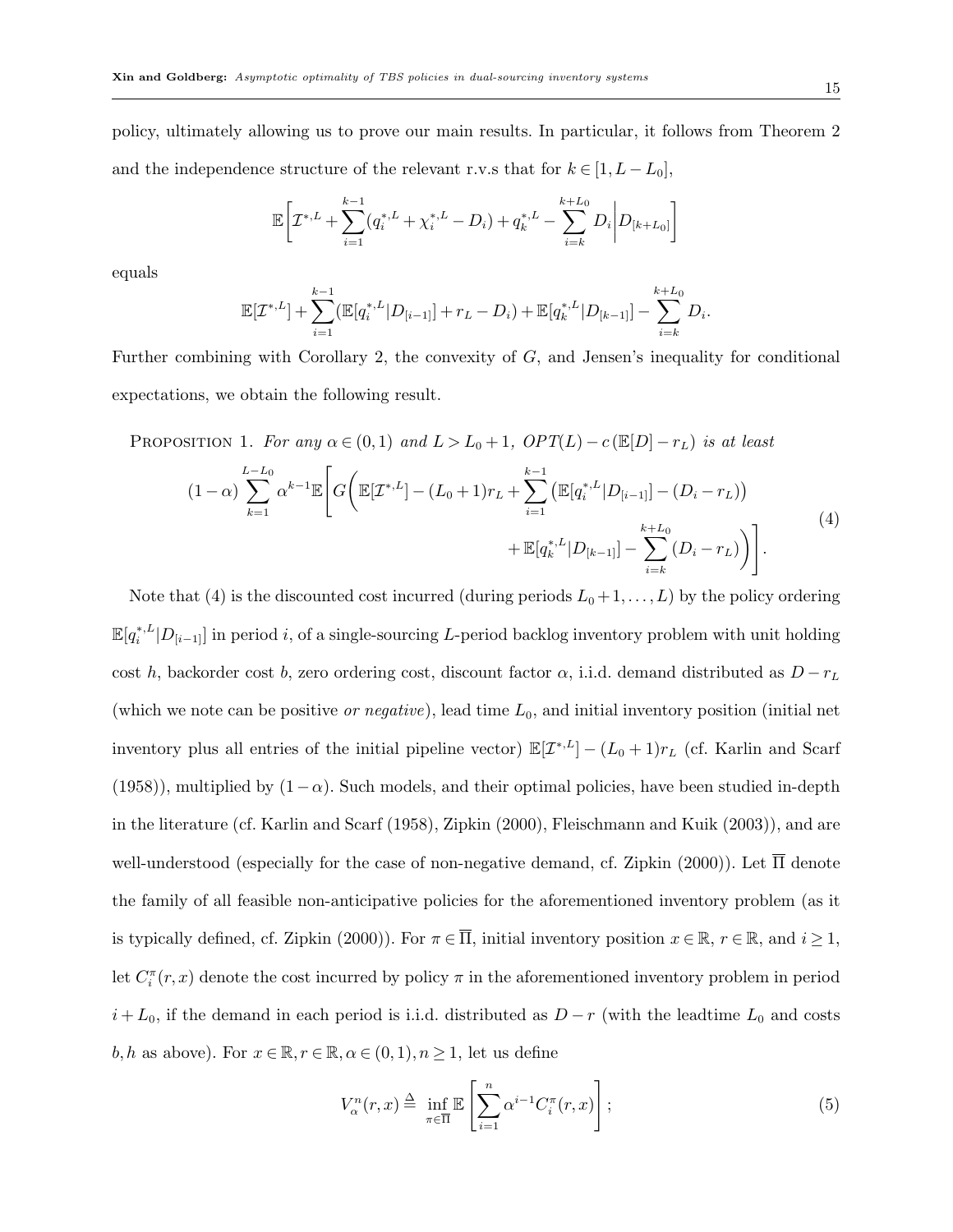and

$$
V_{\alpha}^{\infty}(r,x) \stackrel{\Delta}{=} \inf_{\pi \in \overline{\Pi}} \mathbb{E}\left[\sum_{i=1}^{\infty} \alpha^{i-1} C_{i}^{\pi}(r,x)\right].
$$
 (6)

As a notational convenience, we define  $V^0_\alpha(r,x) = 0$ ,  $V^n_\alpha(r,-\infty) \triangleq \inf_{x \in \mathbb{R}} V^n_\alpha(r,x)$ ,  $V^\infty_\alpha(r,-\infty) \triangleq$  $\inf_{x \in \mathbb{R}} V_\alpha^\infty(r, x)$ . Then combining the above, we derive the following lower bound for  $\text{OPT}(L)$ .

LEMMA 2. For all  $L_0 \ge 0, L > L_0 + 1$ , and  $\alpha \in (0, 1)$ ,

$$
OPT(L) \ge c(\mathbb{E}[D] - r_L) + (1 - \alpha)V_{\alpha}^{L-L_0}(r_L, -\infty). \tag{7}
$$

3.1.4. Overview of remainder of the proof of our main results. The remainder of the proof involves a careful analysis of the right-hand-side (r.h.s.) of (7) as  $L \to \infty$ , and we now sketch an outline of our approach. First, we will prove that if  $r<sub>L</sub>$  is bounded away from  $\mathbb{E}[D]$ , then  $V_\alpha^{\infty}(r_L,-\infty) - V_\alpha^{L-L_0}(r_L,-\infty)$  can be suitably bounded by a function of L which converges to 0 as  $L \to \infty$ . We then observe that the infinite-horizon problem associated with  $V_\alpha^\infty(r_L, -\infty)$  has an optimal policy which is stationary, Markov, and of order-up-to type. Furthermore, the stochastic process induced by this optimal policy will be equivalent to that induced by a corresponding TBS policy, but possibly initialized not according to the stationary distribution of the associated *inventory process.* Then we prove that  $r<sub>L</sub>$  is indeed bounded away from  $\mathbb{E}[D]$ , since otherwise we can use the theory of random walks to derive a contradiction (as  $\text{OPT}(L)$  would be strictly greater than  $U$ ). Finally, we combine these facts to bound various error terms under a suitable choice of  $\alpha$  (which converges to 1 as  $L \to \infty$ ), including a term resulting from the difference between the performance of the same TBS policy under different initializations, to prove our main result Theorem 1.

#### 3.2. Proof of Theorem 1

We now complete the proof of Theorem 1 by formalizing the argument sketched at the end of Section 3.1. Such arguments are standard in the literature on MDP and infinite-horizon inventory control problems (cf. Iglehart (1963), Sennott (1989), Schäl (1993), Fleischmann and Kuik (2003), Feinberg (2011), Huh, Janakiraman and Nagarajan (2011)). We note that the somewhat nonstandard aspect here is that the demand in each period is distributed as  $D - r<sub>L</sub>$ , and thus may be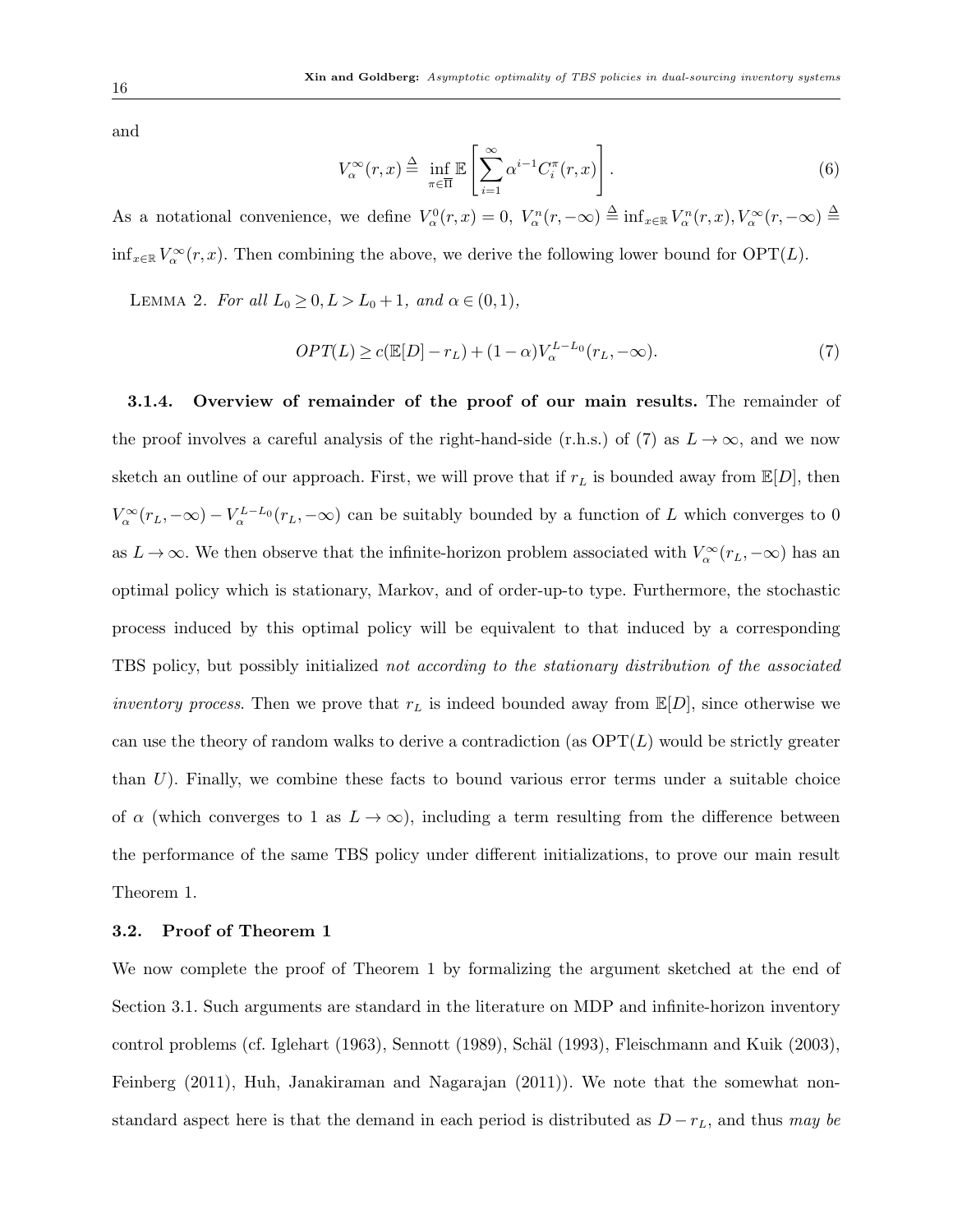negative. As such, the original arguments typically used to analyze the relevant quantities and prove related interchange-of-limits results (cf. Iglehart (1963)) do not directly apply. The possibility of negative demand also makes the verification of the conditions of general theorems which validate such bounds and interchange-of-limits (cf. Sennott (1989), Schäl (1993)) somewhat involved, even when these theorems are customized to the inventory setting (cf. Parker and Kapuscinski (2004), Huh, Janakiraman and Nagarajan (2011)). We note that the verification of closely related results have arisen recently in the context of analyzing inventory systems with returns, which reduce to standard inventory systems where demand can be positive or negative (cf. Fleischmann and Kuik (2003)). However, those results (which verify the technical conditions of Sennott (1989)) do not seem to extend immediately to our case, and further seem to require that the demand and ordering quantities take integer values. In light of the above, and for the sake of clarity and completeness, we now provide a self-contained proof of all necessary bounds, which (combined with Lemma 2) will complete the proof of our main result Theorem 1. We defer most proofs to the technical appendix Section 5.

We begin by stating some well-known properties of  $V_\alpha^n(r, x)$  and  $V_\alpha^\infty(r, x)$ , which follow from the results of JSS, Karlin and Scarf (1958) and Scarf (1960). We note that although in some cases the proofs there are only explicitly given for the case of non-negative demand, as noted in Heyman and Sobel (1984) and Fleischmann and Kuik (2003), the arguments carry over to the general case (in which demand may be negative) with only trivial modification.

LEMMA 3 (JSS, Scarf (1960)). For all  $\alpha \in (0,1), r, x \in \mathbb{R}$ , and  $n \ge 1$ ,

$$
V_{\alpha}^{n}(r,x) = \inf_{y \geq x} \left( \mathbb{E}\left[ G\left(y - \sum_{k=n}^{L_{0}+n} (D_{k}-r)\right) \right] + \alpha \mathbb{E}\left[ V_{\alpha}^{n-1}\left(r, y - (D_{L_{0}+n}-r)\right) \right] \right).
$$

Furthermore,  $V_\alpha^n(r, x)$  is: a convex (and thus also continuous) function of x on  $\mathbb R$  for each fixed n, r; a continuous function of r on  $\mathbb R$  for each fixed n, x; an increasing function of x on  $\mathbb R$  for each fixed  $n, r$ ; and an increasing function of n on  $Z^+$  for each fixed x, r. In addition, the infinite-horizon problem stated in the r.h.s. of (6) admits an optimal stationary Markov policy.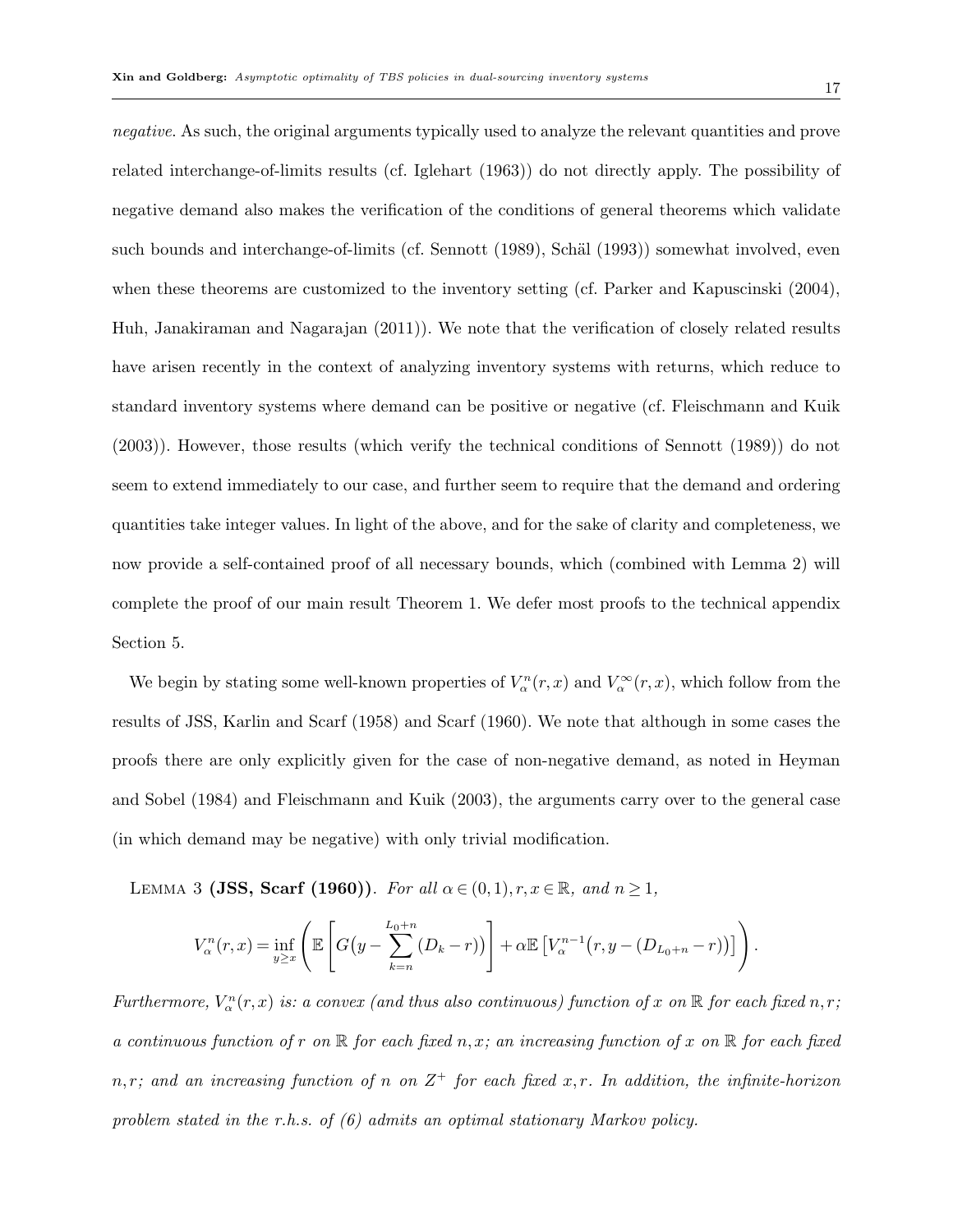Next, we bound  $V_\alpha^\infty(r,x) - V_\alpha^n(r,x)$ , and combine our bounds with Lemma 3 to derive some useful properties of  $V_\alpha^\infty(r,x)$  and the associated optimization problem. We defer all proofs to the technical appendix Section 5. Let  $\overline{S}_{\alpha}(r) \stackrel{\Delta}{=} 4(L_0+1) \frac{\max(b,h)}{\min(b,h)} (|r| + \mathbb{E}[D])(1-\alpha)^{-2}$ .

LEMMA 4. For  $\alpha \in (0,1)$ ,  $r, x \in \mathbb{R}$ , and  $n \ge 1$ ,

$$
0 \le V_{\alpha}^{\infty}(r,x) - V_{\alpha}^{n}(r,x) \le \max(b,h) \left(\overline{S}_{\alpha}(r) + |x| + |r| + \mathbb{E}[D]\right) (1 + L_0 + n)(1 - \alpha)^{-2} \alpha^{n}, \qquad (8)
$$

and  $V_\alpha^\infty(r,x) = \lim_{n \to \infty} V_\alpha^n(r,x)$ . Furthermore, for  $\alpha \in (0,1)$  and  $r \in \mathbb{R}$ ,  $V_\alpha^\infty(r,x)$  is a finite-valued, convex, and non-decreasing function of x on R. Letting  $S_{\alpha}^{\infty}(r)$  denote the supremum of the set of minimizers (in x) of  $V_\alpha^\infty(r,x)$ , it holds that  $|S_\alpha^\infty(r)| \leq \overline{S}_\alpha(r)$ , and the infinite-horizon problem stated in the r.h.s. of (6) admits an optimal stationary base-stock policy, with order-up-to level  $S_{\alpha}^{\infty}(r)$ . In addition, for  $L_0 \ge 0$ ,  $L > L_0 + 1$ , and  $\alpha \in (0, 1)$ ,

$$
OPT(L) \ge c(\mathbb{E}[D] - r_L) + (1 - \alpha)V_\alpha^\infty(r_L, S_\alpha^\infty(r_L)) - U_0(1 - \alpha)^{-3}L\alpha^{L - L_0}.
$$
\n(9)

We now formally define the Markov process representing the inventory position process under such an optimal stationary base-stock policy, initialized in state  $S_{\alpha}^{\infty}(r_L)$ . Let  $S_{\alpha,L} \triangleq S_{\alpha}^{\infty}(r_L)$ . For  $r \in [0, \mathbb{E}[D]]$  and  $y \in \mathbb{R}$ , let  $\{X_k^{r,y}, k \ge 1\}$  denote the following Markov process.  $X_1^{r,y}$  equals y. For all  $k \geq 1$ ,  $X_{k+1}^{r,y} = \max(X_k^{r,y} + r - D_k, y)$ . Let  $W_k^r \stackrel{\Delta}{=} \sum_{j=1}^k (r - D_j)$ ,  $Z_k^r$  $\triangleq \max_{i\in[0,k-1]} W_i^r, Z_\infty^r \triangleq$  $\sup_{i\geq 0}W_i^r$ ,  $M_k^r \triangleq \mathbb{E}[Z_k^r]$ ,  $M_{\infty}^r \triangleq \mathbb{E}[Z_{\infty}^r]$ . It follows from the well-known analysis of the single-server queue using Lindley's recursion (cf. Asmussen (2003)) that  $X_k^{r,y} \sim y + Z_k^r$ ; and  $X_{\infty}^{r,y} \triangleq \lim_{k \to \infty} X_k^{r,y}$ (in the sense of weak convergence) is a well-defined r.v. distributed as  $y + Z^r_{\infty}$ .

Combining these definitions with Lemmas 3 and 4, we conclude the following.

COROLLARY 3. For  $L_0 \geq 0, L > L_0 + 1$ , and  $\alpha \in (0, 1)$ ,

$$
OPT(L) \ge c(\mathbb{E}[D] - r_L) + (1 - \alpha) \sum_{k=1}^{\infty} \alpha^{k-1} \mathbb{E}\big[G\big(S_{\alpha,L} + Z_k^{r_L} - \sum_{i=1}^{L_0+1} (D_i' - r_L)\big)\big] - U_0(1 - \alpha)^{-3} L \alpha^{L-L_0}.
$$

We now briefly review some useful properties of  $Z_k^r$ , which we will use to complete the proof of our main results. These properties follow by combining generally well-known results for generating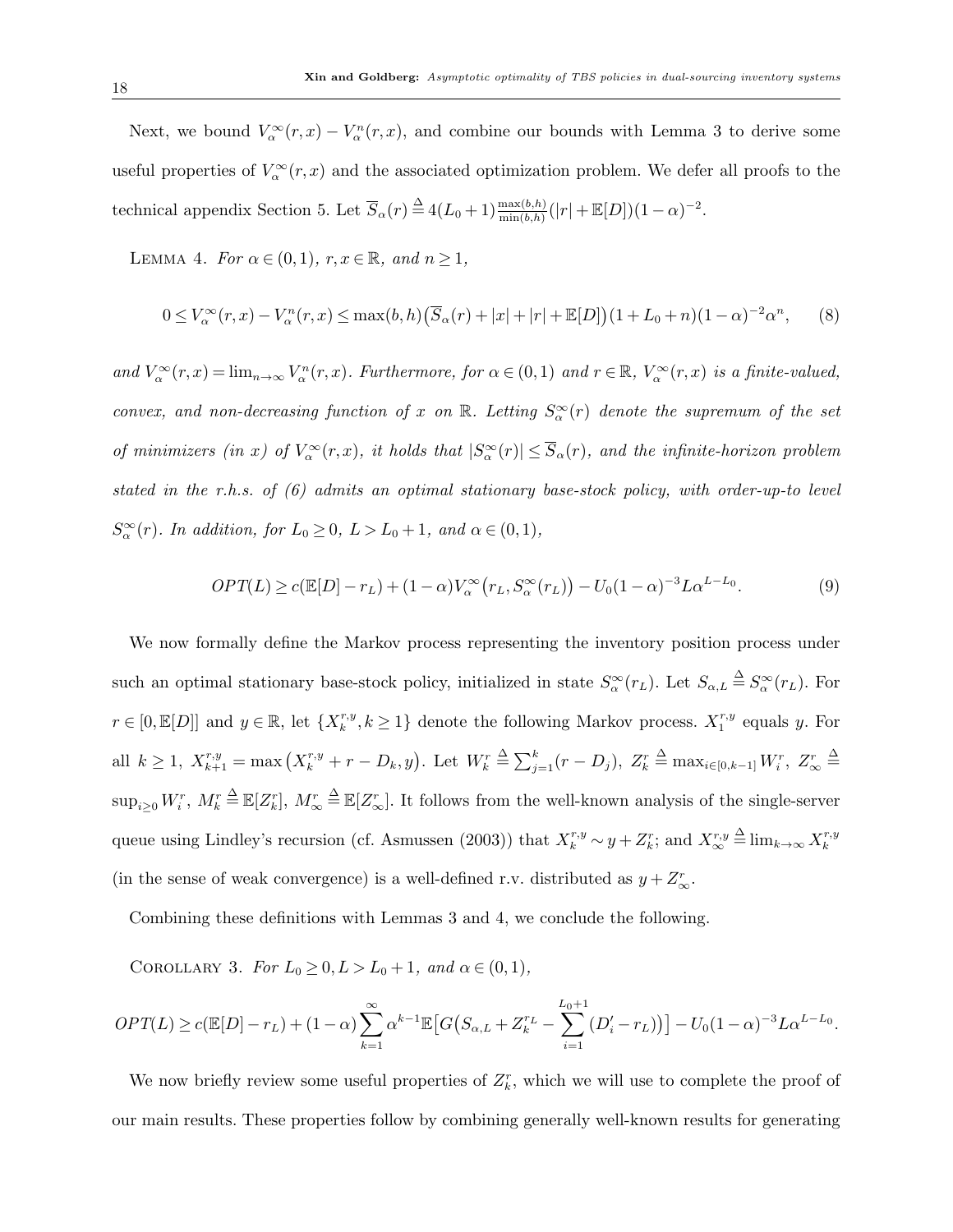functions, large deviations, single-server queues, and recurrent random walks (cf. Spitzer (1956), Kingman (1962), Folland (1999), Asmussen (2003), Xin and Goldberg (2015)), and we omit the details.

LEMMA 5. For all  $r > 0$ ,  $\{M_k^r, k \ge 1\}$  is non-decreasing,  $M_{\infty}^r = \lim_{k \to \infty} M_k^r$ , and for all  $i \ge j \ge 1$ ,  $M_i^r - M_j^r = \sum_{k=j}^{i-1} k^{-1} \mathbb{E}[\max(0, W_k^r)]$ . If there exists  $\epsilon \in (0, \mathbb{E}[D])$  s.t.  $r \leq \mathbb{E}[D] - \epsilon$ , then  $M_{\infty}^r < \infty$ , and  $M_{\infty}^r - M_n^r \leq (\vartheta_{\epsilon}(1-\gamma_{\epsilon}))^{-1} \gamma_{\epsilon}^n$  for all  $n \geq 1$ .

Finally, we will also need the following corollary (of Lemma 5), which shows that  $r<sub>L</sub>$  is uniformly bounded away from  $\mathbb{E}[D]$  in an appropriate sense, and whose proof we again defer to the technical appendix Section 5.

COROLLARY 4. For all  $L > \epsilon_0^{-2} + L_0 + 1$ , it holds that  $r_L < \mathbb{E}[D] - \epsilon_0$ .

We now complete the proof of our main results.

*Proof of Theorem 1* It follows from (3) that for all  $\alpha \in (0,1)$ ,

$$
C(\pi_{r_L, S_{\alpha, L} + (L_0 + 1)r_L}) = c(\mathbb{E}[D] - r_L) + \mathbb{E}\left[G\left(S_{\alpha, L} + Z_{\infty}^{r_L} + (L_0 + 1)r_L - \sum_{i=1}^{L_0 + 1} D_i'\right)\right]
$$
  
=  $c(\mathbb{E}[D] - r_L) + (1 - \alpha) \sum_{k=1}^{\infty} \alpha^{k-1} \mathbb{E}\left[G\left(S_{\alpha, L} + Z_{\infty}^{r_L} - \sum_{i=1}^{L_0 + 1} (D_i' - r_L)\right)\right].$ 

Combining with Corollaries 3 and 4, Lemma 5, (1), and the fact that  $L > \epsilon_0^{-2} + L_0 + 1$ , we conclude that for all  $\alpha \in (0, 1)$ ,  $C(\pi_{r^*, S^*}) - \text{OPT}(L) - U_0(1 - \alpha)^{-3} L \alpha^{L-L_0}$  is at most

$$
(1-\alpha)\sum_{k=1}^{\infty} \alpha^{k-1} \left( \mathbb{E}\left[ G\left( S_{\alpha,L} + Z_{\infty}^{r_L} - \sum_{i=1}^{L_0+1} (D_i' - r_L) \right) \right] - \mathbb{E}\left[ G\left( S_{\alpha,L} + Z_{k}^{r_L} - \sum_{i=1}^{L_0+1} (D_i' - r_L) \right) \right] \right)
$$
  
\n
$$
\leq \max(b, h) (1-\alpha) \sum_{k=1}^{\infty} \alpha^{k-1} \left( \vartheta_{\epsilon_0} (1-\gamma_{\epsilon_0}) \right)^{-1} \gamma_{\epsilon_0}^{k}
$$
  
\n
$$
= \max(b, h) \gamma_{\epsilon_0} \left( \vartheta_{\epsilon_0} (1-\gamma_{\epsilon_0}) \right)^{-1} \frac{1-\alpha}{1-\gamma_{\epsilon_0} \alpha}
$$
  
\n
$$
\leq (1-\alpha) \max(b, h) \gamma_{\epsilon_0} \vartheta_{\epsilon_0}^{-1} (1-\gamma_{\epsilon_0})^{-2}.
$$

We conclude that for all  $\alpha \in (\frac{1}{2})$  $(\frac{1}{2},1), C(\pi_{r^*,S^*}) - \text{OPT}(L)$  is at most

$$
U_0 2^{L_0} (1 - \alpha)^{-3} L \alpha^L + (1 - \alpha) \max(b, h) \gamma_{\epsilon_0} \vartheta_{\epsilon_0}^{-1} (1 - \gamma_{\epsilon_0})^{-2}.
$$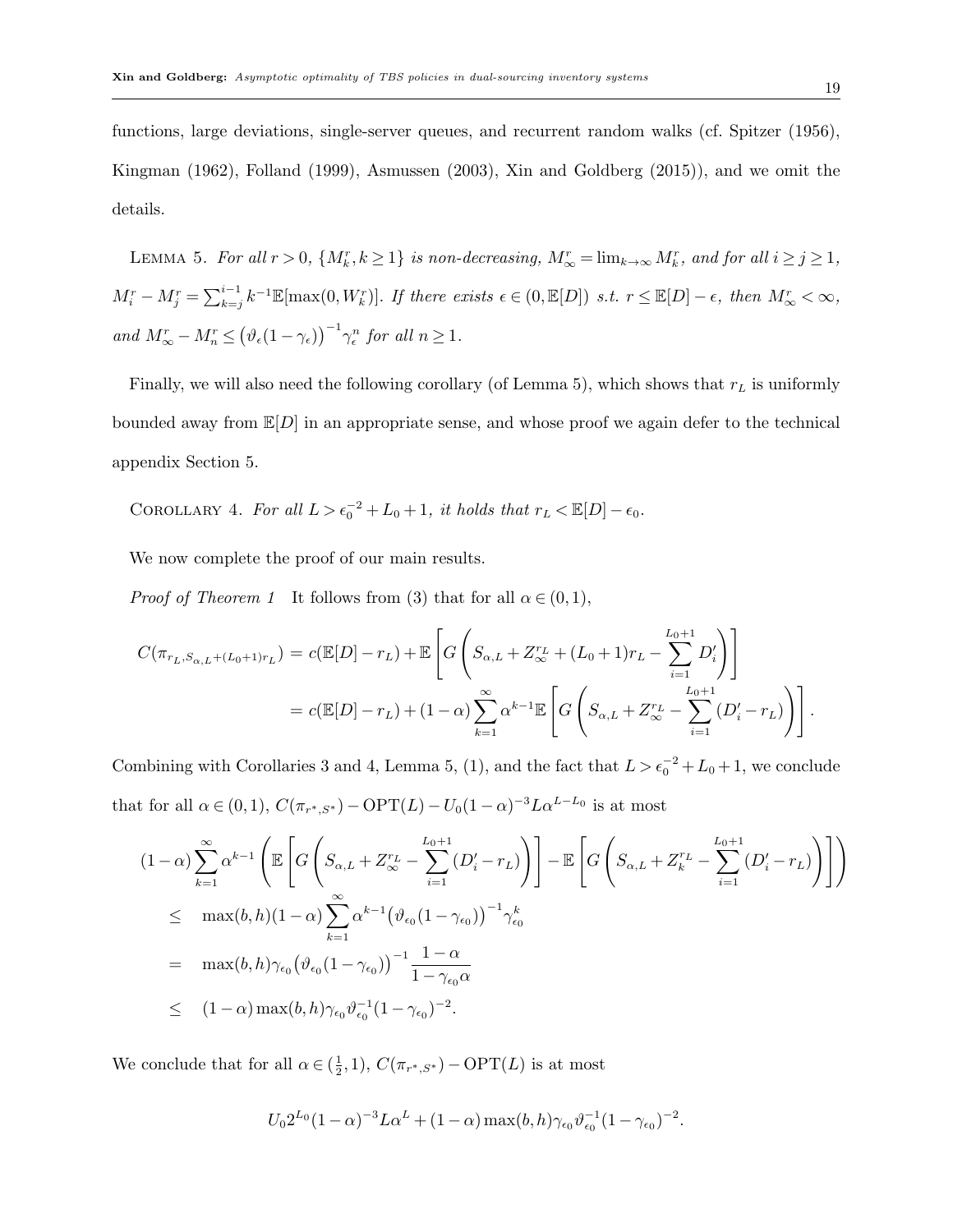As  $L > \epsilon_0^{-2} + L_0 + 1$  implies  $L > 100$ , which itself may be shown to imply that  $5\frac{\log(L)}{L} < \frac{1}{2}$  $\frac{1}{2}$ , we may set  $\alpha = 1 - 5 \frac{\log(L)}{L}$  $\frac{\zeta(L)}{L}$ . Then applying the fact that  $1 - \alpha \leq \exp(-\alpha)$ , we conclude that

$$
C(\pi_{r^*,S^*}) - \text{OPT}(L) \leq 5 \frac{\log(L)}{L} \big( U_0 2^{L_0} + \max(b,h) \gamma_{\epsilon_0} \vartheta_{\epsilon_0}^{-1} (1 - \gamma_{\epsilon_0})^{-2} \big).
$$

As  $\frac{\log(L)}{L} < L^{-\frac{1}{2}}$  for all  $L \ge 1$ , combining with the fact that  $\text{OPT} \ge g$  and a straightforward calculation completes the proof.  $\Box$ .

## 4. Conclusion

In this paper, we proved that when the lead time of the express source is held fixed, a simple TBS policy is asymptotically optimal for the dual-sourcing inventory problem as the lead time of the regular source grows large. Our results provide a solid theoretical foundation for several conjectures and numerical experiments appearing previously in the literature regarding the good empirical performance of such policies. Furthermore, the simple TBS policy performs nearly optimally exactly when standard DP-based methodologies become intractable due to the curse of dimensionality. In addition, since the "best" TBS policy can be computed by solving a convex program that does not depend on the lead time of the regular source, and is easy to implement, our results lead directly to very efficient algorithms with asymptotically optimal performance guarantees. We also explicitly bound the optimality gap of the TBS policy for any fixed lead time (of the regular source), and prove that this decays inverse-polynomially in the lead time of the regular source. Perhaps most importantly, since many companies are already implementing such TBS policies, our results provide strong theoretical support for the widespread use of TBS policies in practice.

This work leaves many interesting directions for future research. First, it would be interesting to further investigate the rate of convergence to optimality of TBS policies as the lead time grows large, especially in light of their use in practical settings. Although we have not optimized the explicit bounds which we have proven on the optimality gap, we suspect that proving significantly stronger (e.g. exponentially decaying) bounds will require the development of new techniques. For example, when we apply the conditional Jensen's inequality to lower bound the optimal value by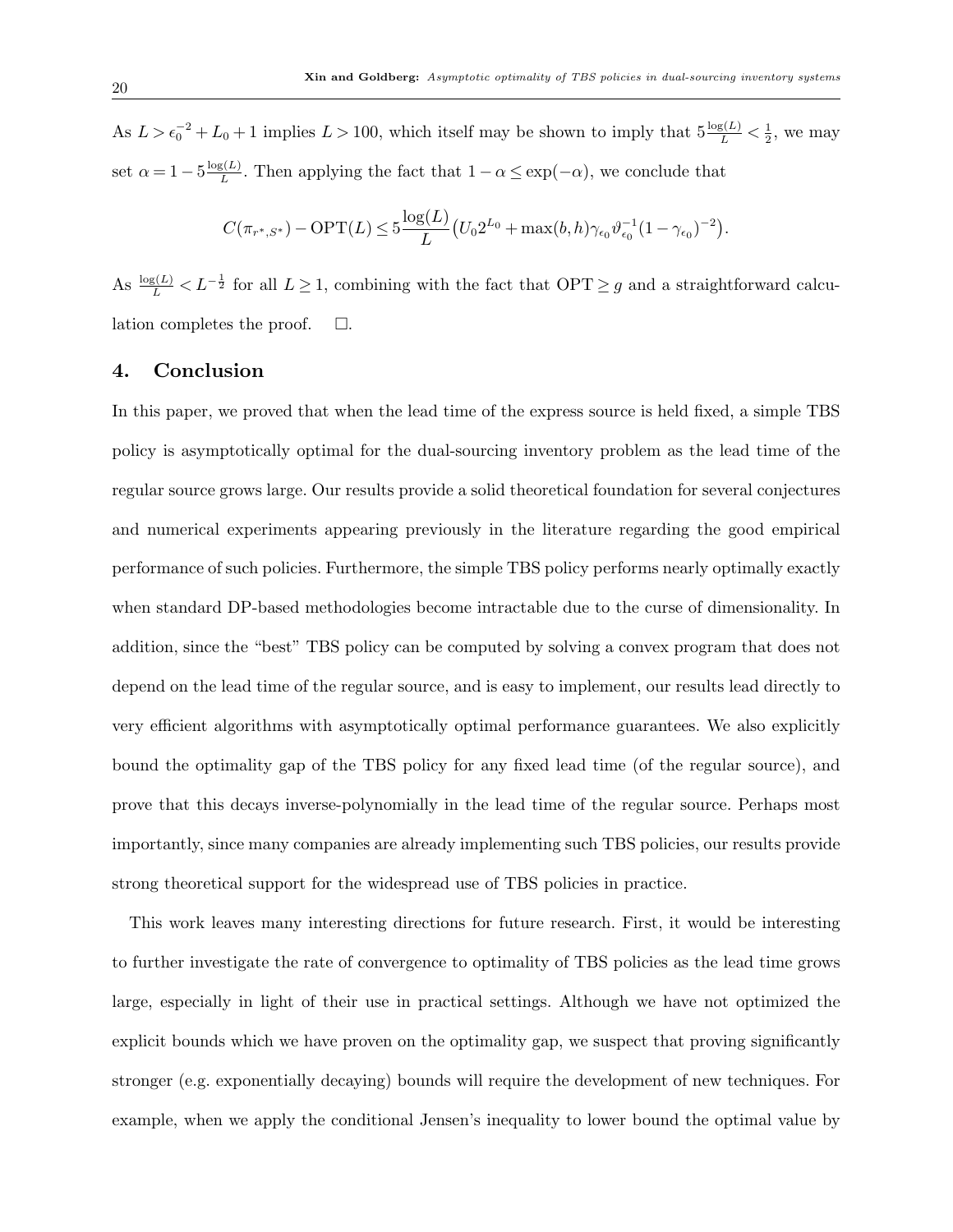a certain single-sourcing problem in Section 3.1.3, our current approach does not incorporate the fact that  $\mathbb{E}[q_i^{*,L}]$  is the same for all i, instead only using the fact that  $\mathbb{E}[q_i^{*,L}|D_{[i-1]}]$  is a measurable function of  $D_{[i-1]}$ . It seems plausible that incorporating this "stationary expectations" property may be a promising approach here. Previous bounds from the literature on the rate of convergence of finite horizon inventory optimization problems to their infinite horizon counterparts, e.g. Hordijk and Tijms (1974, 1975), may also be helpful.

Second, and related to the aforementioned discussion as regards the rate of convergence to optimality of TBS policies, it would be interesting to identify other more sophisticated algorithms which perform better for small-to-moderate lead times, yet remain efficient to implement. Indeed, it remains an interesting open question to better understand the trade-off between algorithmic run-time and acheivable performance guarantees in this context, i.e. how complex an algorithm is required to "exploit" the weak correlations which persist even as the lead time grows large. In the context of dual-sourcing, potential algorithms here include: the so-called dual-sourcing smoothing policies recently studied in Boute and Van Mieghem (2015); affine policies more generally (cf. Bertsimas, Iancu and Parrilo (2010)), of which dual-sourcing smoothing policies are a special case; the single index and dual index policies discussed earlier; or the dual-balancing policies analyzed in Levi, Janakiraman and Nagarajan (2008). It would also be quite interesting to analyze "hybrid" algorithms, which could e.g. solve a large dynamic program when the lead time is small, and gradually transition to using simpler heuristics as the lead time grows large; or combine different heuristics depending on the specific problem parameters. In the context of the above conversation on optimality gaps, we do remind the reader that for any fixed regular lead time a TBS policy is not exactly optimal except in some very special cases (cf. JSS), and that our results (and associated insights) should always be applied with care.

On a final note, combined with the results of Goldberg et al. (2015) and Xin and Goldberg (2015), our methodology lays the foundations for a completely new approach to analyzing inventory models with large lead times. So far, this approach has been successful in yielding key insights and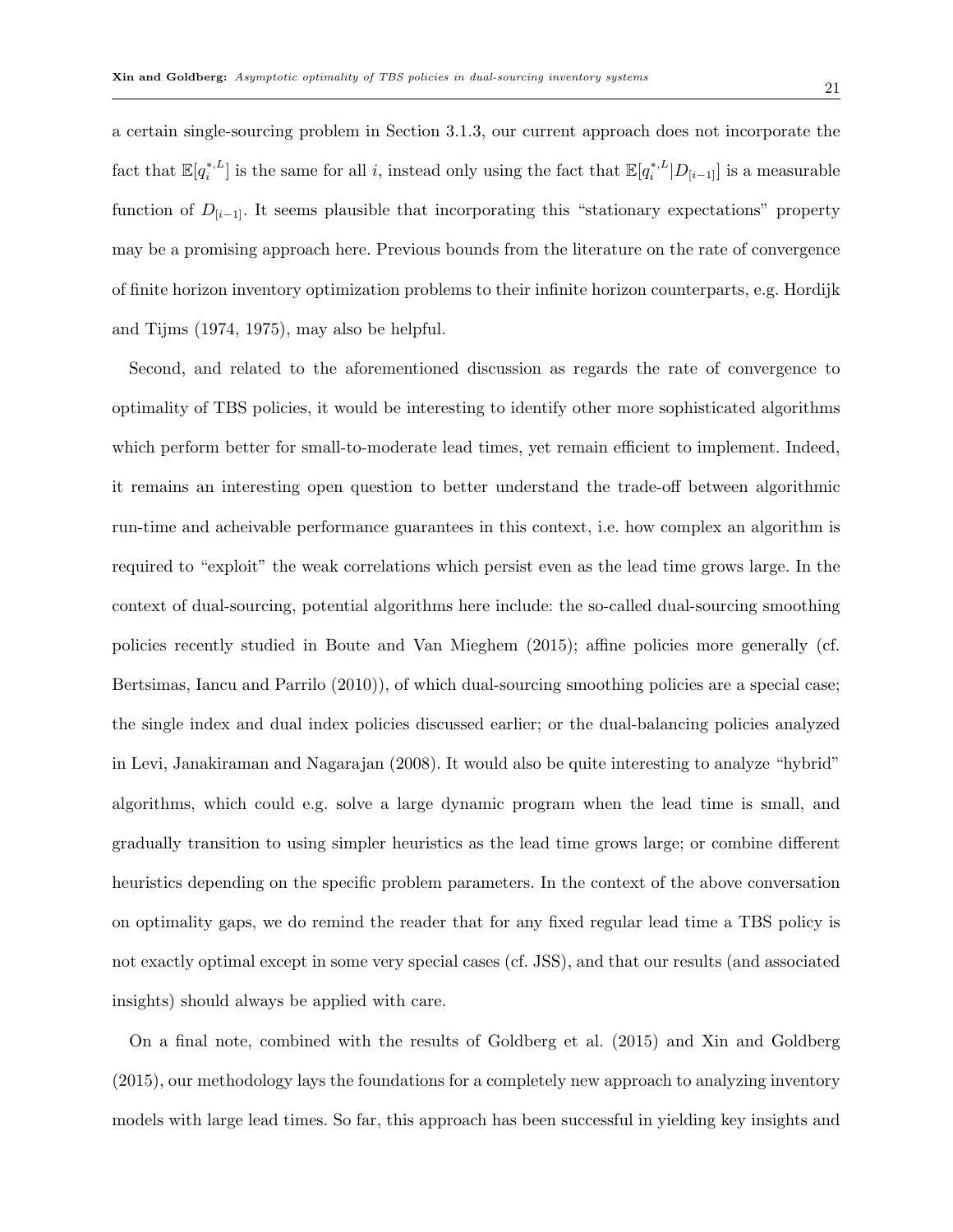efficient algorithms for two settings previously believed intractable: lost sales models with large lead times, and dual-sourcing models with large lead time gap. We believe that our techniques have the potential to make similar progress on many other difficult supply chain optimization problems of practical relevance in which there is a lag between when policy decisions are made and when those decisions are implemented. This includes both more realistic variants of the lost-sales and dual-sourcing models considered so far (e.g. models with distributional dependencies, parameter uncertainty, complex network structure, and more accurate modeling of costs), as well as fundamentally different models (e.g. inventory systems with remanufacturing when the manufactured and remanufactured lead times differ, cf. Zhou, Tao and Chao (2011); multi-echelon systems with lost sales and positive lead times, cf. Huh and Janakiraman (2010); or models with perishable goods). In closing, we note that our approach can more generally be viewed as a methodology to formalize the notion that when there is a high level of uncertainty and randomness in one's supply chain, even simple policies perform nearly as well as very sophisticated policies, since no algorithm can "beat the noise". Exploring this concept from a broader perspective may be fruitful in yielding novel algorithms and insights for a multitude of problems in operations management and operations research.

# References

- Allon, G., J. A. Van Mieghem. 2010. Global Dual Sourcing: Tailored Base-Surge Allocation to Near- and Offshore Production. Management Science. 56(1) 110-124.
- Angelus, A.,  $\ddot{O}$ .  $\ddot{O}$ zer, 2015. Knowledge you can act on: optimal policies for assembly systems with expediting and advance demand information. working paper.
- Arapostathis, A., V. S. Borkar, E. Fernández-Gaucherand, M. K. Ghosh, S. I. Marcus. 1993. Discrete time controlled Markov processes with average cost criterion: a survey. SIAM Journal on Control and Optimization. 31 282-344.
- Asmussen, S. 2003. Applied probability and queues. Second ed., Springer.
- Barankin, E. W. 1961. A delivery-lag inventory model with an emergency provision. Naval Research Logistics Quarterly. 8(3) 285-311.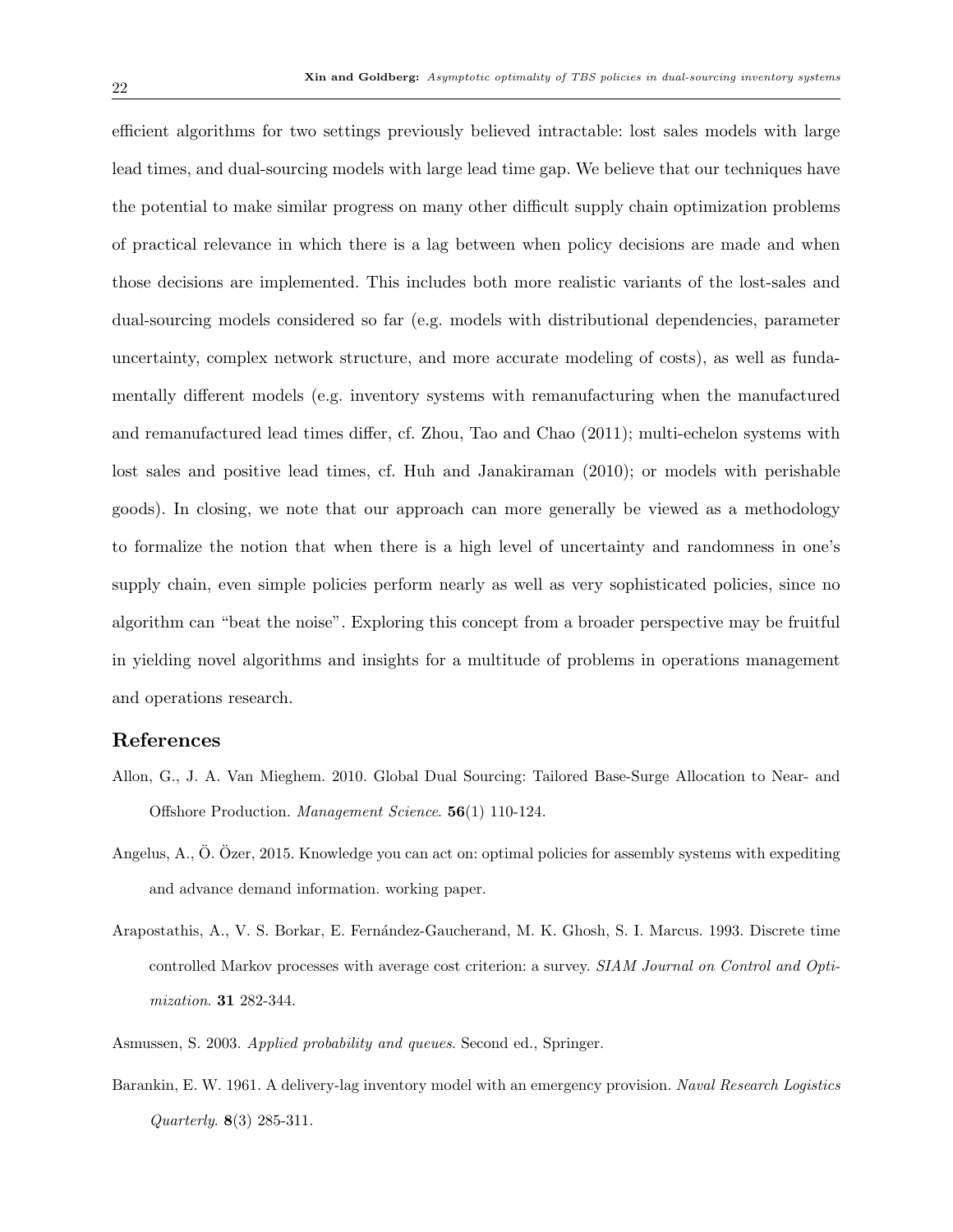- Bertsimas, D., D. A. Iancu, P.A. Parrilo. 2010. Optimality of affie policies in multistage robust optimization. Mathematics of Operations Research. 35(2) 363-394.
- Billingsley, P. 1999. Convergence of Probability Measures. Wiley, New York.
- Boute, R.N., J.A. Van Mieghem. 2015. Global dual sourcing and order smoothing: The impact of capacity and leadtimes. Management Science. 61(9) 2080-2099.
- Chen, Y., W. Xue, J. Yang. 2013. Optimal inventory policy in the presence of a long-term supplier and a spot market. Operations Research. 61(1) 88-97.
- Daniel, K. H. 1963. A delivery-lag inventory model with emergency order. H. Scarf, D. Gilford, M. Shelly, eds. Multistage Inventory Models and Techniques, chapter 2. Stanford University Press, Stanford, CA.
- DeCroix, G., J.S. Song, P. Zipkin. 2005. A series system with returns: Stationary analysis. Operations Research. 53 350-362.
- Erdos, P., M. Kac. 1946. On certain limit theorems of the theory of probability. Bull. Amer. Math. Soc. 52 292-302.
- Feinberg, E.A. 2011. Total expected discounted reward MDPs: existence of optimal policies. Wiley Encyclopedia of Operations Research and Management Science.
- Feng, Q., S. Sethi, H. Yan, H. Zhang. 2006. Are base-stock policies optimal in inventory problems with multiple delivery modes? Operations Research. 54(4) 801-807.
- Filar, J. 2007. Controlled Markov chains, graphs and Hamiltonicity. Now Publishers Inc.
- Fleischmann, M., R. Kuik. 2003. An optimal inventory control with independent stochastic item returns. European Journal of Operational Research. 151 25-37.
- Folland, G. B. 1999. Real Analysis: Modern Techniques and Their Applications. Second Edition, Wiley.
- Fox, E.J., R. Metters, J. Semple. 2006. Optimal inventory policy with two suppliers. Operations Research. 54(2) 389-393.
- Fukuda, Y. 1964. Optimal policies for the inventory problem with negotiable leadtime. Management Science. 10 690-708.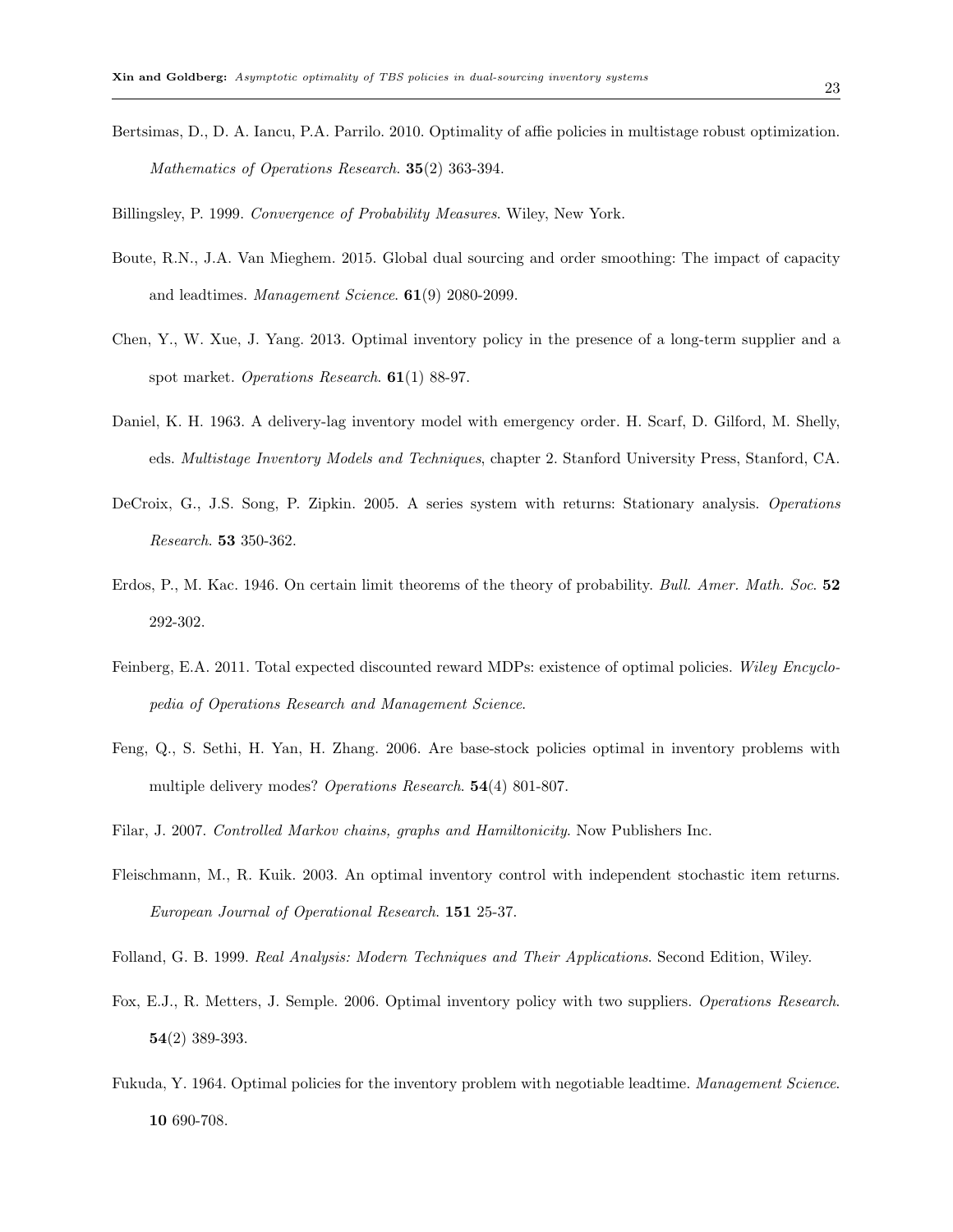- Goldberg, D.A., D. A. Katz-Rogozhnikov, Y. Lu, M. Sharma, M. S. Squillante. 2015. Asymptotic optimality of constant-order policies for lost sales inventory models with large lead times. To appear in Mathematics of Operations Research.
- Gong, X., X. Chao, S. Zheng. 2014. Dynamic pricing and inventory management with dual suppliers of different lead times and disruption risks. Production and Operations Management. forthcoming.
- Heyman, D., M. Sobel. 1984. Stochastic Models in Operations Research, Vol. II. McGraw-Hill, New York.
- Hordijk, A., H. Tijms. 1974. Convergence Results and Approximations for Optimal (s, S) Policies. Management Science. **20**(11) 1432-1438.
- Hordijk, A., H. Tijms. 1975. On a conjecture of Iglehart. Management Science. 21(11) 1342-1345.
- Hua, Z., Y. Yu, W. Zhang, X. Xu. 2014. Structural properties of the optimal policy for dual-sourcing systems with general lead times. IIE Transactions. forthcoming.
- Huggins, E. L., T. L. Olsen. 2010. Inventory control with generalized expediting. Operations Research. 58(5) 1414-1426.
- Huh, W.T., G. Janakiraman. 2010. On the optimal policy structure in serial inventory systems with lost sales. Operations Research.  $58(2)$  486-491.
- Huh, W.T., G. Janakiraman, M. Nagarajan. 2011. Average cost single-stage inventory models: an analysis using a vanishing discount approach. Operations Research.  $59(1)$  143-155.
- Iglehart, D. L. 1963. Optimality of (s, S) policies in the infinite horizon dynamic inventory problem. Management Science. 9(2) 259-267.
- Janakiraman, G., S. Seshadri, A. Sheopuri. 2015. Analysis of Tailored Base-Surge Policies in Dual Sourcing Inventory Systems. Management Science. 61(7) 1547-1561.
- Janssen, F., T. De Kok. 1999. A two-supplier inventory model. International Journal of Production Economics. **59** 395-403.
- Karlin, S., H. Scarf. 1958. Inventory models of the Arrow-Harris-Marschak type with time lag. K. Arrow, S. Karlin, H. Scarf (Eds.), Studies in the Mathematical Theory of Inventory and Production, Stanford University Press, Stanford, CA, 155-178.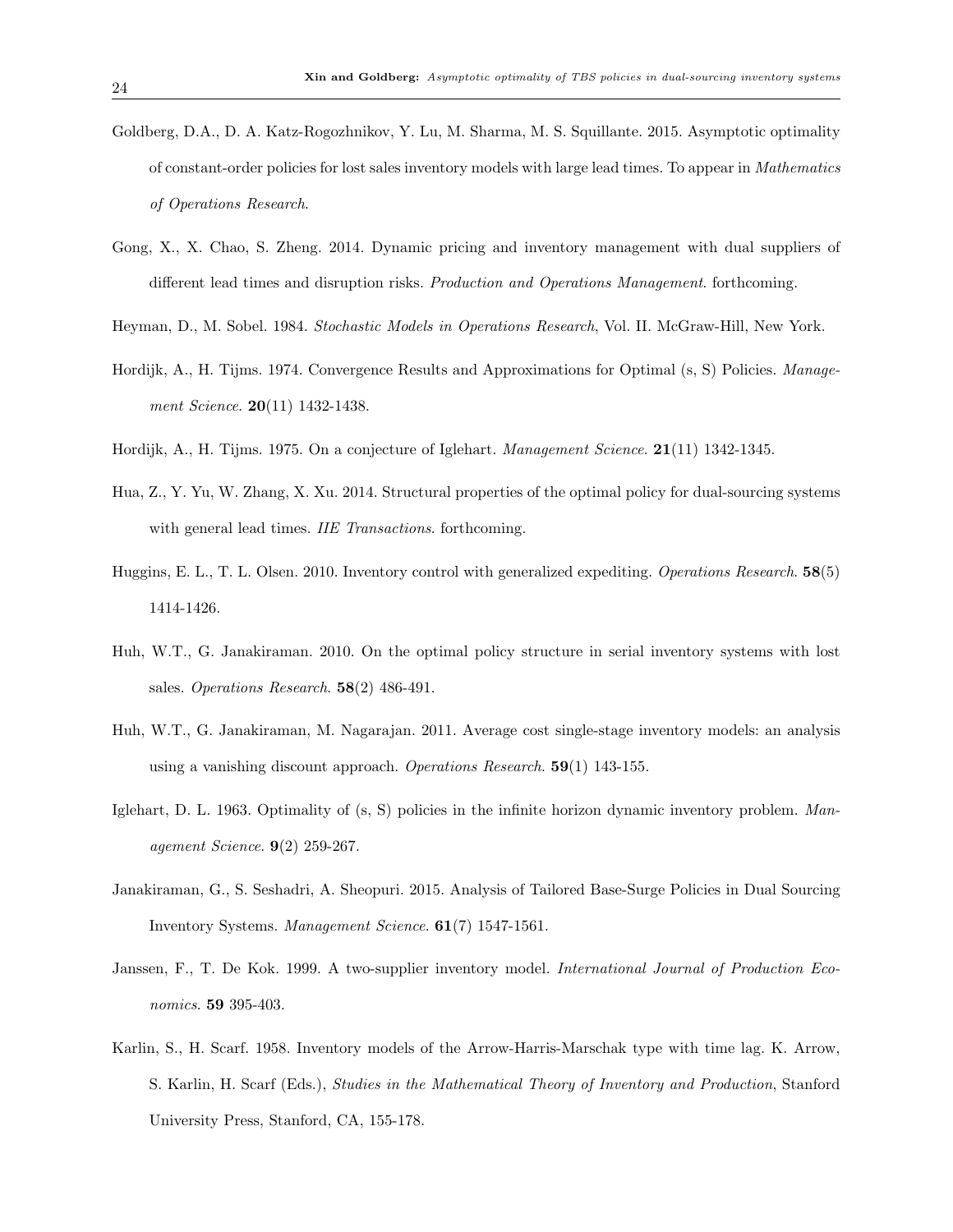Kelleher, K. 2003. Why FedEx is gaining ground. Business 2.0 (October) 56-57.

Kingman, J.F.C. 1962. Some inequalities for the queue  $GI/G/1$ . Biometrika 49 315-324.

- Klosterhalfen, S., G. Kiesmüller. S. Minner. 2011. A comparison of the constant-order and dual-index policy for dual sourcing. *International Journal of Production Economics*. **133**(1) 302-311.
- Korolev, V. Yu, and I. G. Shevtsova. 2010. On the upper bound for the absolute constant in the Berry-Esseen inequality. Theory of Probability and Its Applications. 54(4) 638-658.
- Levi, R., Ganesh Janakiraman, Mahesh Nagarajan. 2008. A 2-approximation algorithm for stochastic inventory control models with lost sales. Mathematics of Operations Research. 33(2) 351-374.
- Minner, S. 2003. Multiple-supplier inventory models in supply chain management: A review. International Journal of Production Economics. 81-82 265-279.
- Morton, T. E. 1969. Bounds on the solution of the lagged optimal inventory equation with no demand backlogging and proportional costs. SIAM Review. 11(4) 572-596.
- Neuts, F. 1964. An inventory model with optimal time lag. SIAM Journal on Applied Mathematics. 12 179-185.
- Parker, R., R. Kapuscinski. 2004. Optimal policies for a capacitated two echelon inventory system. Operations Research. 52 739-755.
- Rao, U., A. Scheller-Wolf, S. Tayur. 2000. Development of a rapidresponse supply chain at Caterpillar. Operations Research. 48(2) 189-204.
- Rosenshine, M., D. Obee. 1976. Analysis of a standing order inventory system with emergency orders. Operations Research. 24(6) 1143-1155.
- Rossi, R., W. A. Rijpkema, J. G. A. J. van der Vorst. 2012. The impact of dual sourcing on food supply chain networks: the case of Egyptian strawberries. In Proc. of the 11th Wageningen International Conference on Chain and Network Management, Wageningen.
- Scarf, H. 1960. The Optimality of  $(s, S)$  Policies in the Dynamic Inventory Problem. *Mathematical Methods* in the Social Sciences. Stanford University Press. 196-202.
- Schäl, M. 1993. Average optimality in dynamic programming with general state space. Mathematics of Operations Research. 18(1) 163-172.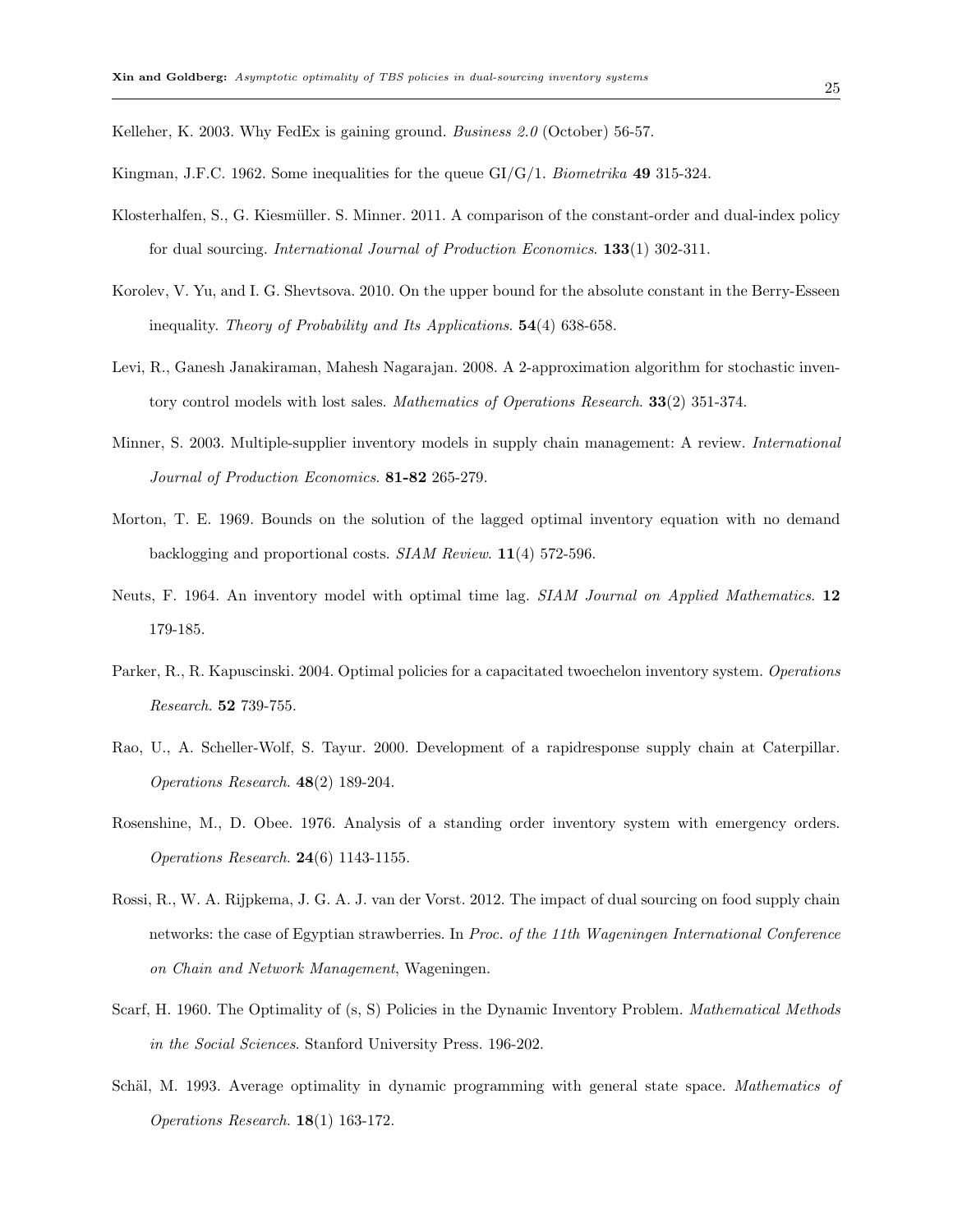- Scheller-Wolf, A., S. Veeraraghavan, G.-J. van Houtum. 2008. Effective Dual Sourcing with a Single Index Policy. Working paper.
- Sennott, L.I., 1989. Average cost optimal stationary policies in infinite state markov decision processes with unbounded costs. Operations Research. 37(4) 626-633.
- Sheopuri, A., G. Janakiraman, S. Seshadri. 2010. New policies for the stochastic inventory control problem with two supply sources. Operations Research. 58(3) 734-745.
- Song, J., P. Zipkin. 2009. Inventories with Multiple Supply Sources and Networks of Queues with Overflow Bypasses. Management Science. 55(3) 362-372.
- Spitzer, F. 1956. A combinatorial lemma and its application to probability theory. Transactions of the American Mathematical Society. **82**(2) 323-339.
- Thorisson, H. 1992. Construction of a stationary regenerative process. Stochastic processes and their applications.  $42(2)$  237-253.
- Van Mieghem, J. A. 2008. Operations Strategy: Principles and Practice. Dynamic Ideas, Belmont, MA.
- Veeraraghavan, S., A. Scheller-Wolf. 2008. Now or later: Dual index policies for capacitated dual sourcing systems. Operations Research. **56**(4) 850-864.
- Whittmore, A. S., S. C. Saunders. 1977. Optimal inventory under stochastic demand with two supply options. SIAM Journal on Applied Mathematics. 32 293-305.
- Xin, L., D.A. Goldberg. 2015. Optimality gap of constant-order policies decays exponentially in the lead time for lost sales models. To appear in *Operations Research*.
- Zhou, S.X., Z. Tao, X. Chao. 2011. Optimal control of inventory systems with multiple types of remanufacturable products. Manufacturing & Service Operations Management.  $13(1)$  20-34.
- Zipkin, Paul. 2008a. On the structure of lost-sales inventory models. Operations Research. 56(4) 937-944.
- Zipkin, P. 2008. Old and new methods for lost-sales inventory systems. Operations Research. 56(5) 1256-1263.

Zipkin, P. 2000. Foundations of inventory management. Vol. 2. New York: McGraw-Hill.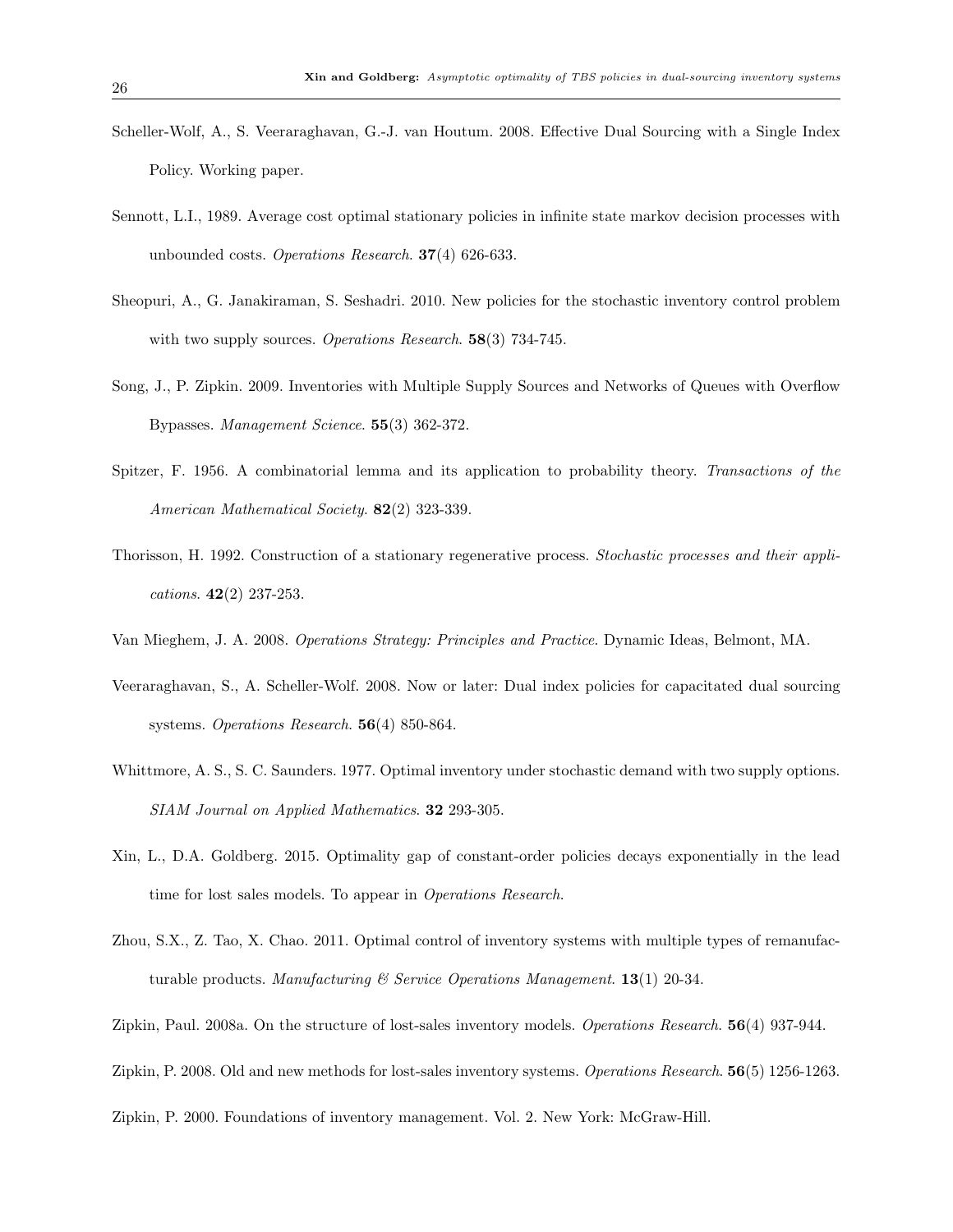# 5. Technical Appendix 5.1. Proof of Theorem 2

5.1.1. Overview of proof. Before providing a formal proof, we first provide an intuitive overview, noting that our proof is similar to several proofs in the literature (cf. Xin and Goldberg (2015) and the references therein). We proceed by constructing a sequence of random vectors, one for each sufficiently small  $\epsilon > 0$ , and later take an appropriate weak limit (which will become the vector satisfying the conditions of the theorem). As in Xin and Goldberg (2015), given  $\epsilon > 0$ , we will pick a sufficiently large time  $T_{\epsilon}$  s.t. the expected performance of an approximately optimal (possibly non-stationary) policy  $\pi^{*,\epsilon}$  up to time  $T_{\epsilon}$  is "close" to OPT(L). We then further prove the existence of a time  $T_{1,\epsilon}$  "near"  $T_{\epsilon}$  s.t. the expedited inventory position and truncated regular pipeline vector (under policy  $\pi^{*,\epsilon}$ ) are "well-behaved" at time  $T_{1,\epsilon}$ , which will be necessary for our later arguments, as it will allow us to bound the time needed to "clear the system" if one orders nothing from that time onwards. We then construct a "modified policy" and associated Markov chain, which behaves exactly like the expedited inventory position and truncated regular pipeline vector under  $\pi^{*,\epsilon}$  on  $[1,T_{1,\epsilon}]$ , but after that time forces a sequence of ordering decisions which cause the associated inventory position and pipeline vector to re-enter a state distributed as its initial state, at which time the entire process restarts. We note that due to the process being unbounded from below, here the special initialization involving  $-\sum_{i=1}^{\hat{G}} D'_{-i}$  will prove useful. This regenerative structure, combined with our careful selection of  $T_{1,\epsilon}$ , will allow us to apply the theory of regenerative processes to prove the existence of a stationary distribution for the associated Markov chain, which we will prove to satisfy the conditions of an "approximate" version of Theorem 2 (with the approximation error parametrized by  $\epsilon$ ). Taking a weak limit (as  $\epsilon \downarrow 0$ ) of the associated sequence of random vectors yields a random vector satisfying the conditions of Theorem 2, completing the proof.

As all results in this subsection will be stated for a fixed  $L_0 \ge 0$  and  $L > L_0 + 1$ , we assume these parameters are fixed and supress any associated notational dependencies. For  $\epsilon > 0$ , let  $\pi^{*,\epsilon}$ denote some (fixed) policy in  $\hat{\Pi}$  s.t.  $\text{OPT}(L) > C(\pi^{*, \epsilon}) - \frac{\epsilon}{2}$  $\frac{\epsilon}{2}$ . Let  $U_{\epsilon} \triangleq L^2(\frac{4U}{\epsilon \min(b,h)} + 2\mathbb{E}[D]),$  and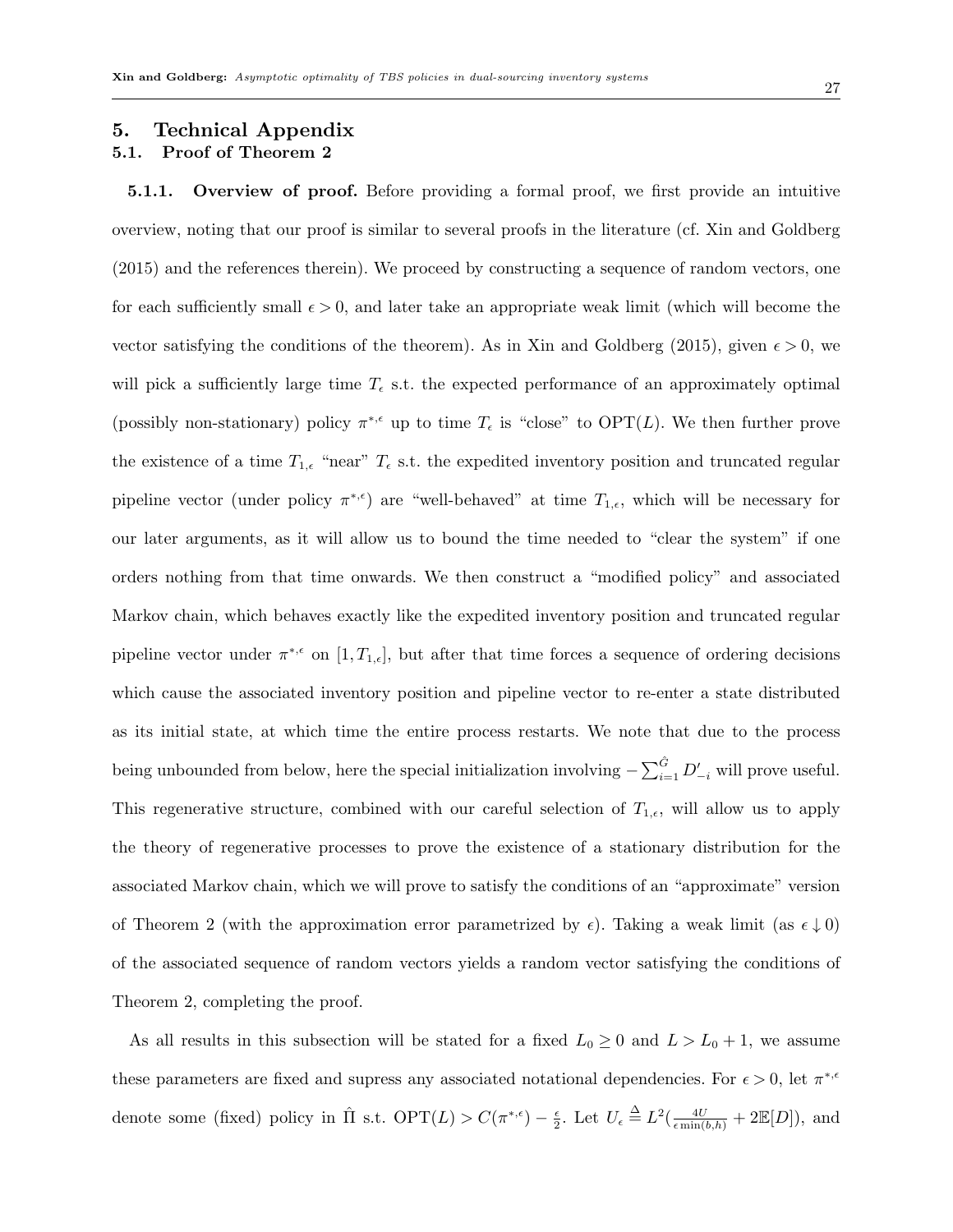$U_{2,\epsilon} \triangleq (L + \frac{U_{\epsilon}}{\mathbb{E}[D]} + 2)(h + b + c)U_{\epsilon}$ . It follows from the definition of lim sup that there exists  $T_{\epsilon}$  $100(U_{2,\epsilon} + (U+1)L)\epsilon^{-1}$  s.t.  $C(\pi^{*,\epsilon}) > T^{-1} \sum_{t=L_0+1}^{T} \mathbb{E} \left[ C_t^{\pi^{*,\epsilon}} \right]$  $\left[ \begin{smallmatrix} \pi^{\ast,\epsilon} \ t \end{smallmatrix} \right] - \frac{\epsilon}{2}$  $\frac{\epsilon}{2}$  for all  $T \ge (1 - \epsilon)T_{\epsilon} - L$ .

5.1.2. Existence of time  $T_{1,\epsilon}$ , near  $T_{\epsilon}$ , at which inventory and pipeline are small in expectation. We first prove that there must exist a time "close to"  $T_{\epsilon}$  at which the expedited inventory position and truncated regular pipeline vector (under policy  $\pi^{*,\epsilon}$ ) are "small" (in absolute value) in expectation.

CLAIM 1. For all  $\epsilon \in (0, \min(\frac{1}{2}, \frac{U}{2})$  $\left(\frac{U}{2}\right)$ , there exists  $T_{1,\epsilon} \in [(1-\epsilon)T_{\epsilon} - L, T_{\epsilon}]$  s.t.

$$
C(\pi^{*,\epsilon}) > T_{1,\epsilon}^{-1} \sum_{t=L_0+1}^{T_{1,\epsilon}} \mathbb{E}\left[C_t^{\pi^{*,\epsilon}}\right] - \frac{\epsilon}{2};\tag{10}
$$

for all  $k \in [0, L-1]$ ,

$$
\mathbb{E}[|\hat{I}_{T_{1,\epsilon}+k-L_0}^{\pi^{*,\epsilon}} + q_{T_{1,\epsilon}+k-L_0}^{\pi^{*,\epsilon},E}|] \le \frac{2UL}{\epsilon \min(b,h)} + (L_0+1)\mathbb{E}[D];\tag{11}
$$

and for all  $k \in [1, L - L_0 - 1]$ ,

$$
\mathbb{E}[\mathcal{R}_k^{\pi^{*,\epsilon},T_{1,\epsilon}-L_0}] \le \frac{4UL}{\epsilon \min(b,h)} + 2L\mathbb{E}[D].\tag{12}
$$

*Proof of Claim 1* Note that we may (deterministically) partition the time interval  $[(1 - \epsilon)T_{\epsilon} L, T_{\epsilon}$  into  $\lceil \frac{\epsilon T_{\epsilon}}{L} \rceil$  disjoint intervals each of length L, plus an additional disjoint time interval of length possibly less than L. Suppose for contradiction that of these  $\lceil \frac{\epsilon T_{\epsilon}}{L} \rceil$  disjoint time intervals of length  $L$ , there does not exist a single such interval  $I$  s.t.

$$
\mathbb{E}\left[\left|\hat{I}_{t-L_0}^{\pi^{*,\epsilon}} + q_{t-L_0}^{\pi^{*,\epsilon},E}\right|\right] \le \frac{2UL}{\epsilon \min(b,h)} + (L_0+1)\mathbb{E}[D] \text{ for all } t \in I.
$$
\n
$$
(13)
$$

In that case, by the triangle inequality, each of these  $\lceil \frac{\epsilon T_{\epsilon}}{L} \rceil$  intervals contains at least one time period t for which

$$
\mathbb{E}[|\hat{I}_{t-L_0}^{\pi^{*,\epsilon}} + q_{t-L_0}^{\pi^{*,\epsilon},E} - \sum_{i=t-L_0}^t D_i]| > \frac{2UL}{\epsilon \min(b,h)}.
$$

Hence by (1), non-negativity of costs, and the definition of  $T_{\epsilon}$  we conclude that

$$
C(\pi^{*,\epsilon}) > \frac{\sum_{t=\lceil(1-\epsilon)T_{\epsilon}\rceil-L}^{T_{\epsilon}}\mathbb{E}[C_t^{\pi^{*,\epsilon}}]}{T_{\epsilon}} - \frac{\epsilon}{2}
$$
  
> 
$$
\frac{\min(b,h) \times \frac{\epsilon T_{\epsilon}}{L} \times \frac{2UL}{\epsilon \min(b,h)}}{T_{\epsilon}} - \frac{\epsilon}{2} = 2U - \frac{\epsilon}{2} > \frac{3}{2}U,
$$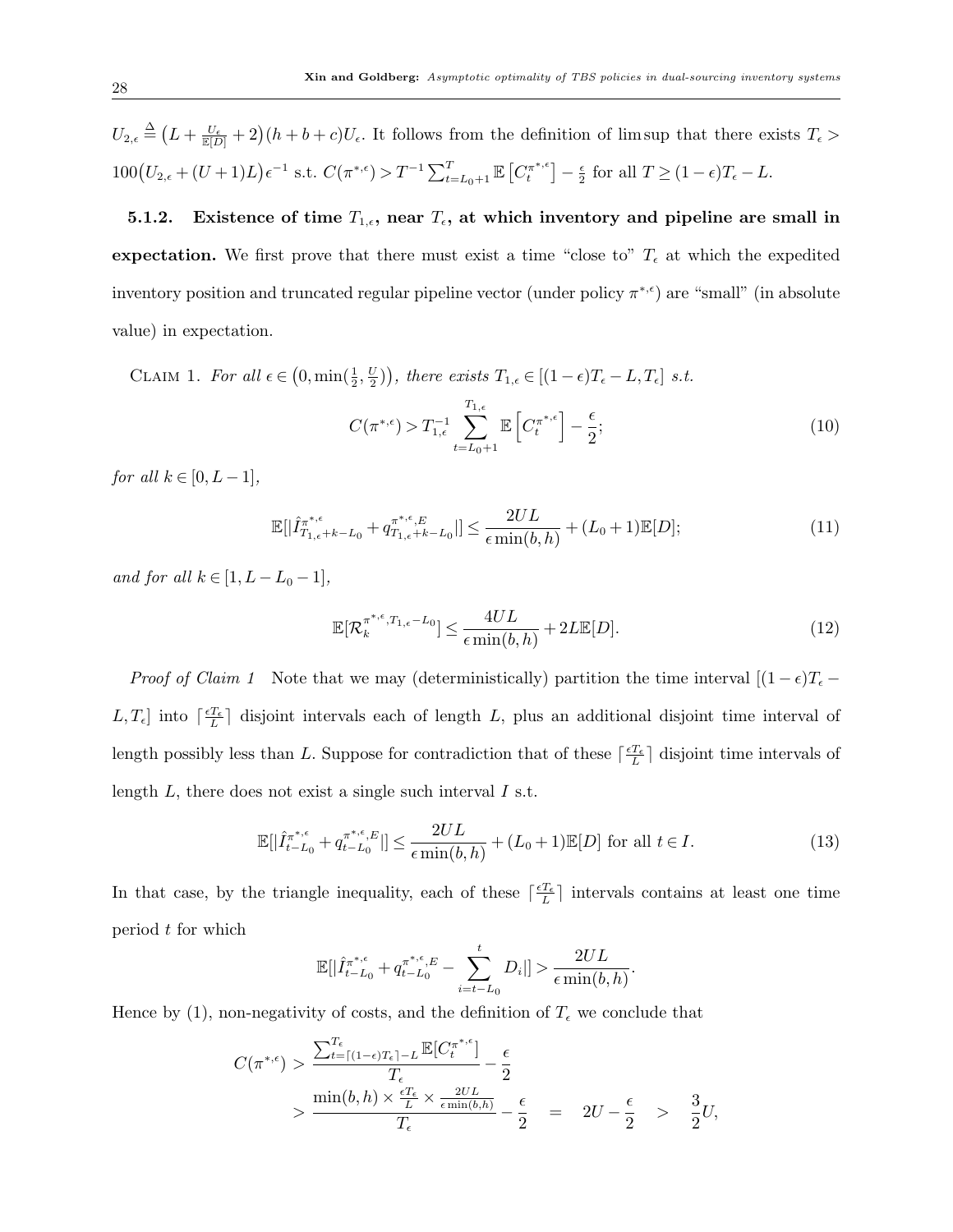and thus  $\text{OPT}(L) > \frac{3}{2}$  $\frac{3}{2}U - \frac{\epsilon}{2} > U$ , a contradiction. Let t' denote the left end-point of the corresponding interval satisfying (13), whose existence we have just proven by contradiction (in case of multiple such intervals, take the left-most such interval). Now, further suppose for contradiction that there exists  $k \in [1, L-L_0-1]$  s.t.  $\mathbb{E}[\mathcal{R}_k^{\pi^{*,\epsilon},t'-L_0}] > \frac{4UL}{\epsilon \min(b,h)} + 2L\mathbb{E}[D]$ . Then it would follow from the inventory update dynamics, non-negativity of order quantities, and the triangle inequality that  $\mathbb{E}[|\hat{I}_{t'+k}^{\pi^{*,\epsilon}}|$  $t^{i_{\pi^{*,\epsilon}}}_{t'+k-L_0} + q_{t'+k-}^{\pi^{*,\epsilon},E}$  $\mathbb{E}[\mathbb{E}_{t'+k-L_0}^{*,\epsilon,E}]\geq \frac{2UL}{\epsilon \min(b,h)}+(L_0+1)\mathbb{E}[D],$  which would itself contradict the definition of t'. Combining the above, and setting  $T_{1,\epsilon} = t'$ , completes the proof.  $\Box$ .

5.1.3. Statement of approximate form of Theorem 2. We now formally state the aforementioned approximate version of Theorem 2.

LEMMA 6. For all  $\epsilon \in (0, \min(\frac{1}{2}, U))$ , one may construct an  $L - L_0 - 1$ -dimensional random vector  $\chi^{*,\epsilon}$ , an  $L - L_0$ -dimensional random vector  $\mathbf{q}^{*,\epsilon}$ , and a random variable  $\mathcal{I}^{*,\epsilon}$ , as well as  $\{D_i, i \geq 1\}$ , on a common probability space s.t. the following are true.

- (i)  $(\chi^{*,\epsilon}, \mathbf{q}^{*,\epsilon}, \mathcal{I}^{*,\epsilon})$  has finite mean, and w.p.1  $(\chi^{*,\epsilon}, \mathbf{q}^{*,\epsilon})$  is non-negative. Also,  $(\chi^{*,\epsilon}, \mathcal{I}^{*,\epsilon})$  is independent of  $\{D_i, i \geq 1\}$  and  $q_i^{*, \epsilon}$  is indepenent of  $\{D_j, j \geq i\}$  for  $i \in [1, L - L_0]$ .
- (ii)  $\chi_i^{*,\epsilon} \sim \chi_1^{*,\epsilon}$  for  $i \in [1, L L_0 1]$ , and  $q_i^{*,\epsilon} \sim q_1^{*,\epsilon}$  for  $i \in [1, L L_0]$ .
- $(iii) \mathbb{E}[\chi_1^{*,\epsilon}] + \mathbb{E}[q_1^{*,\epsilon}] = \mathbb{E}[D].$
- (iv) For all  $k \in [1, L L_0]$ ,

$$
\mathcal{I}^{*,\epsilon} + \sum_{i=1}^{k-1} (q_i^{*,\epsilon} + \chi_i^{*,\epsilon} - D_i) + q_k^{*,\epsilon} - \sum_{i=k}^{k+L_0} D_i \sim \mathcal{I}^{*,\epsilon} + q_1^{*,\epsilon} - \sum_{i=1}^{L_0+1} D_i.
$$

(v)

$$
OPT(L) > c\mathbb{E}[q_1^{*,\epsilon}] + \mathbb{E}\left[G\left(\mathcal{I}^{*,\epsilon} + q_1^{*,\epsilon} - \sum_{i=1}^{L_0+1} D_i\right)\right] - \epsilon.
$$

5.1.4. Proof of Lemma 6 by construction of a Markov chain with an appropriate stationary distribution. We now construct an appropriate Markov chain which repeatedly mimics  $\pi^{*,\epsilon}$  for blocks of time of length  $T_{1,\epsilon}$ , and then (by a sequence of ordering decisions) brings the system back to a state distributed as its initial state (involving  $-\sum_{i=1}^{\hat{G}} D'_{-i}$ ). This is accomplished by allowing for an extra "time-accounting" dimension in the state-space. While this "clock" is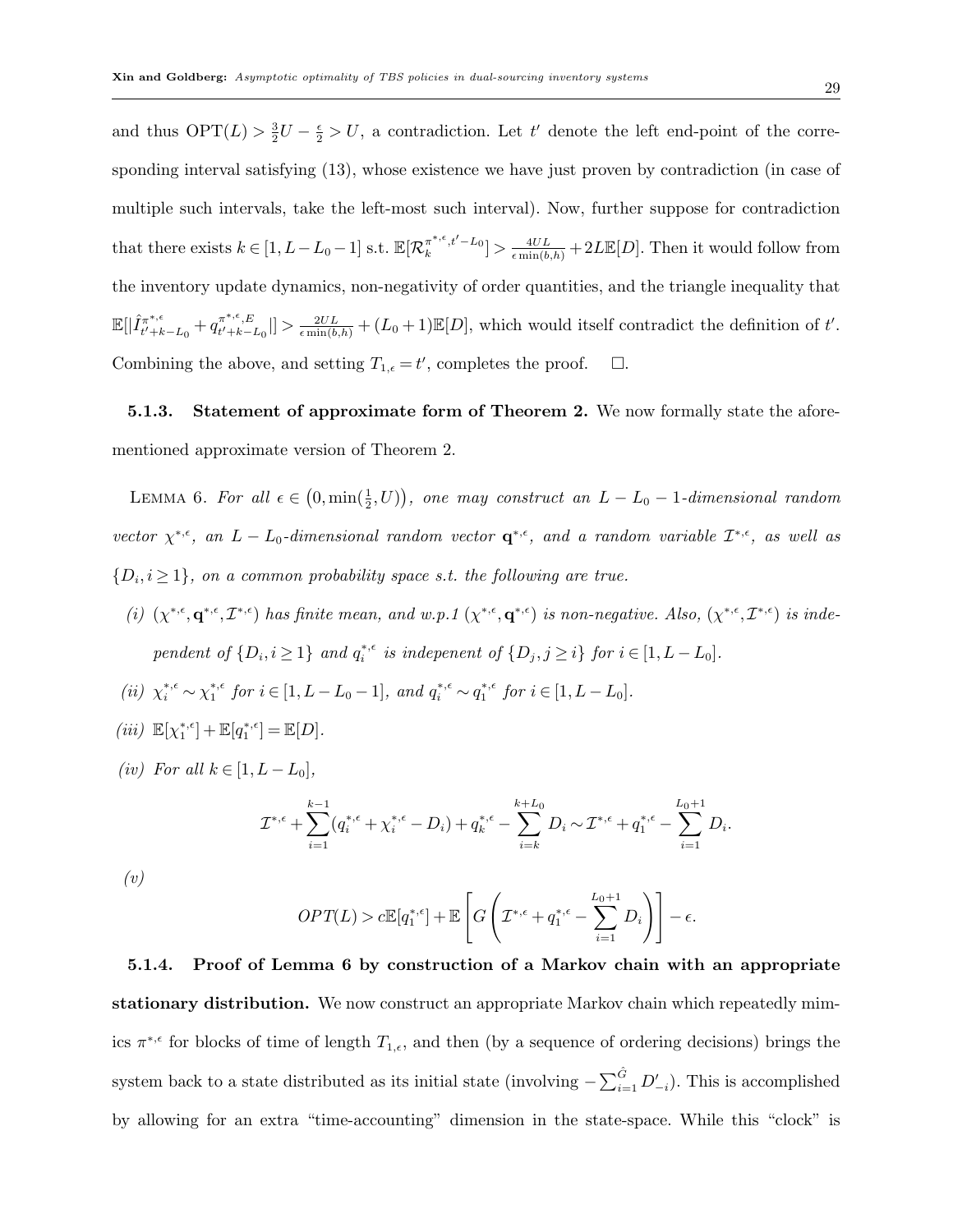between 1 and  $T_{1,\epsilon}$ , the Markov chain dynamics parallel those of the inventory and pipeline in  $\pi^{*,\epsilon}$  on  $[1,T_{1,\epsilon}]$ , and the clock increases by one in each period. Whenever the clock reaches  $T_{1,\epsilon}$ , the Markov chain dynamics instead parallel those of a policy which first orders nothing until the truncated regular pipeline vector clears and the inventory position goes below 0, then places an expedited order to bring the inventory position to exactly 0, and finally orders nothing for an additional geometrically distributed number of time periods, where this geometric idling will preclude any pathological periodicity that might otherwise arise (ensuring existence of relevant stationary measures). This brings the system back to a state in which the truncated regular pipeline vector is empty and the inventory position is distributed as  $-\sum_{i=1}^{\hat{G}} D'_{-i}$ , at which time the clock restarts to 1 and the cycle repeats, which thus yields a regenerative process. We further note that in the associated Markov chain we will also keep track of the most recent expedited order, so that all relevant inventory and ordering costs can be expressed directly as a function of the state in the associated Markov chain. This will allow us to apply the theory of regenerative processes to prove that the expected value of an appropriate function of the corresponding steady-state vector bounds the average cost incurred by  $\pi^{*,\epsilon}$  on  $[1,T_{\epsilon}]$ , which itself well-approximates  $\text{OPT}(L)$  (i.e. ensuring that Lemma  $6(x)$  is satisfied). Combining the above will allow us to prove that this steady-state vector satisfies the conditions of Lemma 6.

*Proof of Lemma 6* We construct an  $(L - L_0 + 2)$ -dimensional discrete-time Markov process  $\{Y_t^{\epsilon}, t \geq 1\} = \{(\chi^{\epsilon, t}, q_t^{\epsilon}, \mathcal{I}_t^{\epsilon}, \tau_t^{\epsilon}), t \geq 1\}$ , where  $\chi^{\epsilon, t}$  is an  $(L - L_0 - 1)$ -dimensional random vector, and  $q_t^{\epsilon}, \mathcal{I}_t^{\epsilon}$ , and  $\tau_t^{\epsilon}$  are random variables. Let  $\{B_t, t \geq 1\}$  denote an i.i.d. sequence of Bernoulli r.v.s, each of which equals 1 w.p.  $\frac{1}{2}$  and 0 w.p.  $\frac{1}{2}$ . Then  $\{Y_t^{\epsilon}, t \geq 1\}$  evolves as follows.

•  $\chi^{\epsilon,1} = \mathbf{0}$  ,  $\mathcal{I}_1^{\epsilon} = -\sum_{i=1}^{\hat{G}} D'_{-i}$  ,  $q_1^{\epsilon} = \hat{f}_{E,1}^{\pi^{*,\epsilon}}$  $\mathcal{L}_{E,1}^{\pi^{*,\epsilon}}\big(\chi^{\epsilon,1},\mathcal{I}_1^{\epsilon}\big) \quad,\quad \tau_1^{\epsilon}=1.$ 

For  $t \geq 1$ , the dynamics are as follows.

•  $\chi_i^{\epsilon, t+1} = \chi_{i+1}^{\epsilon, t}$  for  $i \in [1, L - L_0 - 2]$ ,  $\mathcal{I}_{t+1}^{\epsilon} = \mathcal{I}_t^{\epsilon} + \chi_1^{\epsilon, t} + q_t^{\epsilon} - D_t$ . • If  $\tau_t^{\epsilon} \in [1, T_{1,\epsilon})$ :  $\label{eq:prest} -\tau^{\epsilon}_{t+1} = \tau^{\epsilon}_t + 1 \quad , \quad \chi^{\epsilon, t+1}_{L-L_0-1} = \hat{f}^{\pi^{*,\epsilon}}_{R, \tau^{\epsilon}_t}(\chi^{\epsilon, t}, \mathcal{I}^{\epsilon}_t) \quad , \quad q^{\epsilon}_{t+1} = \hat{f}^{\pi^{*,\epsilon}}_{E, \tau^{\epsilon}_{t+1}}(\chi^{\epsilon, t+1}, \mathcal{I}^{\epsilon}_{t+1}).$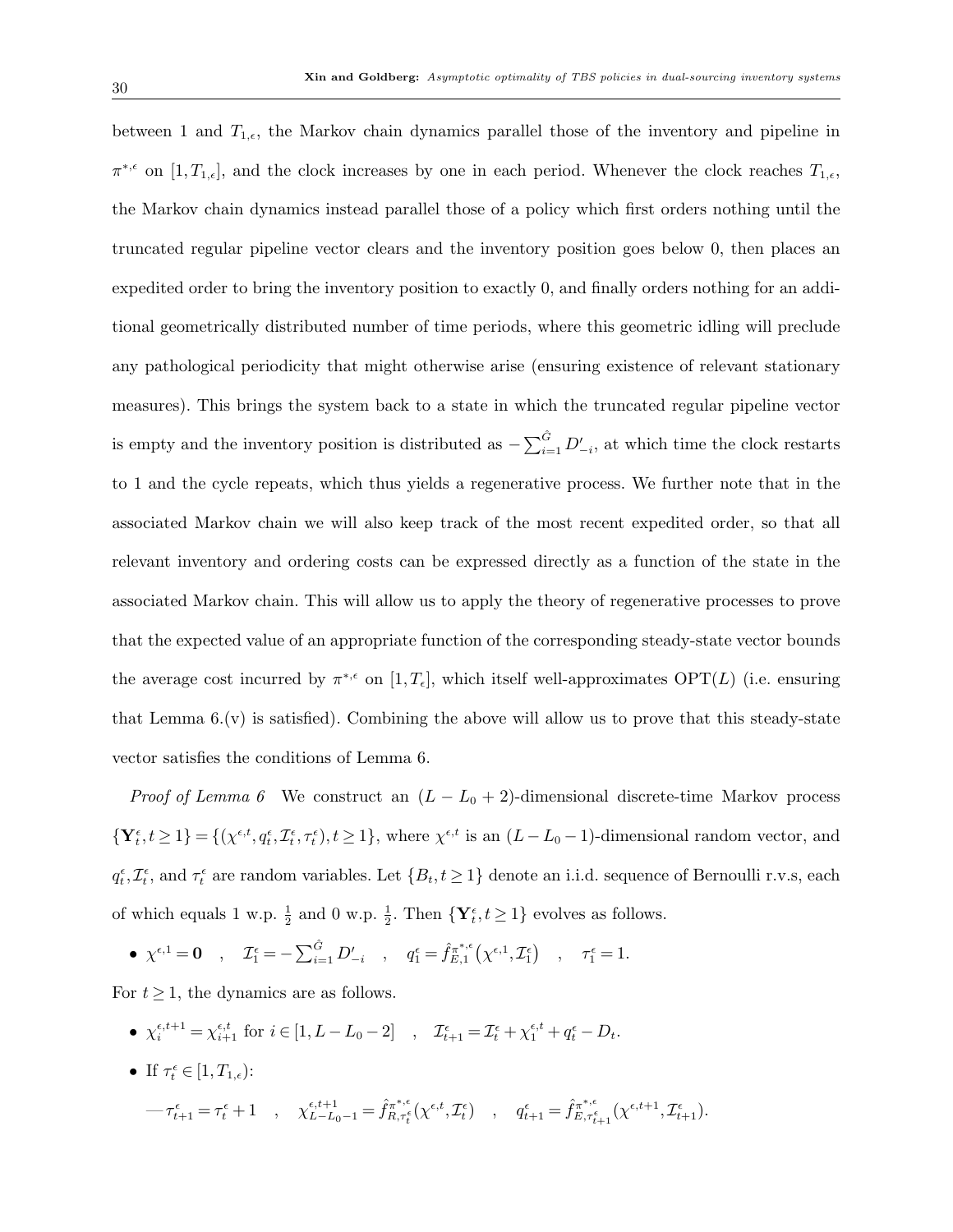• If  $\tau_t^{\epsilon} = T_{1,\epsilon}$  and either  $\chi^{\epsilon,t} \neq \mathbf{0}$  or  $\mathcal{I}_1^{\epsilon} > 0$ :

$$
-\chi_{L-L_0-1}^{\epsilon,t+1} = q_{t+1}^{\epsilon} = 0 \quad , \quad \tau_{t+1}^{\epsilon} = T_{1,\epsilon}.
$$

• If  $\tau_t^{\epsilon} = T_{1,\epsilon}$  and  $\chi^{\epsilon,t} = \mathbf{0}$  and  $\mathcal{I}_{t+1}^{\epsilon} \leq 0$ :

$$
-\chi^{\epsilon,t+1}_{L-L_0-1}=0\quad,\quad q^\epsilon_{t+1}=-\mathcal{I}^\epsilon_{t+1}\quad,\quad \tau^\epsilon_{t+1}=0.
$$

• If  $\tau_t^{\epsilon} = 0$ :

$$
-\chi_{L-L_0-1}^{\epsilon, t+1} = 0 \quad , \quad q_{t+1}^{\epsilon} = 0 \quad , \quad \tau_{t+1}^{\epsilon} = B_t.
$$

One may easily verify the following properties of  $\{Y_t^{\epsilon}, t \geq 1\}$ . Let  $z(x, y) \stackrel{\Delta}{=} \mathbb{E}[G(x+y-\sum_{i=1}^{L_0+1} D'_i)] +$ cy, and  $\hat{T}_{\epsilon}$  denote a r.v. distributed as the time between the chain's initial and second visit to a state s.t.  $\tau_t^{\epsilon} = 1$ .

• It follows directly from the Markov chain dynamics that for all  $t \geq 1$ ,  $\chi_i^{\epsilon,t+1} \sim \chi_{i+1}^{\epsilon,t}$  for  $i \in$  $[1, L - 1].$ 

• Conditional on the event  $\{\tau_t^{\epsilon} = T_{1,\epsilon}\}\)$ , the expected number of time steps until  $\tau_t^{\epsilon} = 0$  is at most  $L+\frac{U_{\epsilon}}{\mathbb{E}[D]}.$ 

• Conditional on the event  $\{\tau_t^{\epsilon} = 0, \tau_{t-1}^{\epsilon} = T_{1,\epsilon}\}\$ , it holds that  $(w.p.1) \chi^{\epsilon, t+1} = 0$ ,  $\mathcal{I}_{t+1}^{\epsilon} = -D_t$ , and the number of time steps until  $\tau_t^{\epsilon} = 1$  is distributed as  $\hat{G}$ .

• Conditional on the event  $\{\tau_t^{\epsilon} = 1\}$ , it holds that  $\mathbf{Y}_t^{\epsilon} \sim (\mathbf{0}, 0, -\sum_{i=1}^{\hat{G}} D'_{-i}, 1)$ , and the joint distribution of  $\{Y_i^{\epsilon}, i \in [t, t + T_{\epsilon} - 1]\}$  is identical to that of  $\{(\mathcal{R}^{\pi^{*,\epsilon}, i}, q_i^{\pi^{*,\epsilon}, E}, \hat{I}_i^{\pi^{*,\epsilon}})\}$  $\{\pi^{*,\epsilon}, i), i \in [1, T_{1,\epsilon}]\}.$ 

- W.p.1  $\hat{T}_{\epsilon} \geq T_{1,\epsilon}$ , and  $\mathbb{E}[\hat{T}_{\epsilon}] T_{1,\epsilon} \leq L + \frac{U_{\epsilon}}{\mathbb{E}[D]} + 2$ .
- $0 \leq \mathbb{E}[\sum_{t=1}^{\hat{T}_{\epsilon}} z(\mathcal{I}^{\epsilon}_t, q^{\epsilon}_t)] \mathbb{E}[\sum_{t=1}^{T_{1,\epsilon}} z(\mathcal{I}^{\epsilon}_t, q^{\epsilon}_t)] \leq U_{2,\epsilon}.$

Combining with the basic definitions associated with the theory of regenerative processes (here we refer the interested reader to Asmussen (2003) for an excellent overview), we conclude that  $\{Y_t^{\epsilon}, t \geq 1\}$  is a discrete-time aperiodic regenerative process, with regeneration points coinciding with visits to states s.t.  $\tau_t^{\epsilon} = 1$ . Then we may conclude the following from standard results in the theory of regenerative processes (cf. Asmussen (2003), Thorisson (1992)).

(a)  $\{Y_t^{\epsilon}, t \geq 1\}$  converges weakly (as  $t \to \infty$ ) to a limiting random vector  $Y_{\infty}^{\epsilon} = (\chi^{\epsilon, \infty}, q_{\infty}^{\epsilon}, \mathcal{I}_{\infty}^{\epsilon}, \tau_{\infty}^{\epsilon})$ .

(b) Initializing the relevant Markov chain with initial conditions distributed as  $\mathbf{Y}_{\infty}^{\epsilon}$  yields a stationary Markov process  $\{\overline{\mathbf{Y}}_t^{\epsilon}$  $\{\epsilon, t\geq 1\} = \{(\overline{\chi}^{\epsilon, t}, \overline{q^{\epsilon}}_t, \overline{\mathcal{I}}^{\epsilon}_t)\}$  $t_t^{\epsilon}, \overline{\tau}_t^{\epsilon}, t \geq 1$ . Furthermore, it follows directly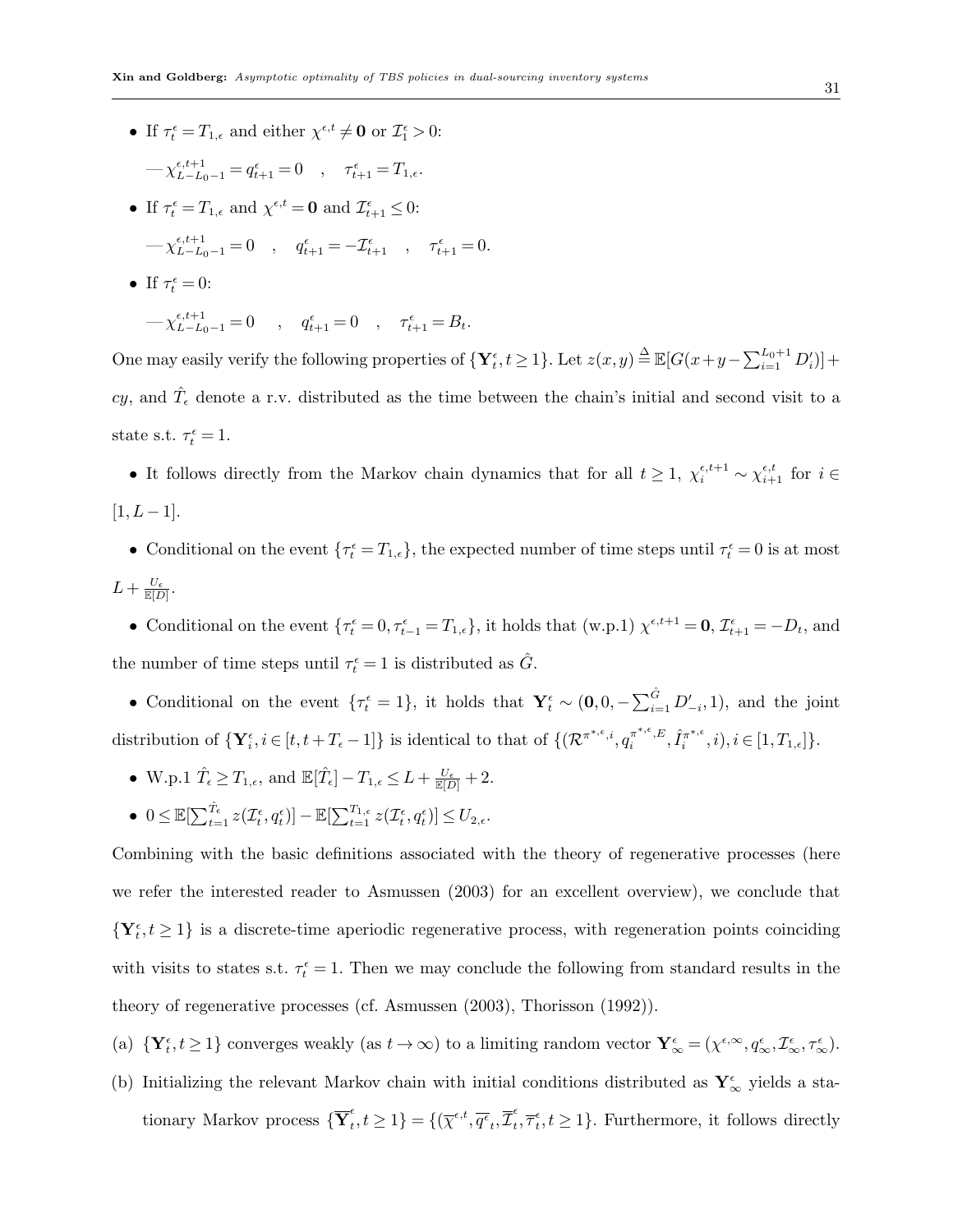from the relevant Markov chain dynamics that we may construct  $\{\overline{\mathbf{Y}}_t^{\epsilon}$  $\{t_i, t \geq 1\}$  and  $\{D_i, i \geq 1\}$  on an appropriate probability space s.t. setting  $\chi^{*,\epsilon} = \overline{\chi}^{\epsilon,1}, \mathcal{I}^{*,\epsilon} = \overline{\mathcal{I}}_1^{\epsilon}$  $a_1^{\epsilon}$ , and  $q_k^{*,\epsilon} = \overline{q}_k^{\epsilon}$  for  $k \in [1, L - L_0]$ yields a random vector satsifying conditions (i) - (iv) of Lemma 6.

(c) 
$$
\mathbb{E}[z(\mathcal{I}_{\infty}^{\epsilon}, q_{\infty}^{\epsilon})] = \frac{\mathbb{E}[\sum_{t=1}^{\hat{T}_{\epsilon}} z(\mathcal{I}_{t}^{\epsilon}, q_{t}^{\epsilon})]}{\mathbb{E}[\hat{T}_{\epsilon}]}.
$$

Further combining (c) with our previous bounds for  $\mathbb{E}[\hat{T}_{\epsilon}], \mathbb{E}[\sum_{t=1}^{\hat{T}_{\epsilon}} z(\mathcal{I}_{t}^{\epsilon}, q_{t}^{\epsilon})],$  our definition of  $T_{1,\epsilon}$ , and some straightforward algebra (the details of which we omit) demonstrates that the same random vector exhibited in (b) also satisfies condition (v) of Lemma 6, completing the proof of the lemma.  $\Box$ .

**5.1.5. Proof of Theorem 2.** We now complete the proof of Theorem 2, by taking an appropriate weak limit (as  $\epsilon \downarrow 0$ ) of the random vectors which we have proven to satisfy the conditions of Lemma 6, and verifying certain interchanges of expectation and limit (in inequality form).

Proof of Theorem 2 To complete the proof of Theorem 2, we now prove that the sequence of random vectors  $\{(\chi^{*,\frac{1}{n}},\mathbf{q}^{*,\frac{1}{n}},\mathcal{I}^{*,\frac{1}{n}}),n\geq 2+\frac{1}{U}\}\$ is tight. It follows from Lemma 6.(iii) and (v), non-negativity, the triangle inequality, the fact that  $\text{OPT}(L) \leq U$ , and (1) that for all  $n \geq 2 + \frac{1}{U}$ ,

$$
\mathbb{E}[|\mathcal{I}^{*,\frac{1}{n}}|] \le \frac{2U}{\min(b,h)} + (L_0 + 1)\mathbb{E}[D].
$$
\n(14)

Combining with Lemma 6.(ii) - (iii) and non-negativity, we conclude the desired tightness, and hence existence of at least one subsequential limit (cf. Billingsley (1999))  $(\chi^{*,\infty}, \mathbf{q}^{*,\infty}, \mathcal{I}^{*,\infty})$ . Let  ${n_i, i \geq 1}$  denote any fixed subsequence along which the sequence of measures converges to this limit, s.t.  $n_1 \geq 2 + \frac{1}{U}$ . That this weak limit satisfies Theorem 2.(i) - (iii) follows from the definition of weak convergence. However, it will require somewhat subtle reasoning to prove (iv) - (vi), since e.g. dominated convergence does not necessarily hold and thus one must take care when interchanging limit and expectation. Note that by the Skorohod representation theorem and continuous mapping theorem, we may construct  $\{(\chi^{*,\frac{1}{n_i}}, q^{*,\frac{1}{n_i}},|\mathcal{I}^{*,\frac{1}{n_i}}|), i\geq 1\}$  and  $(\chi^{*,\infty}, \mathbf{q}^{*,\infty},|\mathcal{I}^{*,\infty}|)$ on a common probability space s.t. the corresponding sequence of random vectors converges almost surely (i.e. not only in distribution) to  $(\chi^{*,\infty}, \mathbf{q}^{*,\infty},|\mathcal{I}^{*,\infty}|)$ . As all associated r.v.s are nonnegative, we may apply Fatou's lemma to conclude that  $\mathbb{E}[\chi_1^{*,\infty}] \leq \liminf_{i \to \infty} \mathbb{E}[\chi^{*,\frac{1}{n_i}}], \mathbb{E}[q_1^{*,\infty}] \leq$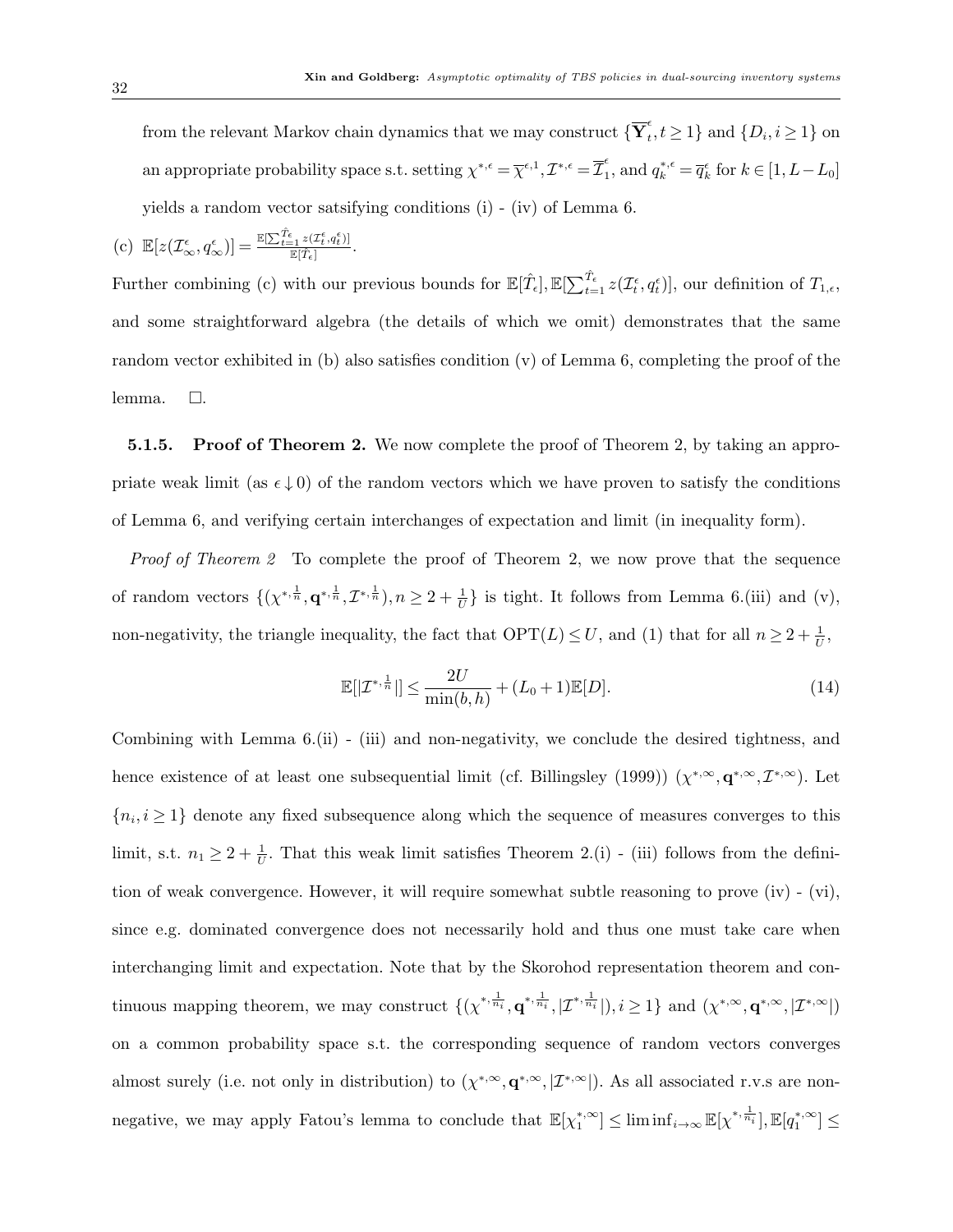$\liminf_{i\to\infty} \mathbb{E}[q_1^{*,\frac{1}{n_i}}],$  and  $\mathbb{E}[|\mathcal{I}^{*,\infty}|] \leq \liminf_{i\to\infty} \mathbb{E}[|\mathcal{I}^{*,\frac{1}{n_i}}|].$  Combining with Lemma 6.(i) and (iii), as well as  $(14)$ , then completes the proof of Theorem 2.(iv). Combining with the already proven Theorem 2.(ii) and (iii), with  $k = 2$ , yields Theorem 2.(v). Finally, we prove that the corresponding vector also satisfies Theorem 2.(vi). Let  $Z_n \stackrel{\Delta}{=} cq_1^{*,\frac{1}{n}} + G\left(\mathcal{I}^{*,\frac{1}{n}} + q_1^{*,\frac{1}{n}} - \sum_{i=1}^{L_0+1} D_i\right)$ , and  $Z_{\infty} \stackrel{\Delta}{=}$  $cq_1^{*,\infty}+G\left(\mathcal{I}^{*,\infty}+q_1^{*,\infty}-\sum_{i=1}^{L_0+1}D_i\right)$ . The already proven weak convergence, and continuous mapping theorem, implies that  $\{Z_{n_i}, i \geq 1\}$  converges weakly to  $Z_{\infty}$ . It follows from the Skorohod representation theorem (cf. Billingsley (1999)) that we may construct  $\{Z_{n_i}, i \geq 1\}$  and  $Z_{\infty}$  on a common probability space so that this convergence holds almost surely (as opposed to only in distribution). Applying non-negativity and Fatou's lemma, we conclude that on this probability space,  $\mathbb{E}[\liminf_{i\to\infty} Z_{n_i}] \leq \liminf_{i\to\infty} E[Z_{n_i}]$ , and hence (combining with the stated almost sure convergence)  $\mathbb{E}[Z_{\infty}] \leq \liminf_{i \to \infty} E[Z_{n_i}]$ . Combining with Lemma 6.(v), which implies that  $\mathrm{OPT}(L) > \mathbb{E}[Z_{n_i}] - \frac{1}{n_i}$  $\frac{1}{n_i}$  for all  $i \geq 1$ , and the already proven Theorem 2.(v), completes the proof.  $\square.$ 

#### 5.2. Proof of Lemma 4

In preparation for bounding  $V_\alpha^\infty(r,x) - V_\alpha^n(r,x)$ , we first bound the optimal value, and set of minimizers, of  $V_\alpha^n(r, x)$ , uniformly in n. For  $\alpha \in (0, 1)$  and  $r \in \mathbb{R}$ , let  $\overline{S}_\alpha^n$  $\int_{\alpha}^{n}(r)$  denote the supremum of the set of minimizers (with respect to x) of  $V_\alpha^n(r, x)$ , where we note that a straightforward contradiction demonstrates that  $\overline{S}_{\alpha}^{n}$  $\alpha_{\alpha}^{n}(r) \in (-\infty, \infty)$  for each  $\alpha, n, r$ ; and it follows from Lemma 3 that  $V_{\alpha}^{n}(r, -\infty) = V_{\alpha}^{n}(r, \overline{S}_{\alpha}^{n})$  $\binom{n}{\alpha}(r)$ . Then we prove the following uniform bounds.

LEMMA 7. 1. For  $\alpha \in (0,1)$  and  $r, x \in \mathbb{R}$ , it holds that

$$
\sup_{n\geq 1} V_{\alpha}^{n}(r, x) < 2(L_0 + 1) \max(b, h)(|x| + |r| + \mathbb{E}[D])(1 - \alpha)^{-2}
$$

.

2. For  $\alpha \in (0,1)$  and  $n \geq 1$ , it holds that  $|\overline{S}_{\alpha}^{n}|$  $\vert \frac{n}{\alpha}(r) \vert < \overline{S}_{\alpha}(r).$ 

3. For all  $y \notin [-\overline{S}_{\alpha}(r),\overline{S}_{\alpha}(r)]$  and  $n \geq 1$ ,

$$
\mathbb{E}\left[G\big(y-\sum_{k=n}^{L_0+n}(D_k-r)\big)\right]+\alpha \mathbb{E}\left[V_{\alpha}^{n-1}\big(r,y-(D_{L_0+n}-r)\big)\right]>V_{\alpha}^n\big(r,\overline{S}_{\alpha}^n(r)\big)+(L_0+1)\max(b,h)\mathbb{E}[D].
$$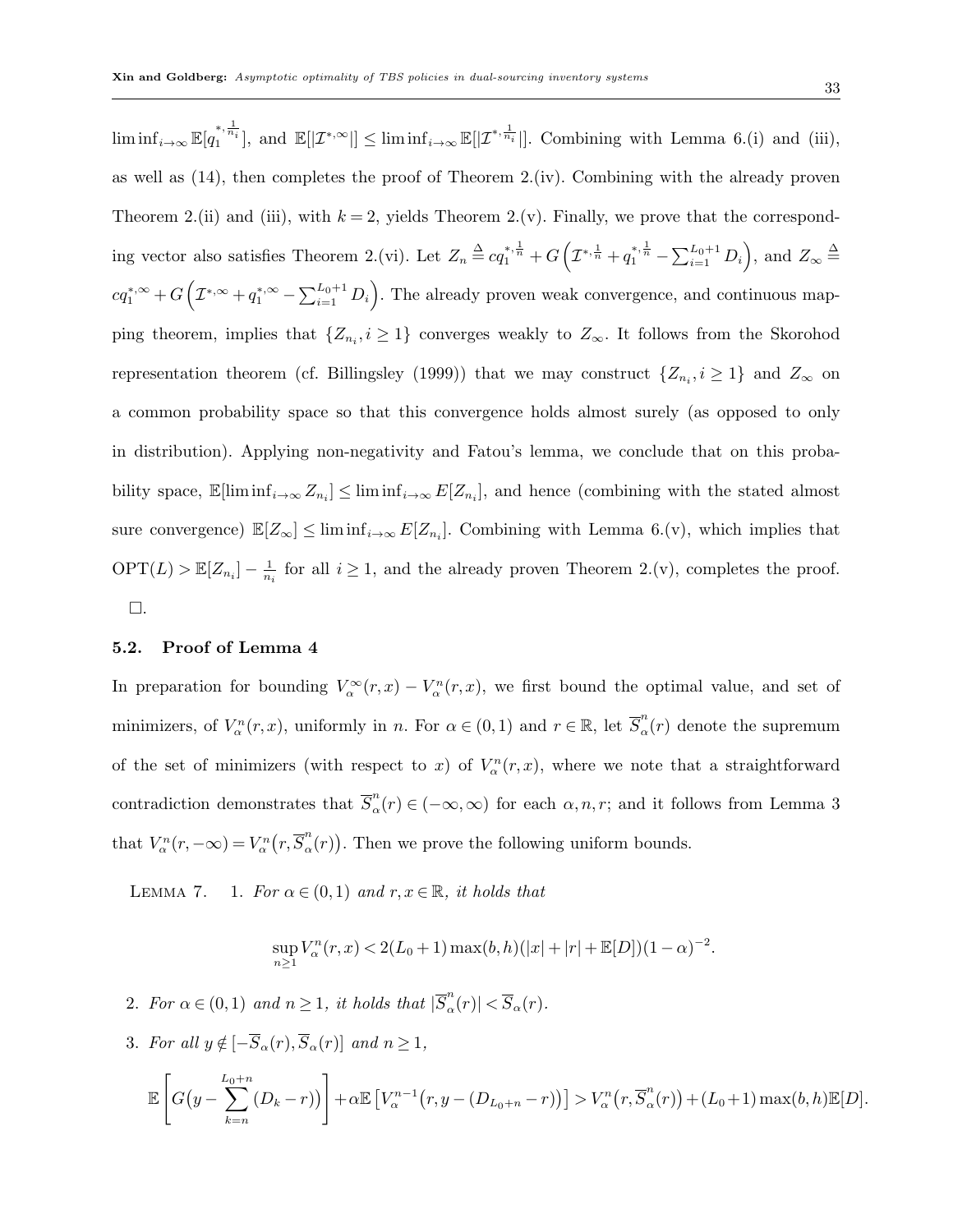4. For all  $L > L_0 + 1$ ,

$$
OPT(L) \ge c(\mathbb{E}[D] - r_L) + (1 - \alpha)V_{\alpha}^{L-L_0}(r_L, -\overline{S}_{\alpha}(r_L)).
$$

Proof of Lemma 7 By evaluating the policy which never orders, we conclude that for all  $\alpha \in$  $(0,1), r, x \in \mathbb{R}, \ \sup_{n\geq 1} V_\alpha^n(r,x)$  is at most  $\mathbb{E}\left[\sum_{i=1}^\infty \alpha^{i-1}G(x-\sum_{j=1}^i (D_j-r)-\sum_{k=i+1}^{L_0+i} (D_k-r))\right],$ which by (1) is itself bounded by

$$
\max(b,h)(|x|+|r|+\mathbb{E}[D])\sum_{i=1}^{\infty}(i+L_0)\alpha^{i-1} \quad < \quad 2(L_0+1)\max(b,h)(|x|+|r|+\mathbb{E}[D])(1-\alpha)^{-2}.
$$

The remainder of the lemma follows from (1), Lemmas 2 and 3, and a straightforward calculation and argument by contradiction, and we omit the details. Combining the above completes the proof.

 $\Box$ 

With Lemma 7 in hand, we now complete the proof of Lemma 4.

*Proof of Lemma 4* We first demonstrate that  $V_\alpha^\infty(r,x) = \lim_{n\to\infty} V_\alpha^n(r,x)$ , and complete the proof of  $(8)$ . The existence of the corresponding limit follows from the monotonicity (in n) guaranteed by Lemma 3. That  $V_\alpha^\infty(r,x) \ge \lim_{n\to\infty} V_\alpha^n(r,x)$  for all  $\alpha\in(0,1)$  and  $r,x\in\mathbb{R}$  follows immediately from the definitions of the associated optimization problems. To prove the other direction, as well as  $(8)$ , we note that for any fixed  $n \geq 1$ , it follows from the convexity ensured by Lemma 3 that there exists an optimal policy  $\pi$  for the problem stated in the r.h.s. of (5) of base-stock form, with order-up-to levels  $C_1, \ldots, C_n$  (i.e. order up to level  $C_i$  in period i if the pre-order inventory level is below  $C_i$ , otherwise order nothing). Furthermore, it follows from Lemma 7 that  $\max_{i=1,\dots,n} |C_i|$  $\overline{S}_{\alpha}(r)$ . Now, consider the policy  $\pi'$  (for the problem stated in the r.h.s. of (6)) that orders up to level  $C_i$  in period i if the pre-order inventory position is below  $C_i$  and otherwise orders nothing in periods  $i = 1, \ldots, n$ ; and orders nothing in all remaining periods, irregardless of the inventory level. It follows from a straightforward bounding argument that under policy  $\pi'$ , w.p.1 the absolute value of the post-ordering inventory position in period i is at most  $|x| + \overline{S}_{\alpha}(r) + (i-1)|r| + \sum_{k=1}^{i-1} D_k$ . Thus by the dynamics of the underlying inventory problem and (1), it follows that for all  $i \geq n+1$ ,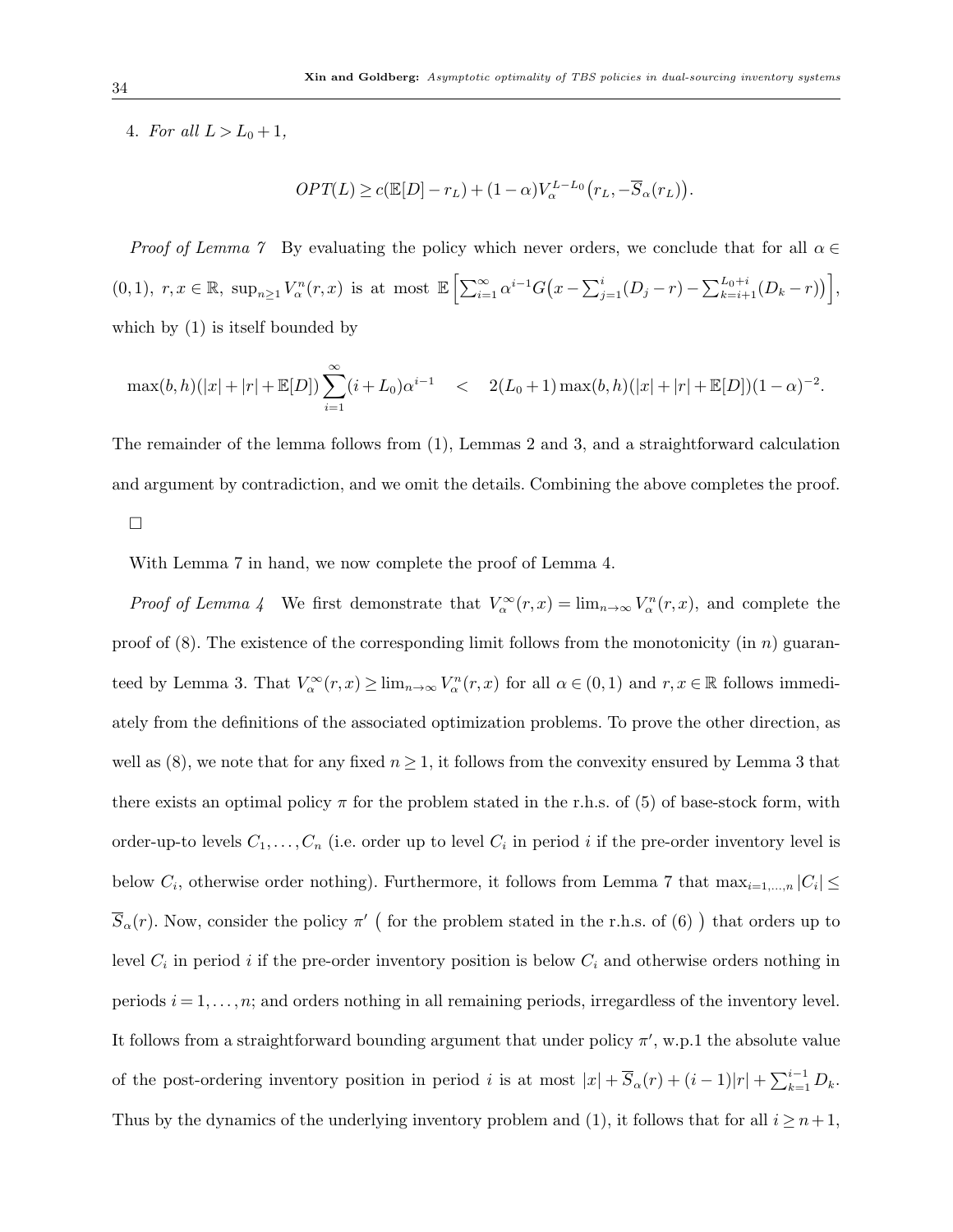$C_i^{\pi'} \leq \max(b, h) (|x| + \overline{S}_{\alpha}(r) + (i + L_0)|r| + (i + L_0) \mathbb{E}[D])$ . Thus since (by construction)  $C_i^{\pi'} = C_i^{\pi}$  for  $i \in [1, n]$ , it follows from definitions and straightforward algebra that

$$
\mathbb{E}\left[\sum_{i=1}^{\infty} \alpha^{i-1} C_i^{\pi'}(r,x)\right] - V_{\alpha}^{n}(r,x) \leq \max(b,h)(\overline{S}_{\alpha}(r) + |x| + |r| + \mathbb{E}[D]) \sum_{i=n+1}^{\infty} (i+L_0)\alpha^{i-1} \leq \max(b,h)(\overline{S}_{\alpha}(r) + |x| + |r| + \mathbb{E}[D])(1 + L_0 + n)(1-\alpha)^{-2}\alpha^n.
$$

This completes the proof of (8), and letting  $n \to \infty$  completes the proof that  $V_\alpha^\infty(r,x) =$  $\lim_{n\to\infty} V_\alpha^n(r,x)$ . Combining with Lemmas 3 and 7, the fact that convexity and monotonicity are preserved under limits, and a straightforward contradiction argument completes the proof of all parts of the lemma regarding properties of  $V_\alpha^\infty(r,x)$  and the associated optimization problems and optimal policies. Finally, we complete the proof of (9). It follows from Lemmas 3 and 7, the already proven parts of Lemma 4, and the fact that Theorem 2 ensures  $r_L \in [0, \mathbb{E}[D]]$  that  $\mathrm{OPT}(L) - c(\mathbb{E}[D] - r_L)$  is at least

$$
(1-\alpha)\bigg(V_\alpha^\infty(r_L,S_\alpha^\infty(r_L))-2\max(b,h)\big(\overline{S}_\alpha(\mathbb{E}[D])+ \mathbb{E}[D]\big)(1+L)(1-\alpha)^{-2}\alpha^{L-L_0}\bigg).
$$

Combining with some straightforward algebra, the definition of  $U_0$ , and the already proven parts of Lemma 4 completes the proof.  $\square$ .

#### 5.3. Proof of Corollary 4

Before proving Corollary 4, we will need a preliminary result which demonstrates that if  $r$  is "very close" to  $\mathbb{E}[D]$ , then  $M_i^r$  is "very large" for an appropriate range of i. We will then use this result to show that  $r<sub>L</sub>$  cannot be "too close" to  $\mathbb{E}[D]$  by deriving a contradiction, showing that in this case the optimal value would be strictly greater than  $U$ , which is impossible.

LEMMA 8. If there exists  $\epsilon \in [0, \mathbb{E}[D] - Q_0]$  s.t.  $r \in (\mathbb{E}[D] - \epsilon, \mathbb{E}[D])$ , then for all  $i, j \in$  $[400\hat{p}_0^{-2}, (\hat{p}_0\eta_0\epsilon^{-1})^2]$  s.t.  $i \geq j$ ,

$$
M_i^r - M_j^r \ge \frac{1}{5}\hat{p}_0\eta_0(i^{\frac{1}{2}} - j^{\frac{1}{2}}) - (i - j)\epsilon - 2\eta_0(\log(\frac{i}{j}) + 2).
$$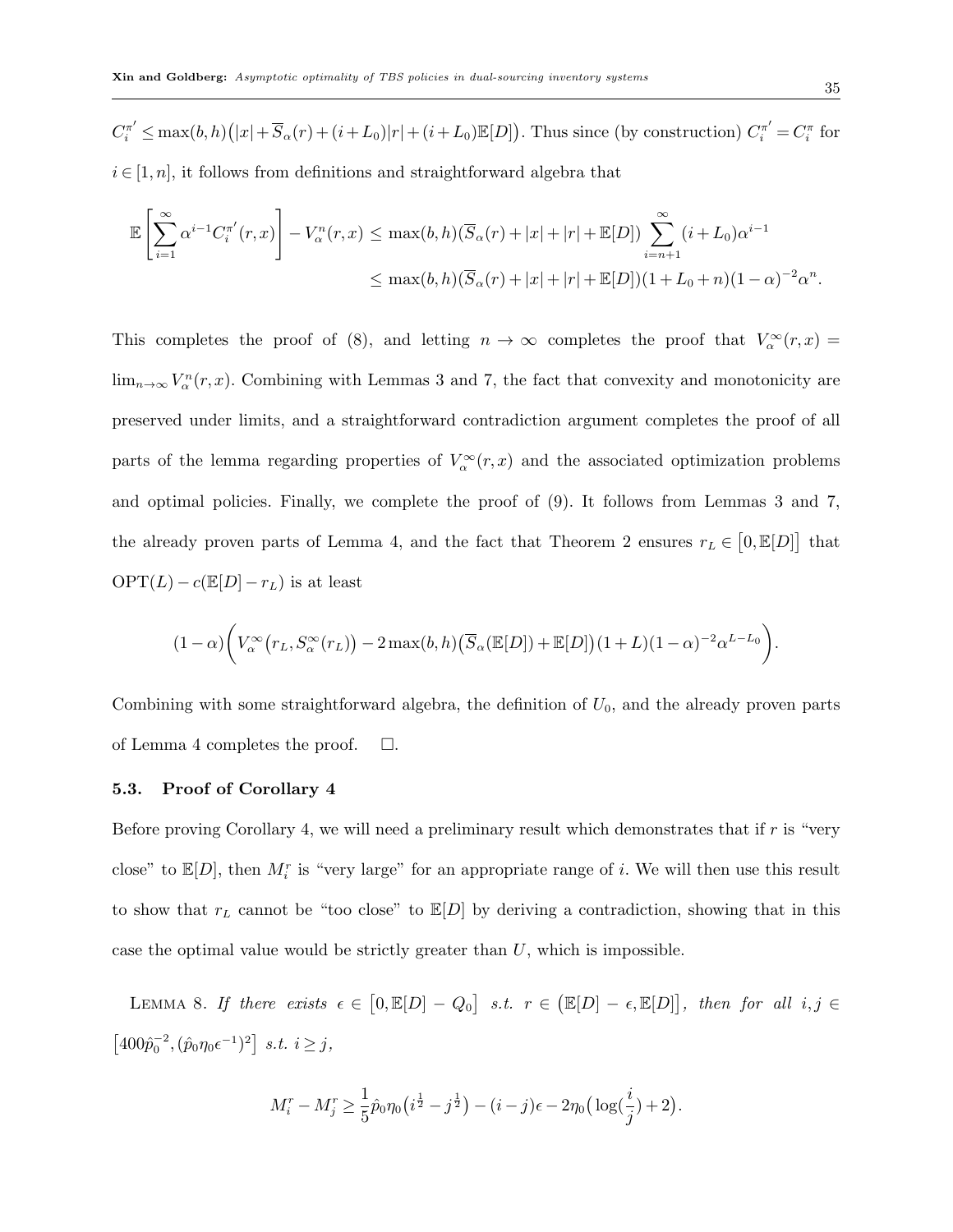Proof of Lemma 8 We note that the result would follow from well-known weak-convergence results under additional assumptions on  $D$  (e.g. finite variance, cf. Erdos and Kac  $(1946)$ ), but to avoid unnecessary assumptions (and for completeness) we provide a proof from first principles. Let us fix any  $\epsilon \in [0, \mathbb{E}[D] - Q_0], r \in (\mathbb{E}[D] - \epsilon, \mathbb{E}[D]],$  and  $k \in [400\hat{p}_0^{-2}, (\hat{p}_0\eta_0\epsilon^{-1})^2]$  (supposing this interval is non-empty, i.e.  $\epsilon \leq \frac{\hat{p}_0^2 \eta_0}{20}$ . Let  $\{A_i^{+,r}, i \geq 1\}$  denote an i.i.d. sequence of r.v.s distributed as  $r - D$  conditioned on the event  $\{r > D\}$ , and  $\{A_i^{-,r}, i \ge 1\}$  denote an i.i.d. sequence of r.v.s distributed as  $D-r$  conditioned on the event  $\{D \geq r\}$ . Let  $B_k^r$  denote a binomially distributed r.v. with parameters  $k, \rho_r \stackrel{\Delta}{=} \mathbb{P}(\{r > D\})$ , independent of  $\{A_i^{+,r}, i \geq 1\}$  and  $\{A_i^{-,r}, i \geq 1\}$ . It follows from definitions and the constraints on  $\epsilon$  and  $r$  that

$$
\rho_r \in [\frac{1}{2}p_0, p_0].
$$

Note that for  $k \geq 1$ , we may construct  $W_k^r$  on an appropriate probability space s.t.  $W_k^r =$  $\sum_{i=1}^{B_k^r} A_i^{+,r} - \sum_{i=1}^{k-B_k^r} A_i^{-,r}$ , in which case (by non-negativity)  $\mathbb{E}[\max(0, W_k^r)]$  is at least  $\mathbb{E} \left[ \sum_{k=1}^{B_k^r} \right]$  $i=1$  $A_i^{+,r} \sum_{k=-N}^{k-B_k^r}$  $i=1$  $A_i^{-,r}$   $\left\{B_k^r \geq \rho_r k + \left(\rho_r(1-\rho_r)k\right)^{\frac{1}{2}}\right\}\bigg] \mathbb{P}\bigg(\frac{B_k^r - \rho_r k}{\sqrt{2\pi} \rho_r k} \bigg)$  $\frac{B_k^r - \rho_r k}{(\rho_r(1 - \rho_r)k)^{\frac{1}{2}}} \ge 1$ 

Furthermore, since  $\rho_r \mathbb{E}[A_1^{+,r}] = (1 - \rho_r) \mathbb{E}[A_1^{-,r}] - (\mathbb{E}[D] - r)$ , it follows from non-negativity and independence that

$$
\mathbb{E}\bigg[\sum_{i=1}^{B_k^r} A_i^{+,r} - \sum_{i=1}^{k-B_k^r} A_i^{-,r} \bigg| \bigg\{ B_k^r \ge \rho_r k + \big(\rho_r (1-\rho_r)k\big)^{\frac{1}{2}} \bigg\} \bigg]
$$
\n
$$
\ge \big(\rho_r k + \big(\rho_r (1-\rho_r)k\big)^{\frac{1}{2}} \big) \mathbb{E}[A_1^{+,r}] - \big((1-\rho_r)k - \big(\rho_r (1-\rho_r)k\big)^{\frac{1}{2}} \big) \mathbb{E}[A_1^{-,r}]
$$
\n
$$
= \big(\rho_r (1-\rho_r)k\big)^{\frac{1}{2}} \big(\mathbb{E}[A_1^{+,r}] + \mathbb{E}[A_1^{-,r}]\big) - k(\mathbb{E}[D]-r).
$$

Let  $N(0, 1)$  denote a standard normal r.v. By the celebrated Berry-Esseen Theorem (cf. Korolev et al. (2010)),

$$
\left| \mathbb{P}\left( \frac{B_k^r - \rho_r k}{(\rho_r (1 - \rho_r)k)^{\frac{1}{2}}} \ge 1 \right) - \mathbb{P}\left( N(0, 1) \ge 1 \right) \right| \le 2(\rho_r (1 - \rho_r)k)^{-\frac{1}{2}}.
$$

It is easily verified from definitions that

$$
\mathbb{E}[A_1^{+,r}] + \mathbb{E}[A_1^{-,r}] \ge \eta_0 \quad , \quad (\rho_r(1-\rho_r))^{\frac{1}{2}} \ge \hat{p}_0 \quad , \quad \mathbb{P}(N(0,1) \ge 1) \ge \frac{1}{10}.
$$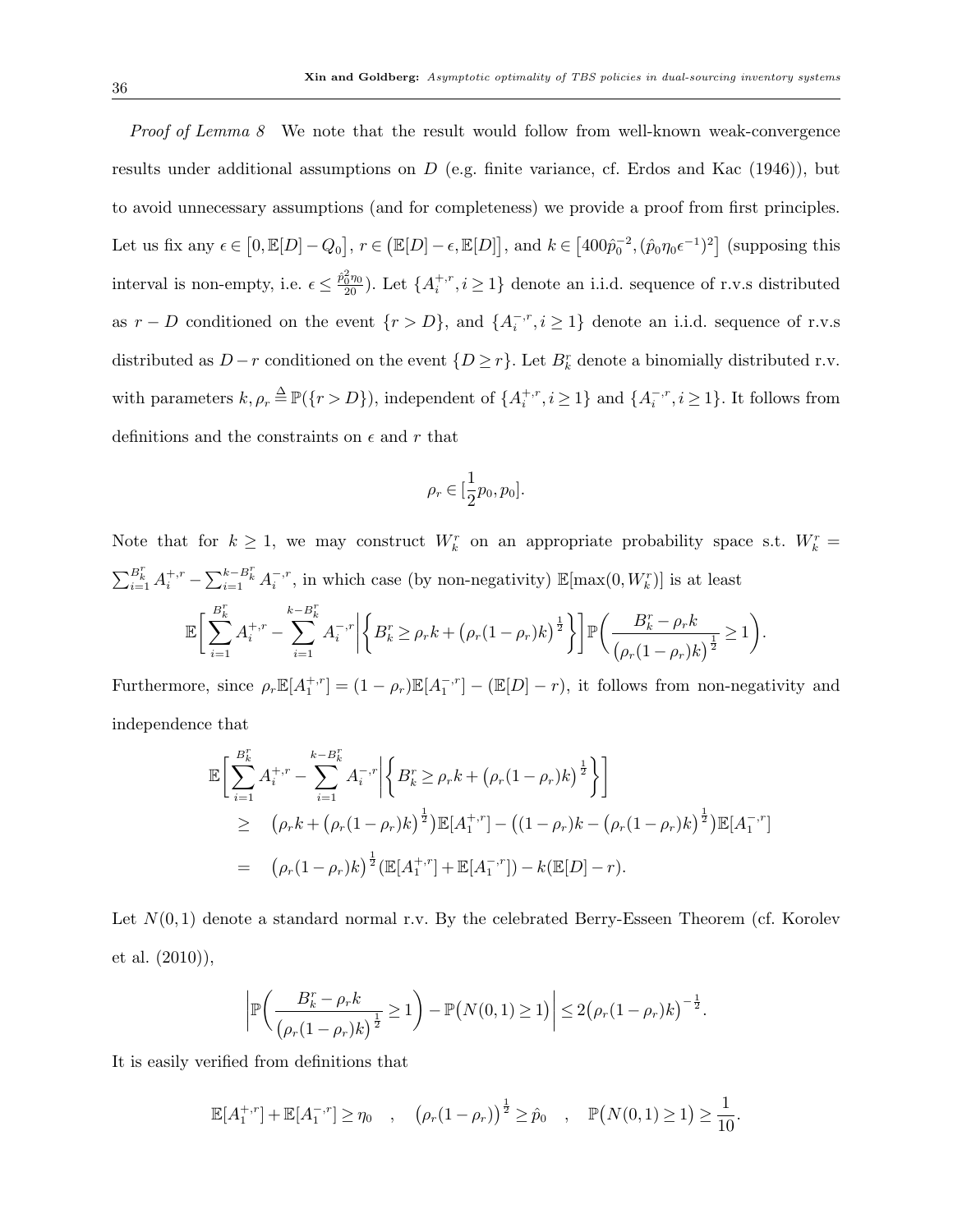Thus combining the above, we conclude that

$$
\mathbb{E}\bigg[\sum_{i=1}^{B_k^r} A_i^{+,r} - \sum_{i=1}^{k-B_k^r} A_i^{-,r} \bigg| \bigg\{ B_k^r \ge \rho_r k + \left(\rho_r (1-\rho_r)k\right)^{\frac{1}{2}} \bigg\} \bigg] \ge \hat{p}_0 \eta_0 k^{\frac{1}{2}} - \epsilon k,\tag{15}
$$

and

$$
\mathbb{P}\left(\frac{B_k^r - \rho_r k}{\left(\rho_r(1 - \rho_r)k\right)^{\frac{1}{2}}} \ge 1\right) \ge \frac{1}{10} - 2\hat{p}_0^{-1}k^{-\frac{1}{2}}.\tag{16}
$$

As our assumptions on  $\epsilon, r, k$  ensure that the r.h.s. of both (15) and (16) are non-negative, we conclude that  $\mathbb{E}[\max(0, W_k^r)]$  is at least  $(\hat{p}_0 \eta_0 k^{\frac{1}{2}} - \epsilon k)(\frac{1}{10} - 2\hat{p}_0^{-1}k^{-\frac{1}{2}})$ , which is itself at least  $\frac{1}{10}\hat{p}_0\eta_0k^{\frac{1}{2}} - k\epsilon - 2\eta_0$ . Thus by Lemma 5,

$$
M_i - M_j = \sum_{l=j}^{i-1} l^{-1} \mathbb{E} \big[ \max(0, W_l^r) \big]
$$
  
\n
$$
\geq \frac{1}{10} \hat{p}_0 \eta_0 \sum_{l=j}^{i-1} l^{-\frac{1}{2}} - (i-j)\epsilon - 2\eta_0 \sum_{l=j}^{i-1} l^{-1}
$$
  
\n
$$
\geq \frac{1}{10} \hat{p}_0 \eta_0 \int_j^i x^{-\frac{1}{2}} dx - (i-j)\epsilon - 2\eta_0 \big( \log(\frac{i}{j}) + 2 \big)
$$
  
\n
$$
= \frac{1}{5} \hat{p}_0 \eta_0 \big( i^{\frac{1}{2}} - j^{\frac{1}{2}} \big) - (i-j)\epsilon - 2\eta_0 \big( \log(\frac{i}{j}) + 2 \big),
$$

where we have used the well-known fact that for all  $n \geq 1$ ,  $\log(n) \leq \sum_{l=1}^{n} l^{-1} \leq \log(n) + 2$ . Combining the above completes the proof.  $\Box$ 

Before completing the proof of Corollary 4, it will be useful to collect a few additional auxiliary bounds. For  $\alpha \in (0, 1)$ , let  $G_{\alpha}$  denote a geometrically distributed r.v. with success probability  $1-\alpha$ , i.e.  $\mathbb{P}(G_{\alpha} = k) = (1 - \alpha)\alpha^{k-1}$  for  $k \ge 1$ , independent of  $\{Z_k^{r_L}, k \ge 1\}$ , and  $m_{\alpha} \triangleq \lceil -\frac{1}{\log_2(\alpha)} \rceil$  denote a median of  $G_{\alpha}$ . Note that the memoryless property implies  $\mathbb{P}(G_{\alpha} \geq 2m_{\alpha}) \geq \frac{1}{4}$  $\frac{1}{4}$ . Let  $\underline{\xi}_0 \stackrel{\Delta}{=} 2^{-\frac{\hat{p}_0^2}{400}},$  and  $\overline{\xi}_0 \stackrel{\Delta}{=} 2^{-\frac{4}{\hat{p}_0^2 \eta_0^2} \epsilon_0^2}.$ 

Lemma 9.

(*i*)  $.998 < \underline{\xi}_0 \leq 1 - \epsilon_0 \leq \xi_0 < 1$ . (*ii*)  $L \geq \epsilon_0^{-2}$  implies  $\epsilon_0^{-3} L \exp(-\epsilon_0 L) \leq 25$ . (iii)  $\alpha \in [\underline{\xi}_0, \xi_0]$  implies: •  $m_{\alpha}$ ,  $2m_{\alpha} \in [400 \hat{p}_0^{-2}, (\hat{p}_0 \eta_0 \epsilon_0^{-1})^2];$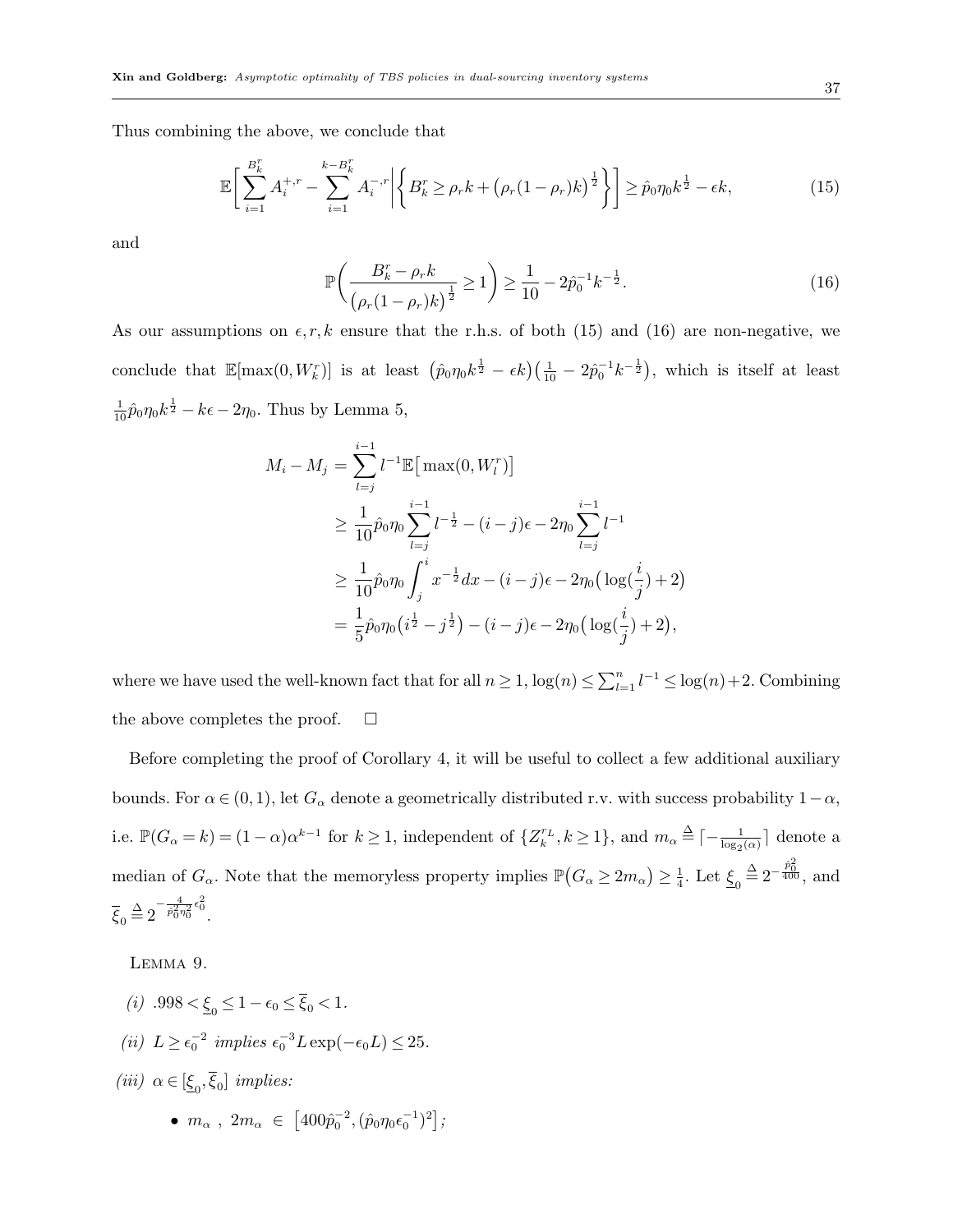• 
$$
\frac{1}{4}(1-\alpha)^{-1} \le m_\alpha \le 4(1-\alpha)^{-1}
$$
.

## Proof of Lemma 9

i: That  $\xi_0 > .998$  follows from the fact that  $\hat{p}_0 < 1$ , and thus  $2^{-\frac{\hat{p}_0^2}{400}} > 2^{-\frac{1}{400}} \ge .998$ . That  $\xi_0 \le 1 - \epsilon_0$ follows from the fact that (by definition)  $\epsilon_0 \leq 1 - \underline{\xi}_0$ . We now prove that  $1 - \epsilon_0 \leq \xi_0$ . By definition  $\epsilon_0 \leq \frac{1}{4}$  $\frac{1}{4}(\eta_0\hat{p}_0)^2$ , which implies that  $\frac{4}{\hat{p}_0^2\eta_0^2}\epsilon_0^2 \leq \epsilon_0$ . Combining with the exponential inequality and the fact that  $log(2) < 1$ , we conclude that

$$
\overline{\xi}_0 \ge 2^{-\epsilon_0} \ge 1 - \log(2)\epsilon_0 \ge 1 - \epsilon_0,
$$

completing the proof. As trivially  $\overline{\xi}_0 < 1$ , this completes the demonstration.

ii: It is easily verified that  $\zeta_1(L) \stackrel{\Delta}{=} L \exp(-\epsilon_0 L)$  is decreasing in L on  $[\epsilon_0^{-1}, \infty)$ . Thus  $L \ge \epsilon_0^{-2}$  implies

$$
\epsilon_0^{-3} L \exp(-\epsilon_0 L) \le \epsilon_0^{-3} \zeta_1(\epsilon_0^{-2}) = \epsilon_0^{-5} \exp(-\epsilon_0^{-1}).
$$

As  $\zeta_2(\epsilon_0) \stackrel{\Delta}{=} \epsilon_0^{-5} \exp(-\epsilon_0^{-1})$  is increasing in  $\epsilon_0$  on  $(0, \frac{1}{5})$  $(\frac{1}{5})$ , and by definition  $\epsilon_0 < \frac{1}{5}$  $\frac{1}{5}$ , it follows that  $\zeta_2(\epsilon_0) \leq \zeta_2(\frac{1}{5})$  $(\frac{1}{5})$  < 25. Combining the above completes the proof.

iii: The first assertion follows immediately from the definitions of  $\xi_0$ ,  $\xi_0$ , and  $m_\alpha$ , and a straightforward calculation. To prove the second assertion, note that due to (i),  $\alpha \in [\underline{\xi}_0, \xi_0]$  implies  $\alpha \in (0.998, 1)$ . It follows from a straightforward Taylor expansion of the logarithm function that  $\alpha \in (.998, 1)$  implies  $-2(1-\alpha) \le \log_2(\alpha) \le -(1-\alpha)$ , and thus  $\frac{1}{2}(1-\alpha)^{-1} \le -\frac{1}{\log_2(\alpha)} \le (1-\alpha)^{-1}$ . Noting that  $\alpha \in (0.998, 1)$  implies  $\lceil (1 - \alpha)^{-1} \rceil \leq 4(1 - \alpha)^{-1}$  completes the proof.

With Lemmas 8 and 9 in hand, we now complete the proof of Corollary 4.

*Proof of Corollary 4* Suppose for contradiction that for some  $L > \epsilon_0^{-2} + L_0 + 1$ , it holds that  $r_L > \mathbb{E}[D] - \epsilon_0$ . In this case, it follows from Corollary 3, (1), and Jensen's inequality that for all  $\alpha \in (\frac{1}{2})$  $(\frac{1}{2}, 1),$ 

$$
\text{OPT}(L) \ge \min(b, h) \inf_{S \in \mathbb{R}} \sum_{k=1}^{\infty} (1 - \alpha) \alpha^{k-1} |S + M_k^{r_L}| - U_0 2^{L_0} (1 - \alpha)^{-3} L \alpha^L. \tag{17}
$$